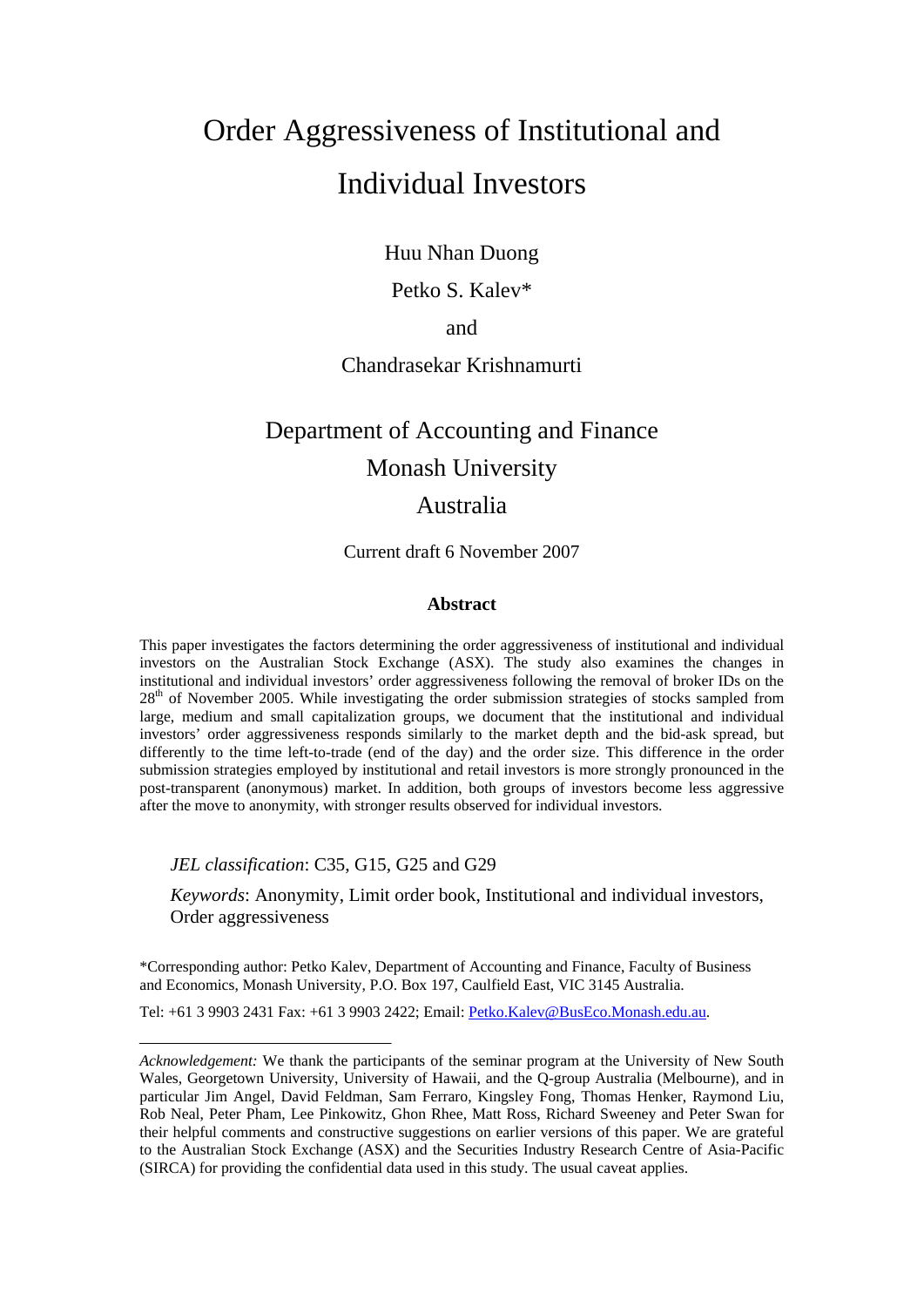## **1. Introduction**

1

This study investigates the factors determining the order aggressiveness of institutional and individual investors on the Australian Stock Exchange (ASX). In addition, the study also examines the effect of the removal of broker IDs on the ASX on institutional and individual investors' order aggressiveness. In so doing, we address three research questions. What are the factors affecting the order aggressiveness of institutional and individual investors? Do these factors influence institutional and individual investors' order aggressiveness in a similar way? How do institutional and individual investors respond to the change in market transparency; in particular, are institutional and individual investors more or less aggressive following the removal of broker IDs on the  $\text{ASX}$ ?<sup>1</sup>

Consistent with Biais et al. (1995), we classify orders into different aggressiveness levels on the basis of the comparison of the order price and order size to the price and market depth of the best quote. The investigation of investors' order aggressiveness is important for various reasons. First, according to Harris (1998), understanding the factors that affect order submission strategies will enable traders to decide what type of orders to submit, how to determine the order prices and how and when to revise or cancel their orders, if necessary. Therefore, evidence regarding the order aggressiveness of institutional and individual investors will facilitate traders to optimize their trading strategies, which, in turn, will result in lower transaction costs and higher portfolio returns.

<sup>&</sup>lt;sup>1</sup> From 28 November 2005, brokers can no longer observe the identification (IDs) of other brokers submitting orders in the ASX. Prior to this change, brokers have been able to identify, in real-time the broker number associated with every order (the Broker IDs) in the central limit order book for each security traded on the ASX. The main reason for the ASX to stop disclosing broker IDs is that exposing broker IDs fosters front-running activities. These activities suppress liquidity and impose extra costs on investors, which in turn, result in investors seeking execution outside the central market (the limit order book), which in turn, impairs the overall market liquidity (ASX, 2005).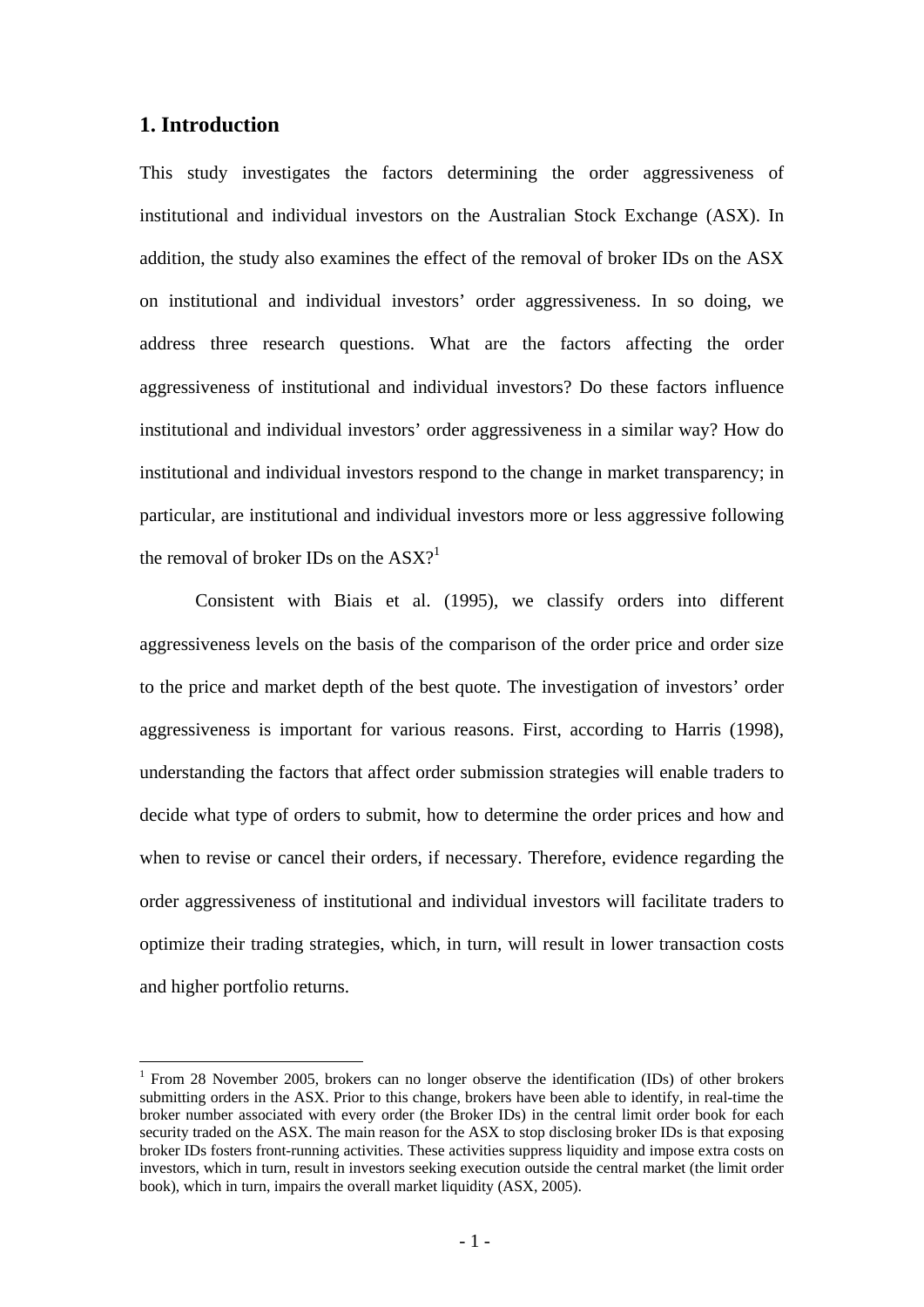Second, unlike the quote-driven market where market makers are obliged to provide liquidity, in an order driven market such as the ASX, liquidity provision relies solely on the submission of orders (Bloomfield et al., 2005). The submission of limit orders is viewed as the provision (supply) of liquidity while market orders consume (demand) liquidity. Therefore, for the market as a whole, analyzing traders' order submission strategies will help to understand better the market conditions under which traders are willing to supply (submission of limit orders) and demand (placement of market orders) liquidity. This will improve our understanding of the price formation process (Ellul et al., 2007) and the fundamental issues of how orderdriven markets function (Bloomfield et al., 2005).

Furthermore, examining the changing behaviour of institutional and individual investors in different market transparency regimes will provide better understanding of investors' demand and supply of liquidity in response to a reduction in market transparency. These findings will be helpful to market regulators in designing the market mechanism that will enhance the overall market liquidity. The increasingly important role of limit order market as the form of security market organization<sup>2</sup> provides further motivation for the research on the order submission strategies of institutional and individual traders in the limit order market.

The current investigation is also relevant for specialist and dealer markets such as NYSE and NASDAQ since the limit order book is an important part of these markets' trading. For the NYSE, limit order traders play an important role in the market-making process with 74.9% of the quotes have at least one side originated

<u>.</u>

 $2^2$  Glosten (1994) provides the theoretical background for the importance of order driven market. In the investigation of 51 stock exchanges around the world, Jain (2003) also documents that at the end of 1999, 51% of the 51 stock markets are organized as a pure limit order book, while another 29% are hybrid with the limit order book as a core engine. Many prominent stock exchanges such as the Tokyo Stock Exchange, the Stock Exchange of Hong Kong, the ASX and virtually all of the market centers in Europe are organized as limit order markets (Handa et al., 2003).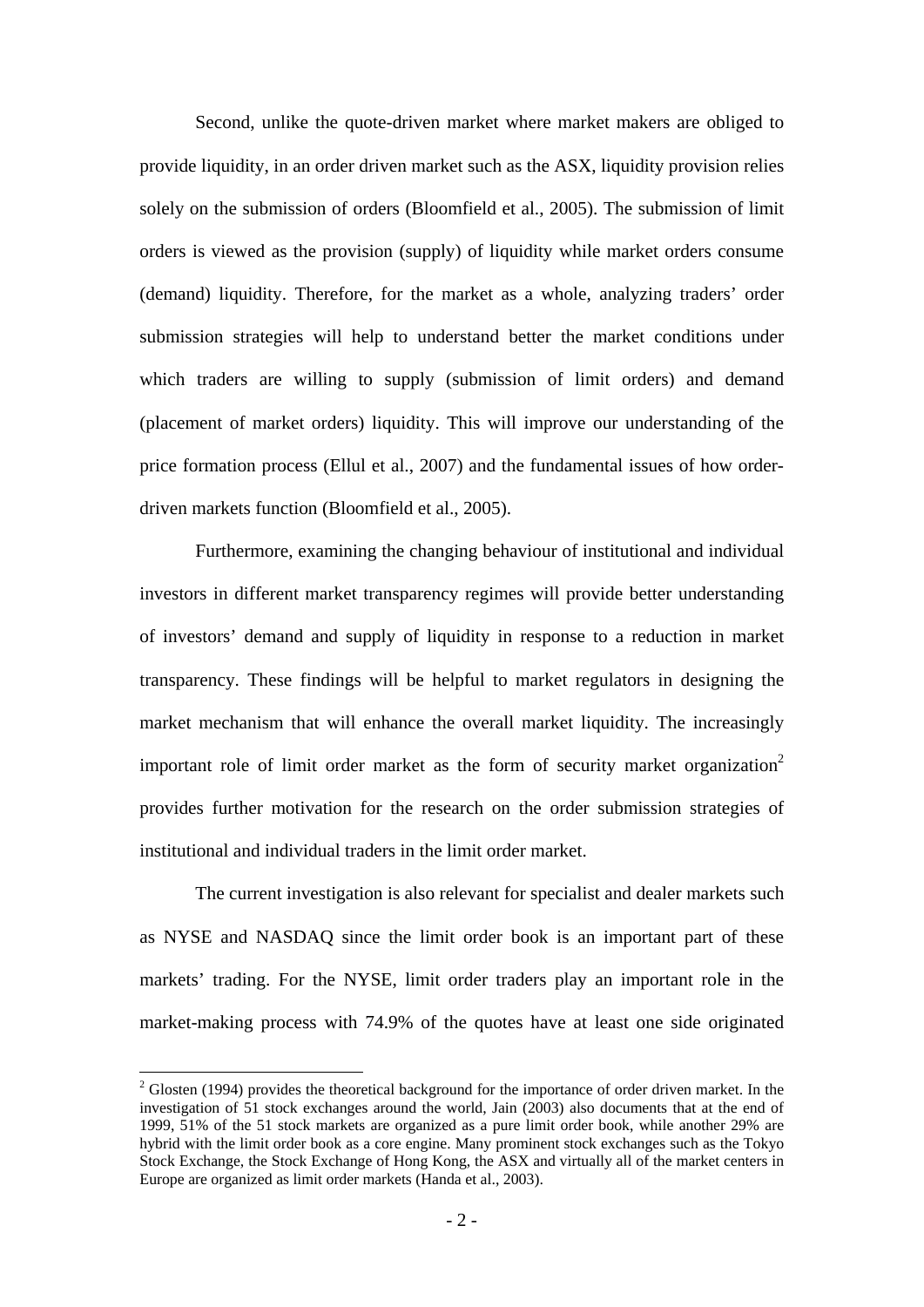from limit-order traders (Chung et al., 1999). The limit order book (the SuperDot system) also accounts for 53 percent of the participations in all transactions in the NYSE (Harris and Hasbrouck, 1996) and as much as 45% of the volume on NASDAQ are traded on the electronic communication networks (ECNs), which are organized as electronic order book markets (Bloomfield et al., 2005).

The study contributes to the current literature in the following dimensions. First, while there are extensive empirical studies on the order choice or order aggressiveness of investors<sup>3</sup>, few studies have made a distinction between institutional and individual investors' orders in their investigation of order aggressiveness. Differentiating between institutional and individual orders, while examining investors order aggressiveness, is important since these two classes of investors potentially differ in their possession of private information, which leads to the better performance for institutional limit orders.<sup>4</sup>. Moreover, according to D'Aloisio the CEO of the ASX, individual investors are also an important investment group, where about 55% of the adult Australian population own shares. In terms of market value, individual investors possess at least 22% of the Australian equity market and their trading activities are accounted for about 51% of the market turnover as it is measured by the number of transactions (D'Aloisio, 2005).

To the best of our knowledge, Aitken et al. (2007) is the only study that distinguishes between institutional and individual investors' orders while analysing order aggressiveness. However, the main focus of their study is to highlight which

 $3$  See for example Biais et al. (1995), Griffiths et al. (2000), Bae et al. (2003), Ranaldo (2004), Cao et al. (2004), Verhoeven et al. (2004), Beber and Caglio (2005), Hall and Hautsch (2006), Ellul et al.  $(2007)$  and Aitken et al.  $(2007)$ .

Szewczyk et al. (1992), Alangar et al. (1999) and Dennis and Weston (2001) find evidence that institutional investors are better informed than individual investors. Chakravarty (2001) documents that institutional medium-size orders have a significantly greater cumulative stock price impact than individual orders. Moreover, Anand, Chakravarty and Martell (2005) also show that institutional limit orders outperform retail limit orders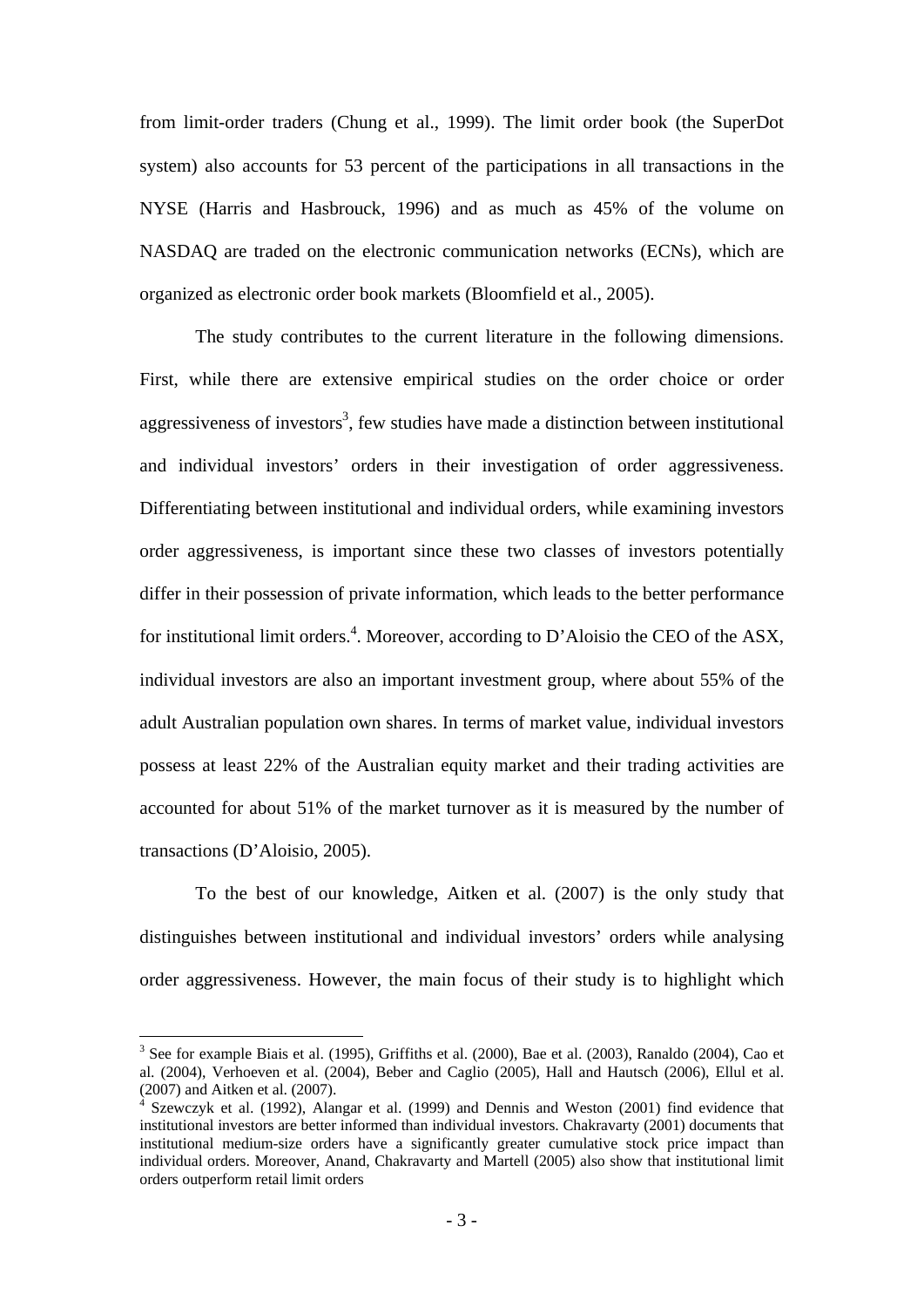class of investors is more aggressive in their order submission. We contribute to the current literature by investigating the determinants of order aggressiveness for institutional investors and individual investors. We also differentiate from Aitken et al. (2007) by not only analyzing the factors affecting investors' order aggressiveness but also highlighting whether these factors affect institutional and individual investors' order aggressiveness in a similar fashion. The results of our study will enhance the understanding of the similarities as well as the differences in the supply and demand of liquidity of institutional and individual investors in order driven markets.

Second, we analyze the effect of the change in the degree of market transparency on institutional and individual investors' order aggressiveness. In contrast to the common belief that increasing market transparency will improve market quality, as specified in Madhavan (1992), Pagano and Roell (1996) and Glosten (1999), and the current trend of moving towards a more transparent market<sup>5</sup>, from 28 November 2005, the ASX decided to reduce the market transparency by removing the identification (IDs) of brokers submitting orders in the market. Foucault, Moinas and Theissen (2007) provide a theoretical model suggesting that the move to anonymity will increase (decrease) uninformed investors' aggressiveness if the participation rate of the informed traders in the trading process is low (high).

 $<sup>5</sup>$  For example, on April 12, 1990, the Toronto Stock Exchange (TSE) began to disseminate information</sup> regarding the depth and quotes for the current inside market as well as the depth and limit orders prices for up to four levels above and below the current market. The NYSE also introduced the OpenBook service on January 24, 2002 for all securities, which provides the aggregate limit order volume available in the NYSE Display Book system at each price point. See Madhavan et al. (2005), Boehmer et al. (2005) and Baruch (2005) for a discussion of the effect of the increase in market transparency on market quality in the TSE and the NYSE.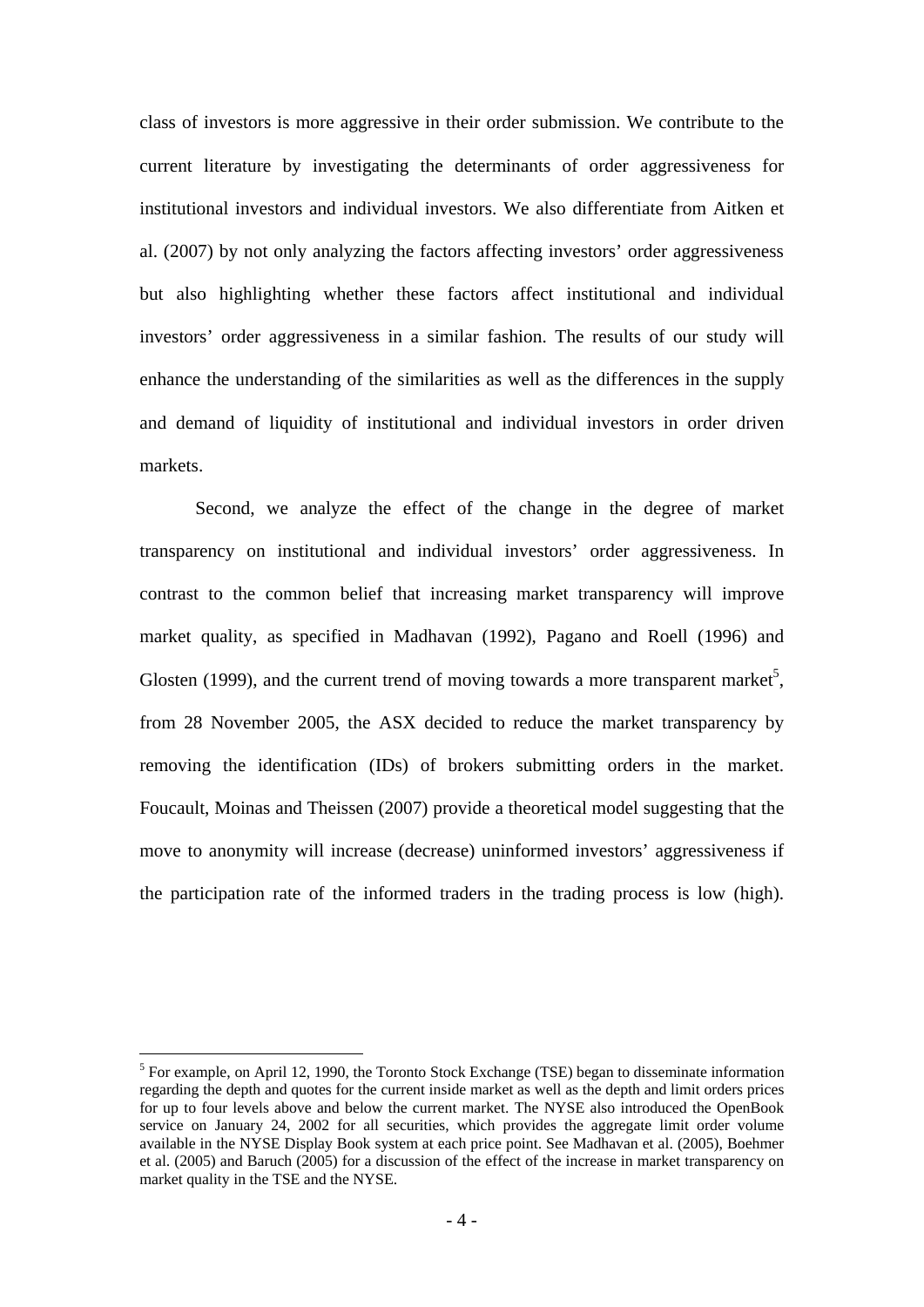Empirical evidence regarding the effect of the removal of broker IDs is relatively sparse, and often focuses almost exclusively on the effect on the bid-ask spread.<sup>6</sup>

Comerton-Forde and Tang (2007) is the only study that analyzes the effect of removing broker IDs on investors' order aggressiveness. The study documents a reduction in investors' order aggressiveness following the move to anonymity. Our study differs from that of Comerton-Forde and Tang (2007) by differentiating between institutional and individual orders when investigating the impact of reducing market transparency on investors' order aggressiveness. Specifically, we examine whether institutional and individual investors become more or less aggressive following the move to anonymity and whether these two groups of investors react in a similar or different fashion to this change in the market transparency. Moreover, we also incorporate the effect of market depth beyond the best quotes, rather than considering only the market depth at the best quote as in Comerton-Forde and Tang (2007), in our investigation of order aggressiveness.

In addition, our study also differentiates from prior studies on anonymity by investigating the effect of the move to anonymity on investors' order aggressiveness based on a natural experiment, where we examine the same market in two different periods where the only difference is the anonymity of liquidity suppliers. This differentiates us from prior studies on anonymity, which rely on the comparison between different markets (Garfinkel and Nimalendran, 2003 and Heidle and Huang, 2002) or different trading venues within the same markets (Grammig et al., 2001; Theissen, 2002; Simaan et al., 2003 and Reiss and Werner, 2004).

We examine the order aggressiveness of institutional and individual investors for 30 large capitalization (cap), 30 mid cap and 30 small cap stocks traded on the

<sup>&</sup>lt;sup>6</sup> See for example, Comerton-Forde et al. (2005), Haig et al. (2006), Foucault et al. (2007), Comerton-Forde and Tang (2007) and Securities and Derivatives Industry Association – SDIA (2007).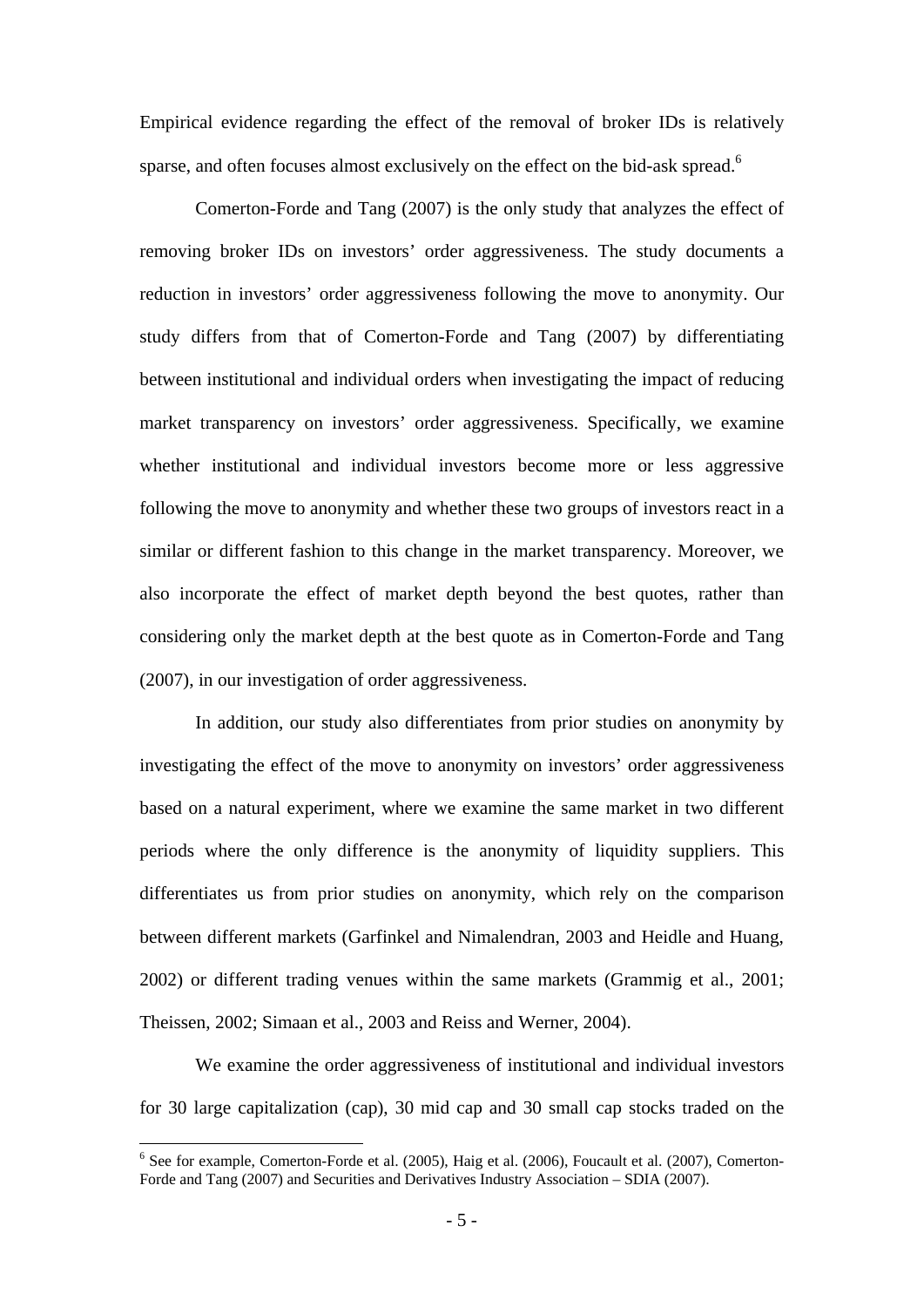ASX, over 171 trading days between 1 August 2005 and 31 March 2006. This sample period is chosen to minimize the effect of information events unrelated to the removal of broker IDs on investors' order aggressiveness and also because of the computationally intensive nature of our investigation. Consistent with prior literature, we find the order aggressiveness of institutional and individual investors to be positively (negatively) related to the same-side (opposite-side) market depth. In addition, we also document a negative relation between order aggressiveness and the bid-ask spread, except in the small cap stocks for individual investors. However, we do not observe conclusive evidence regarding the effect of volatility on order aggressiveness, with different results obtained for both institutional and individual investors in the three groups of stocks.

Consistent with Bloomfield et al. (2005) and Anand et al. (2005), we also highlight differences in the order aggressiveness patterns of institutional and individual investors over the course of the trading day. Specifically, institutional investors are more aggressive during the first trading hour while individual investors are less aggressive early on in the day and tend to increase their order aggressiveness as the market close approaches. In addition, individual investors are less aggressive when submitting large orders while institutional investors tend to increase their aggressiveness when submitting large orders, except in small cap stocks. We also observe that these differences in the order submission pattern and the response to the changes in the order size between institutional and individual investors are stronger in the anonymous market. Moreover, institutional and individual investors are more aggressive in their selling activities than in their buying activities, but only in mid cap and small cap stocks. We also document different responses of individual buyers and sellers to changes in spread and volatility in mid cap stocks.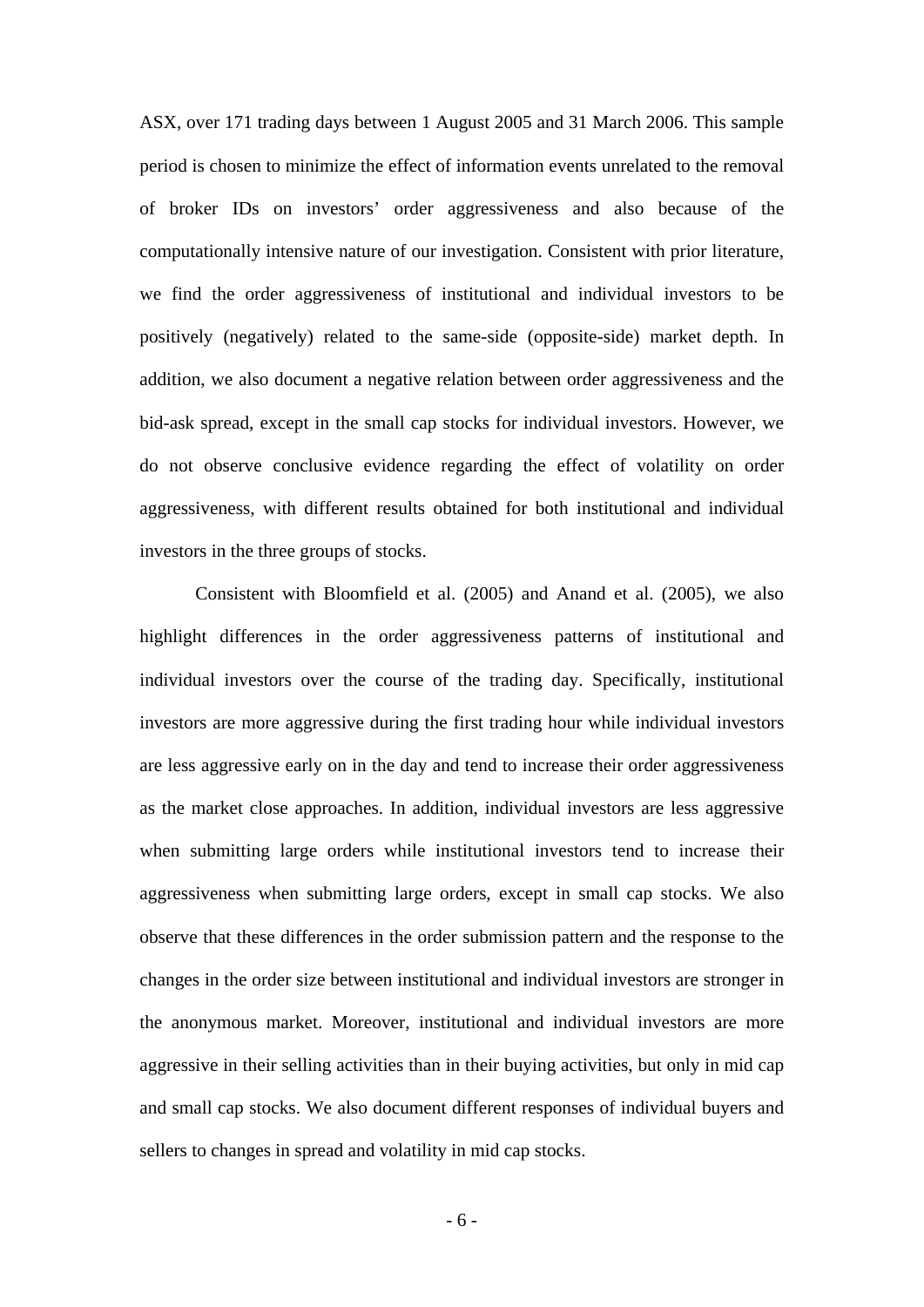Finally, we find both institutional and individual investors to be less aggressive in their order submission following the removal of broker IDs on the ASX. The reduction in order aggressiveness is, however, much stronger for the individual investors than for the institutional investors. This finding suggests that following the move to anonymity, both institutional and individual investors are more willing to display or supply liquidity to the central limit order book than demand liquidity. This result is also consistent with the observation of an increase in liquidity following the removal of broker IDs, as demonstrated in Comerton-Forde et al. (2005), Haig et al. (2006), Foucault et al. (2007) and Comerton-Forde and Tang (2007). Overall, our evidence supports the decision by the ASX to remove broker IDs in order to enhance the overall market liquidity.

The rest of the paper is organized as follows. Section 2 provides a review of the current literature and develops the hypotheses to be examined in the current study. Section 3 describes the data to be used in the study and Section 4 explains the research methods. Section 5 discusses the results and implications while Section 6 concludes the paper.

## **2. Literature Review and Hypotheses**

## **2.1 The determinants of order aggressiveness**

When making trading decisions, traders can choose to submit limit orders and supply liquidity to the market, or post market orders and consume liquidity. The choice of limit or market orders reflects the trade-off between the costs and benefits of one particular type of order over the other. The advantage of using market orders is the immediacy of the order execution, but it comes with the cost of potentially paying higher execution prices. In contrast, limit orders provide price improvement over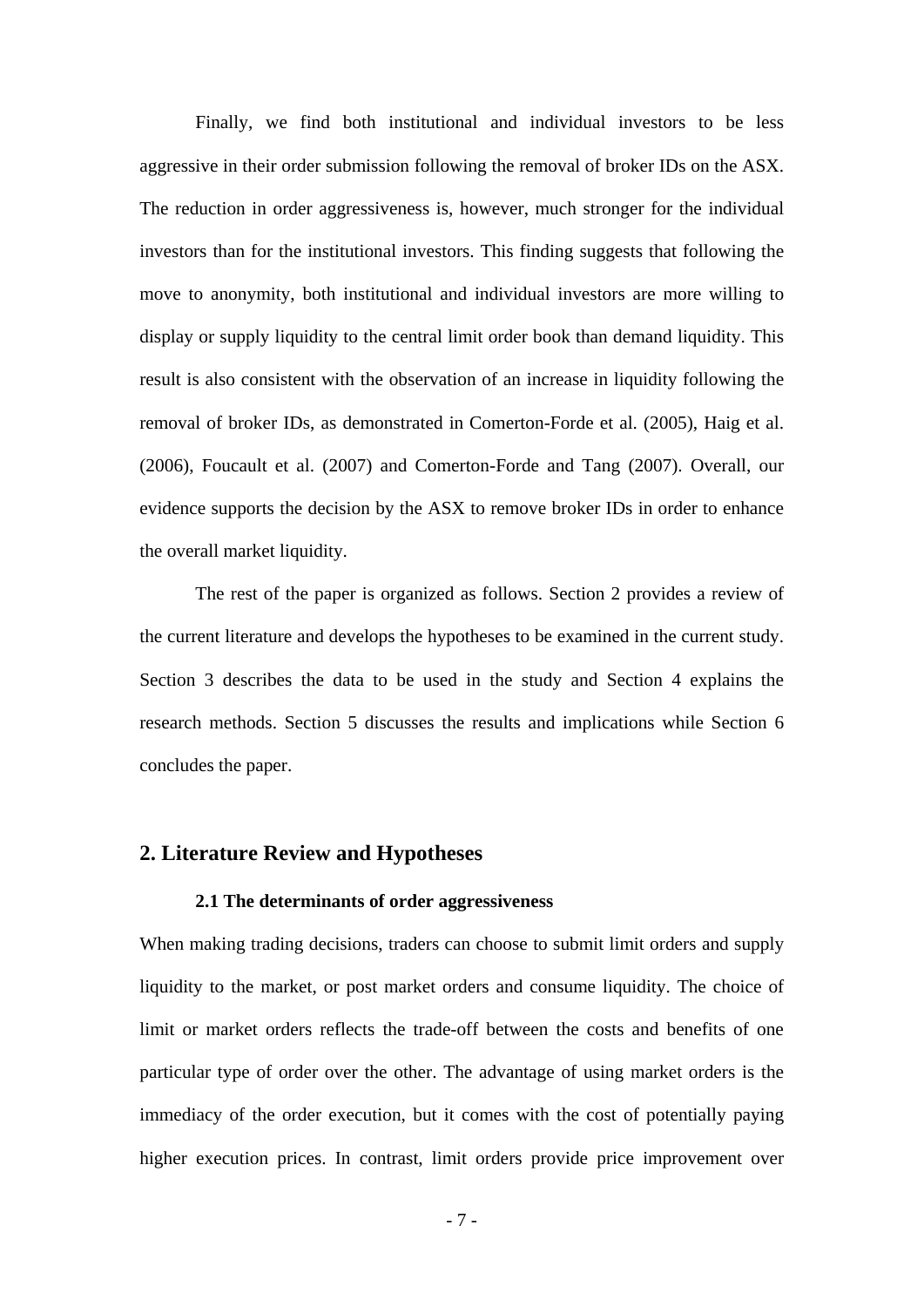market orders, but are associated with the risk of non-execution. Moreover, since the limit price is fixed overtime and monitoring might be costly, limit orders can become mispriced, and thus be executed at unfavourable price. This is often referred in the literature as the risk of being "picked-off". The trade-off among execution probability, price improvement and the risk of being "picked-off" plays a key role in deciding the traders' order choice.<sup>7</sup>

Parlour (1998) develops a dynamic model of a limit order book market without asymmetric information to explain the traders' choice of limit and market orders. According to Parlour (1998), the reduction of the market depth on the sell (buy) side will enhance the execution probability of a limit order at the ask (bid), which in turn will increase the pay-off to limit orders. Therefore, an incoming seller (buyer) is more likely to submit a sell (buy) limit order instead of a sell (buy) market order. In contrast, an increase in the market depth on the sell (buy) side reduces the execution probability of the incoming sell (buy) limit order. Furthermore, buyers also rationally anticipate the crowding out of limit orders on the sell side and so limit buy orders become more attractive than market buy orders. Thus, when the market depth on the sell side increases, an incoming seller (buyer) is more likely to submit a market sell order (limit buy order). Consistent with Parlour (1998), Handa et al. (2003) also show that the larger the excess market depth of the buy (sell) side relative to the market depth of the sell (buy) side, the higher the execution risk to buyers (sellers). Therefore, the larger (smaller) the imbalance between the buy side relative to the sell side, the more likely buyers (sellers) are to use market orders rather than limit orders.

 Foucault (1999) develops a game theoretic model of price formation and order placement decisions in a dynamic limit order market where investors differ in

<sup>&</sup>lt;sup>7</sup> See Handa and Schwartz (1996), Harris and Hasbrouck (1996), Wald and Horrigan (2005) and Hollifield et al. (2006) for a discussion of the profitability of limit order trading.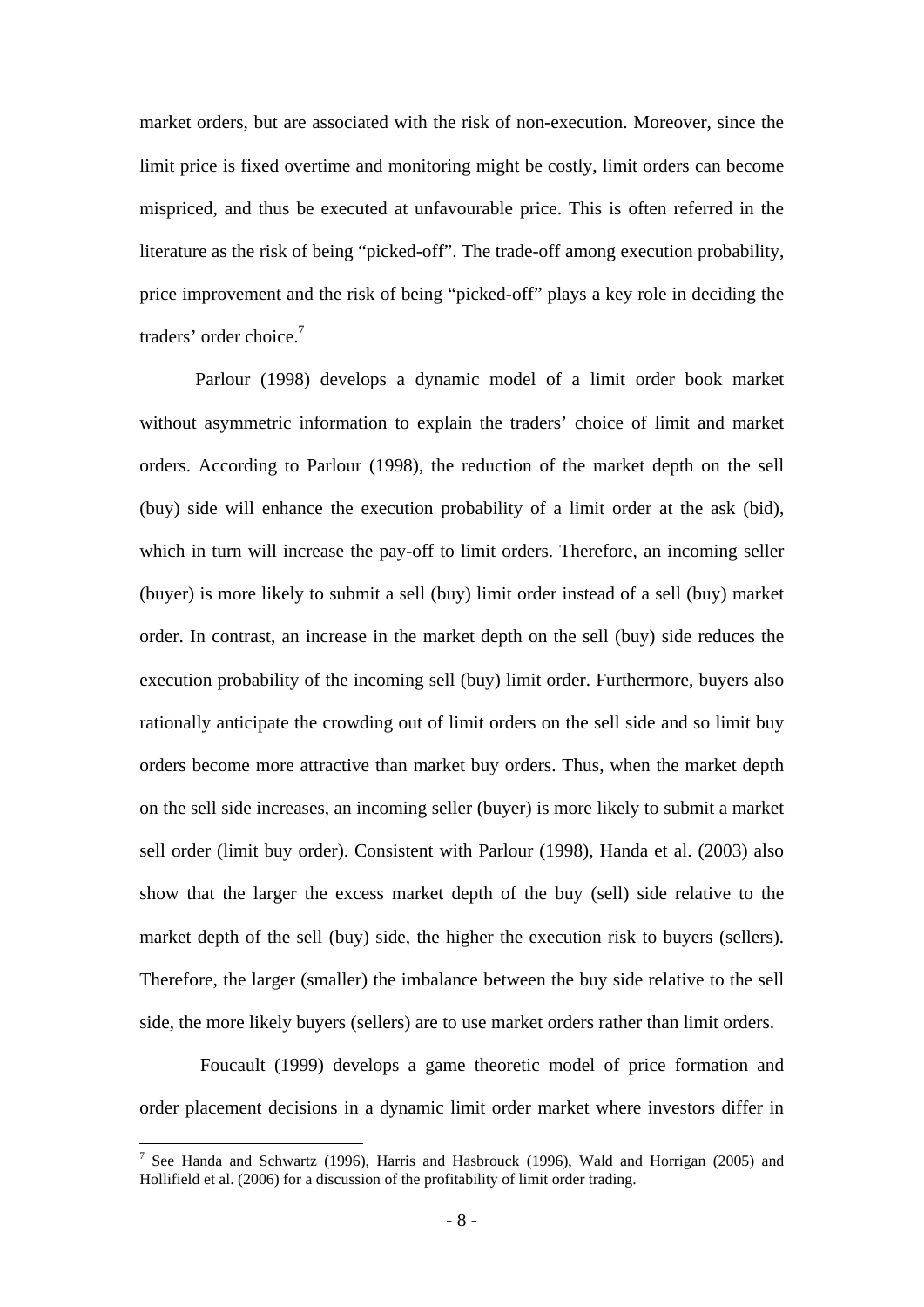their valuations but not in their private information. Foucault (1999) suggests that higher volatility implies greater risk of being "picked-off" for limit order submitters. Thus, limit order traders will demand a larger compensation for the risk of being "picked-off" in a more volatile market. This in turn results in a larger spread and a higher cost of trading with market orders. Hence, more traders find it optimal to carry out their trades with limit orders rather than market orders. Drawing on this intuition, the model predicts that the proportion of limit orders in the order flow is positively related to the price volatility and the bid-ask spread in limit order markets. The prediction of a positive relation between limit order submissions and the bid-ask spread is also consistent with the theoretical model of Cohen et al. (1981), in which limit orders become more attractive as the bid-ask spread increases.

Empirical analysis of investors' order submission strategies generally provides support for theoretical predictions of the effect of spread and market depth on the order aggressiveness of investors. This support is consistent and robust for different markets and over different sample periods (see for example Biais et al., 1995; Griffiths et al., 2000; Ranaldo, 2004; Verhoeven et al., 2004; Cao et al., 2004; Beber and Caglio, 2005; Hall and Hautsch, 2006; Ellul et al., 2007 and Aitken et al., 2007).

The effect of volatility on order aggressiveness is less conclusive. Bae et al. (2003), Ranaldo (2004) and Beber and Caglio (2005) document a positive relation between the placement of limit orders and volatility, as predicted by Foucault (1999). In contrast, in their investigation of the orders submitted in Island ECN for the 300 largest NASDAQ National Market stocks during the forth quarter of 1999, Hasbrouck and Saar (2002) find that higher volatility is generally associated with a lower proportion of limit orders in the incoming order flow. Similarly, in their examination of investors' order aggressiveness for a sample of 38 stocks traded on the ASX during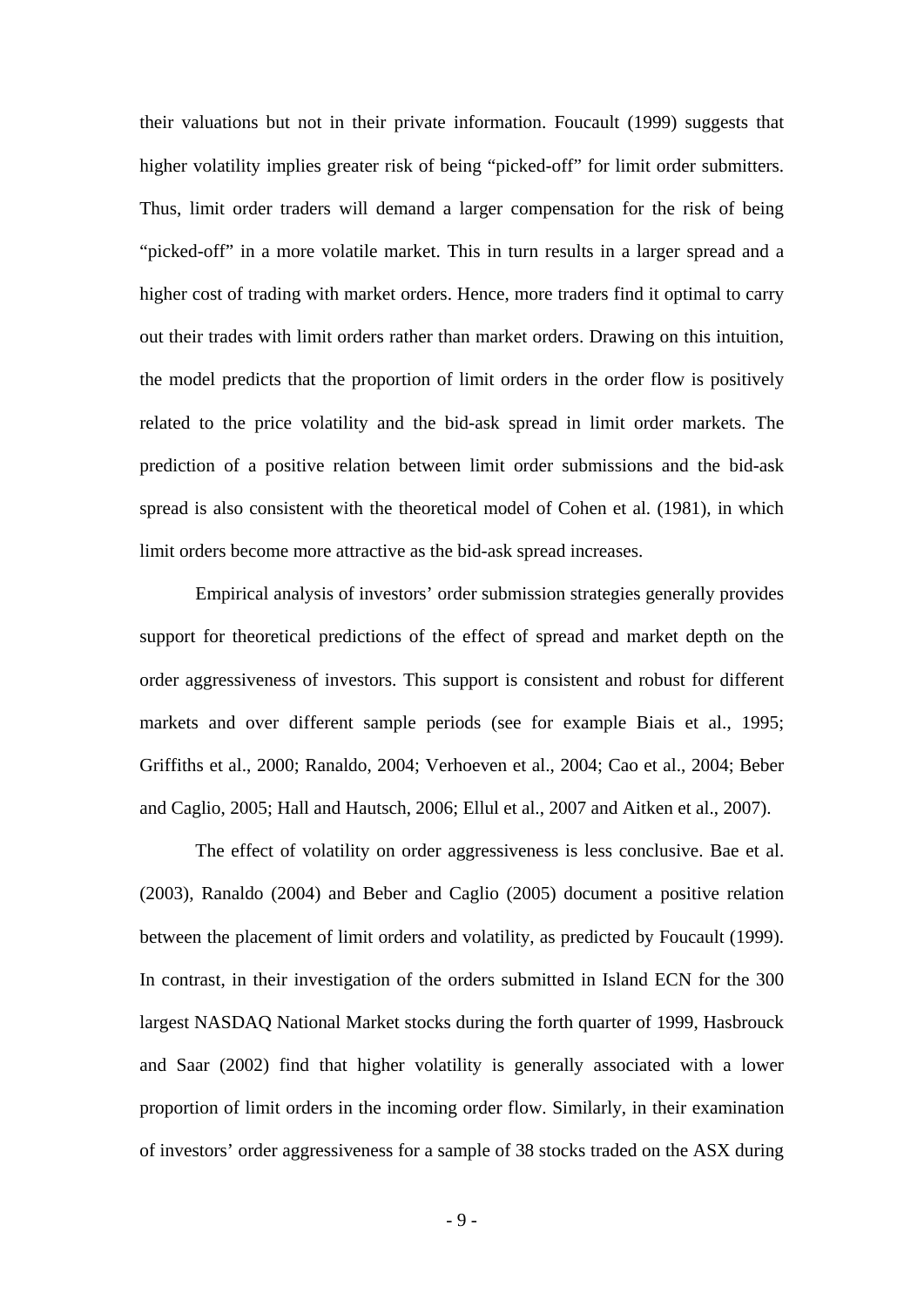2001, Aitken et al. (2007) also document that investors are actually more aggressive when volatility increases.

The different empirical evidence regarding the effect of volatility on order aggressiveness can be attributed to the assumption of risk-neutral investors in the Foucault (1999) model. According to Hasbrouck and Saar (2002), the prediction of this model might not be applicable to risk-averse investors.<sup>8</sup> Moreover, higher volatility might also imply greater costs of order monitoring and management, which in turn reduces the use of limit order strategies. Based on the previous theoretical models and empirical results, we formulate the following hypotheses regarding the effect of market depth, bid-ask spread and volatility on order aggressiveness:

 *H1: Order aggressiveness is positively (negatively) related to the same-side (opposite-side) market depth.* 

*H2: Order aggressiveness is negatively related to the bid-ask spread.* 

*H3: Order aggressiveness is negatively related to the price volatility.* 

 Harris (1998) derives a model for optimal dynamic order submission strategies, which encompasses three types of traders: uninformed liquidity traders, informed traders and value-motivated traders. In this model, both liquidity and informed traders become more aggressive as the trading progresses. While liquidity traders are focusing to achieve their daily targets towards the end of the trading session, the informed traders are also trying to transact rapidly in order to take advantage of their 'information' before it is revealed to the market.

This argument by Harris (1998) is supported by Beber and Caglio (2005), who document the increasing aggressiveness of orders throughout the day in their analysis

<sup>&</sup>lt;sup>8</sup> Wald and Horrigan (2005) observe that for a risk-averse investor, higher volatility increases the execution probability of limit orders, but it is also associated with larger adverse selection costs. The authors show that the higher adverse selection costs associated with increased volatility can outweigh the benefits of higher fill rates for limit orders. Thus, a rise in volatility would result in a decline in the use of limit orders relative to market orders.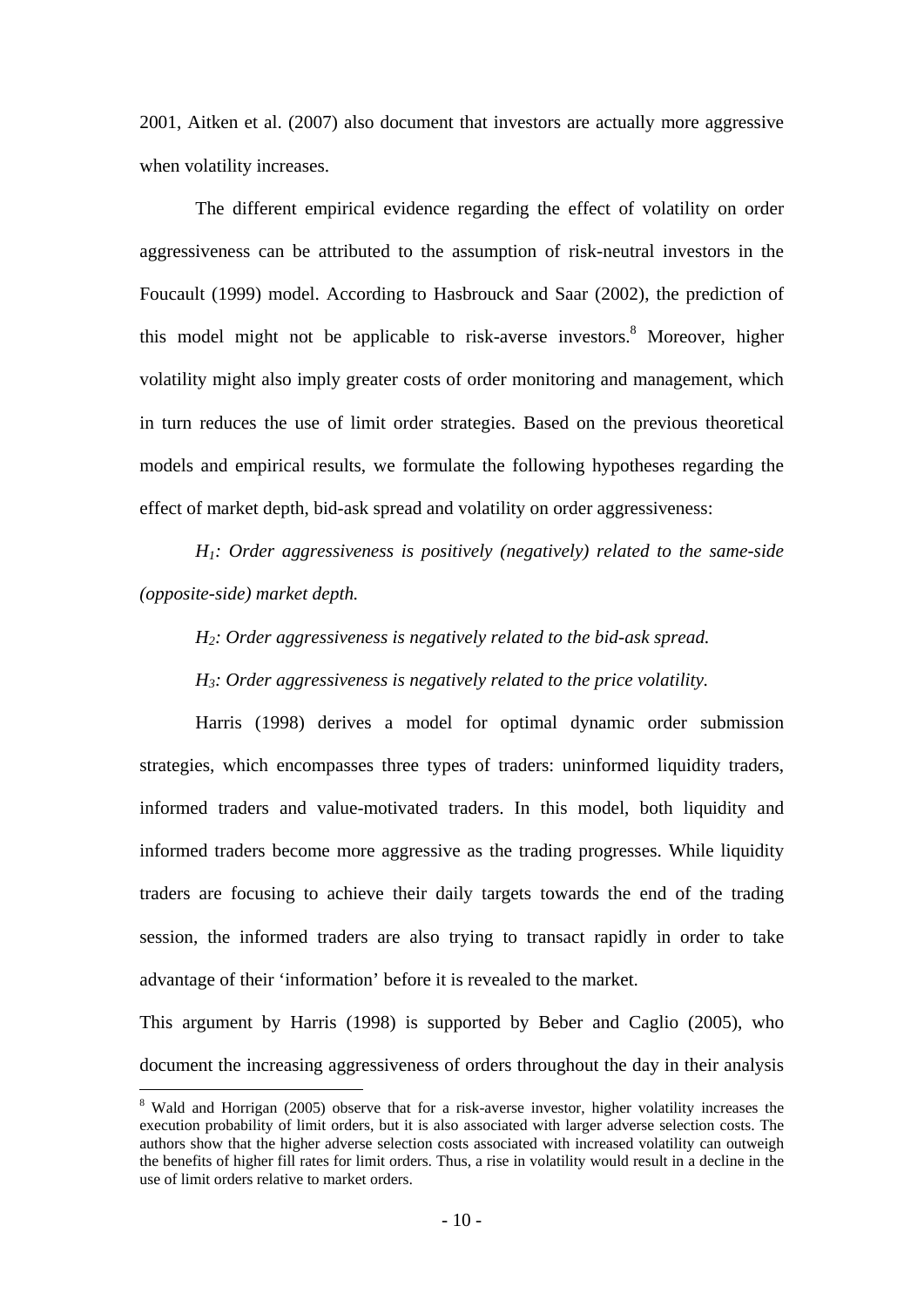of 10 stocks traded on the NYSE during the period from November 1990 to January 1991.

Bloomfield et al. (2005) provide experimental evidence that informed traders are more aggressive and trade mostly with market orders early in the trading day. However, in contrast to Harris (1998), they document that towards the end of the trading day, rather than becoming more aggressive, informed traders, on average, trade more with limit orders than market orders. Uninformed investors behave in the opposite fashion. They are less aggressive early on in the trading day and become more aggressive as the trading expiration approaches. Anand et al. (2005) and Ellul et al. (2007) offer empirical support for the experimental evidence of Bloomfield et al. (2005). Drawing on the findings in prior literature that institutional traders are informed and individual traders are uninformed, Anand et al. (2005) show that institutional (informed) investors are more aggressive and use more market orders in the first half of the trading day than in the second half. In addition, Ellul et al. (2007) also observe a positive (negative) relation between elapsed trading time and the probability of limit orders (market sell orders) for 148 stocks traded on the NYSE during the week between April 30 and May 4, 2001.

Based on the evidence presented in Bloomfield et al. (2005), Anand et al. (2005) and Ellul et al. (2007), and on the findings in prior studies that institutional investors are better informed, $9$  we formulate the following hypothesis regarding the pattern of investors' order aggressiveness over the course of the trading day:

*H4: Institutional (individual) investors are more (less) aggressive early on in the trading day than at the end of the trading day.* 

<sup>&</sup>lt;sup>9</sup> See for example, Szewczyk et al. (1992), Alangar et al. (1999), Dennis and Weston (2001) and Chakravarty (2001).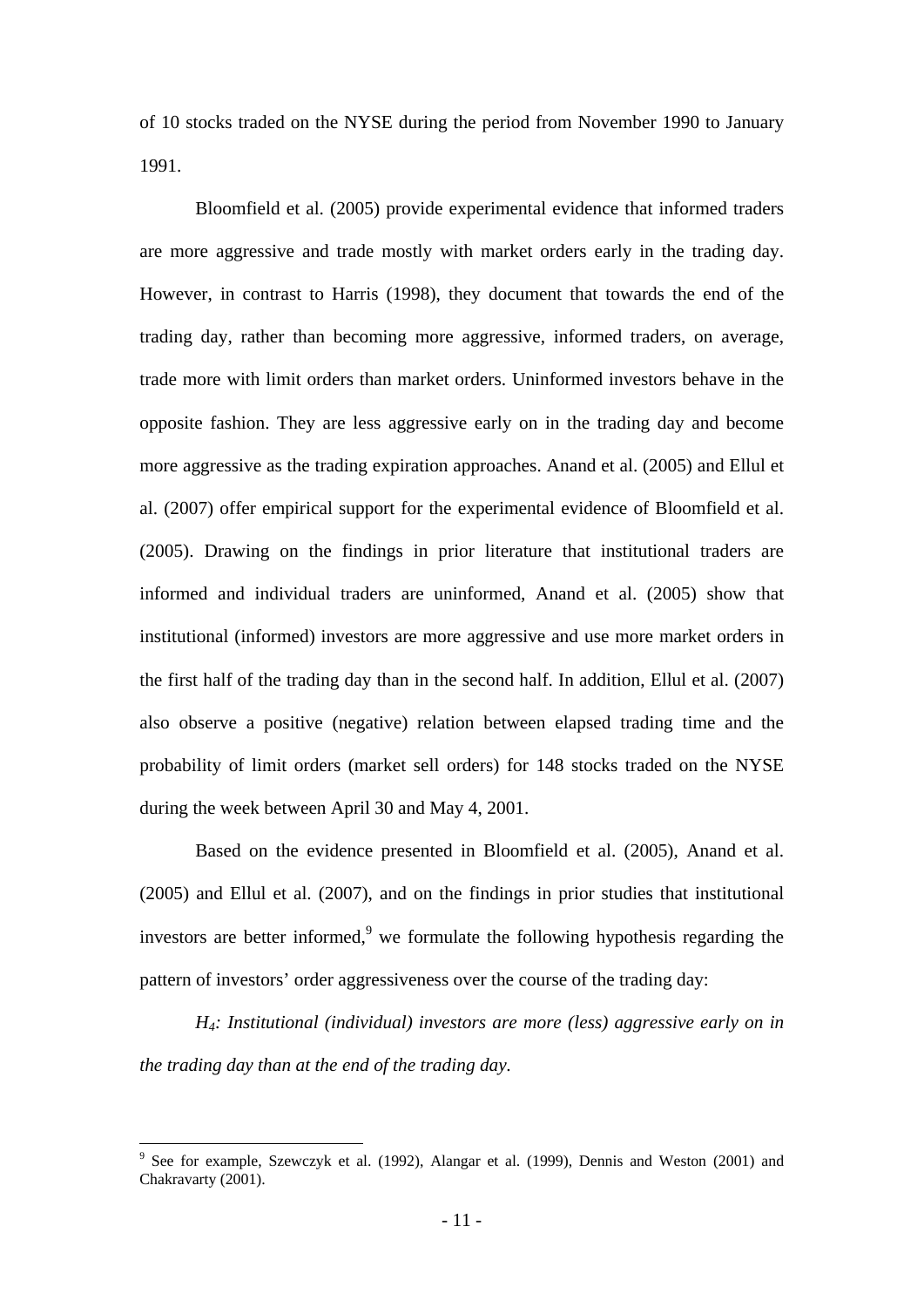## **2.2 Order aggressiveness and the removal of broker IDs**

The literature on the informativeness of broker identification is relatively sparse and often focuses on the effect of withdrawing (or disclosing) broker IDs on bid-ask spread.<sup>10</sup> Foucault et al. (2007) develop a theoretical model for a limit order market to explain the changing aggressiveness of informed and uninformed traders after the removal of brokers IDs. In a transparent market, uninformed investors infer information about future price movements from observing the quotation behaviour of informed traders. They will try to front-run the informed traders to benefit from the information by setting more competitive quotes than those posted by the informed traders. The informed traders respond by sometimes engaging in bluffing strategies, posting non-aggressive orders and setting wider spreads than appropriate. In an anonymous trading system, uninformed traders cannot distinguish informed traders' orders from those of uninformed traders. They submit orders based on the belief about the identity of the traders with the orders in the limit order book. In this case, if the participation rate of informed traders is small (large), uninformed traders will be more (less) aggressive, and improve on the already posted orders more (less) often.<sup>11</sup>

Comerton-Forde and Tang (2007) examines the effect of removing the broker IDs on market quality. They document a reduction in bid-ask spreads, adverse selection risk, trade execution costs and order exposure risk after the removal of

<u>.</u>

 $10$  Comerton-Forde et al. (2005), Foucault et al. (2007) and Comerton-Forde and Tang (2007) observe a reduction in the bid-ask spread following the move to anonymity in the Euronext Paris, the Tokyo Stock Exchange and the ASX. On the other hand, Comerton-Forde et al. (2005) document a larger spread after the Korea Stock Exchange started disclosing broker IDs information.

<sup>11</sup> Alternatively, Simaan et al. (2003) propose the collusion hypothesis which argues that a nonanonymous trading system facilitates collusion among liquidity suppliers. Therefore, traders' aggressiveness is lower under the non-anonymous trading system compared to the anonymous system. In support of this hypothesis, Simaan et al. (2003) document evidence that dealers post more aggressive quotes in an anonymous market (the ECNs) than in a transparent market where dealers' IDs are displayed (the NASDAQ). Since the ASX is a limit order market, we will formulate our hypothesis regarding the effect of the removal broker IDs in the ASX on investors' order aggressiveness based on Foucault et al. (2007) model.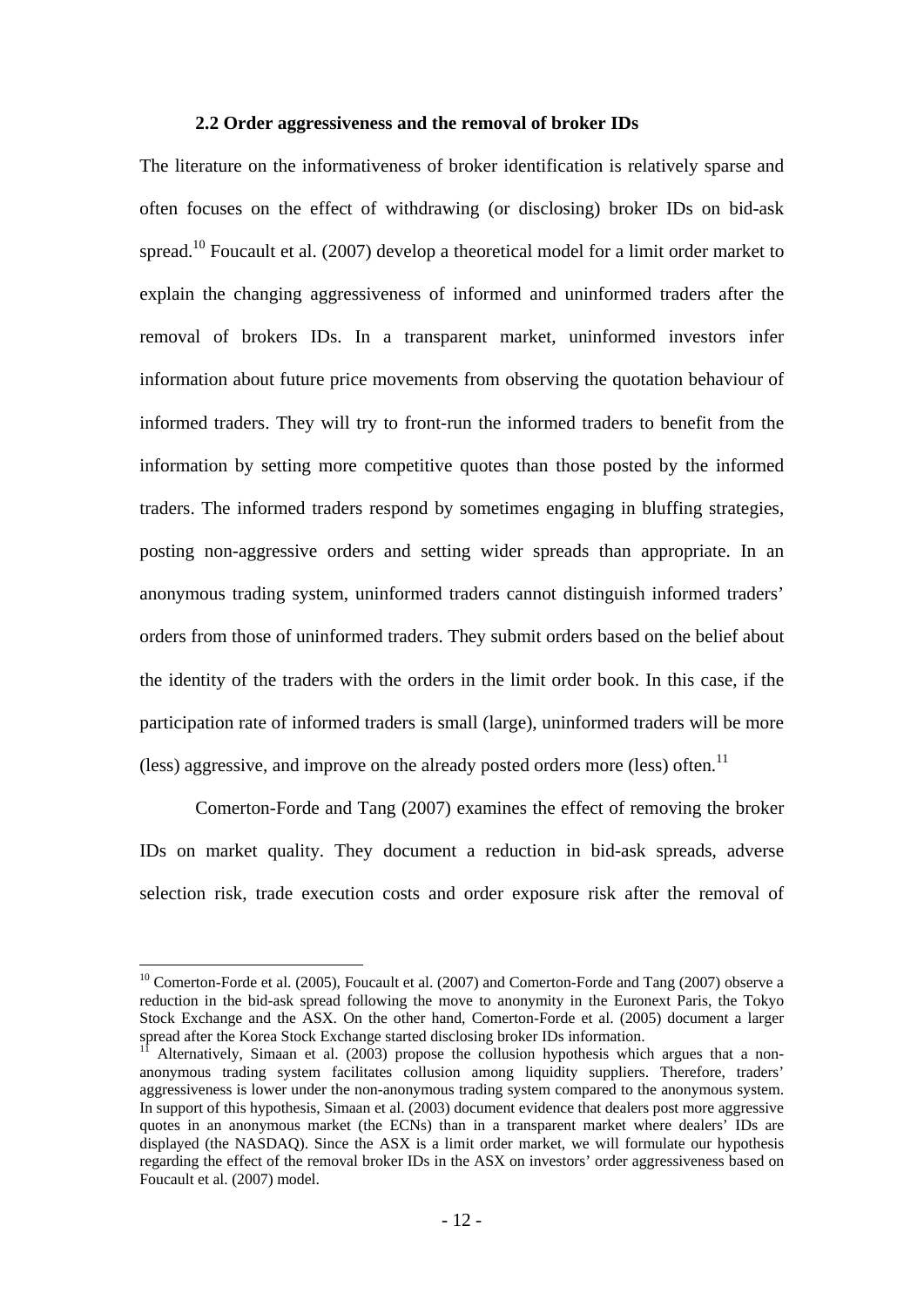broker IDs on the ASX. They also observe a reduction in order aggressiveness following the move to anonymity.

Drawing on the insights of Foucault et al. (2007), we argue that if institutional investors are better informed than individual investors, in the non-anonymous trading system they will submit aggressive orders to minimize the risk of being front-run by other traders. Since the risk of front-running activities is reduced in an anonymous trading system, institutional investors will be less aggressive and submit limit orders more often after the removal of broker IDs on the ASX. For individual investors, in the non-anonymous trading system, they observe the order submissions by institutional investors and try to front-run these orders by submitting more aggressive orders. After the removal of broker IDs, individual investors cannot differentiate orders submitted by institutional investors from those submitted by other individual investors. This reduces their ability to engage in front-running activities, and thus individual investors will also be less aggressive in their order submission following the move to anonymity. Based on the above discussion, we formulate the following hypothesis regarding the effect of the move to anonymity on investors' order aggressiveness:

*H5: A move to anonymity decreases institutional and individual investors' order aggressiveness.* 

## **3. Data**

We investigate the determinants of order aggressiveness for the 30 large cap, 30 mid cap and 30 small cap stocks traded on the ASX between August 2005 and March 2006. The selection criteria for the stocks under investigation include both the stocks' market capitalization and trading activity. First, we consider only common stocks so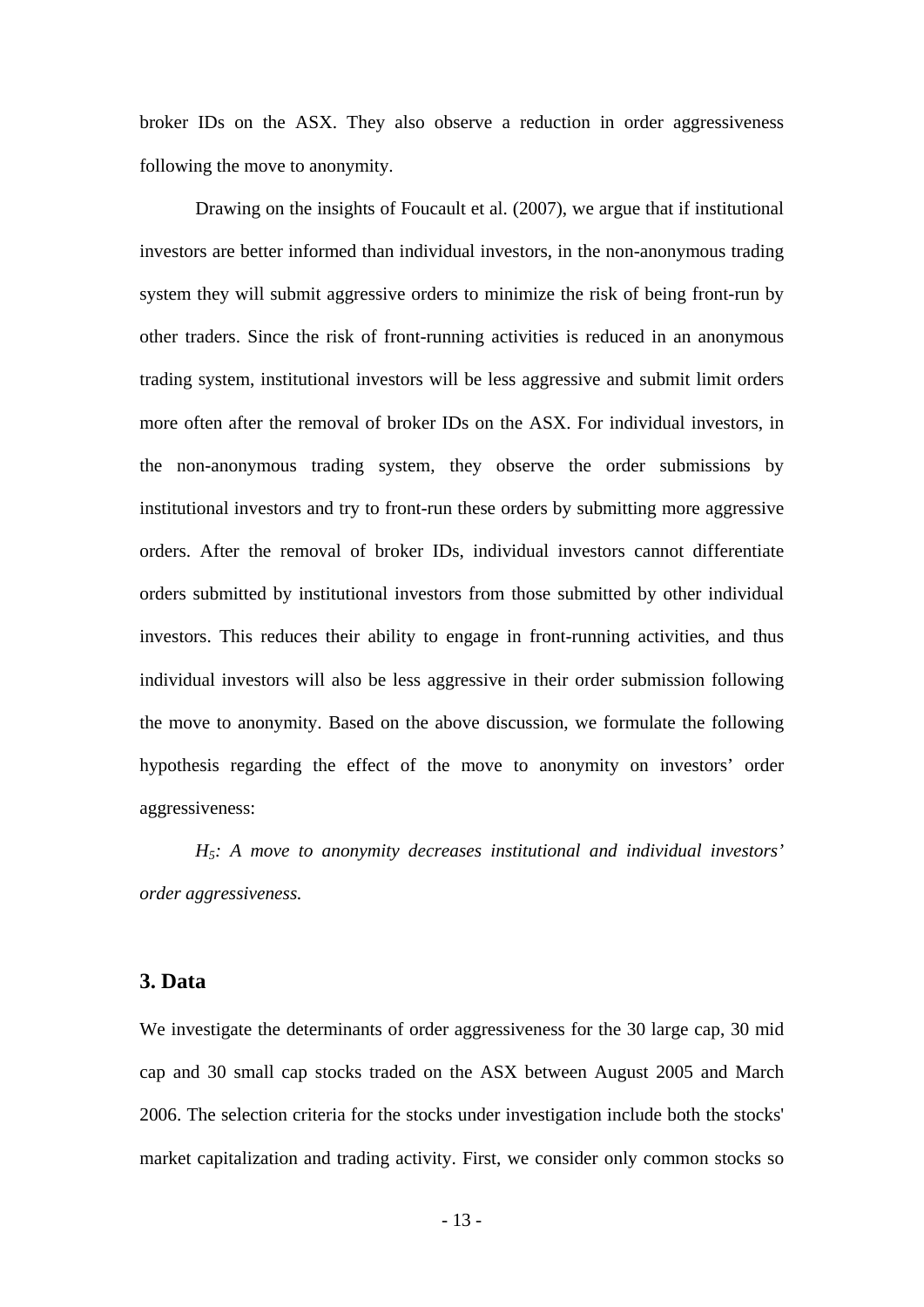all the unit trusts and preference shares are excluded. We also include only seasoned stocks with at least 3 years of trading history. Second, we require that all the stocks under investigation must be included in the S&P 200 index on 29 July 2005 (the day before our sample period), 25 November 2005 (the day before the removal of broker IDs) and 31 Mar 2006 (the end of sample period). The choice of S&P 200 index ensure the representation of large cap, mid cap and small cap stocks as well as the institutional trading interest and the liquidity of the stocks under investigation. The large cap stocks are defined as the stocks included in the S&P 50 index while the mid cap and small cap stocks are the stocks included in the S&P 100 index but not in the S&P 50 index, and the stocks included in S&P 200 index but not in the S&P 100 index, respectively.

Third, we rank all large cap, mid cap and small cap stocks based on the daily average number of trades for the 3-month period before our sample (May to July 2005). The 30 large cap stocks and small cap stocks chosen are the 30 most traded large cap stocks and the 30 least traded small cap stocks based on the daily average number of trades for the period between May and July 2005, respectively. The 30 mid cap stocks chosen are the 15 stocks above and the 15 stocks below the stocks with median daily average number of trades for the period between May and July 2005.

We obtain two different datasets from the Securities Industry Research Centre of Asia-Pacific (SIRCA) for the investigation of the order aggressiveness of institutional and individual investors. The first dataset is the unique Order book dataset which records each order, including the order type (order submission, order revision, order cancellation), the date and time to the nearest hundredth of a second, stock code, order price, order volume and order direction (buy or sell order). Each new order is assigned a unique identification number (ID) so that we can track the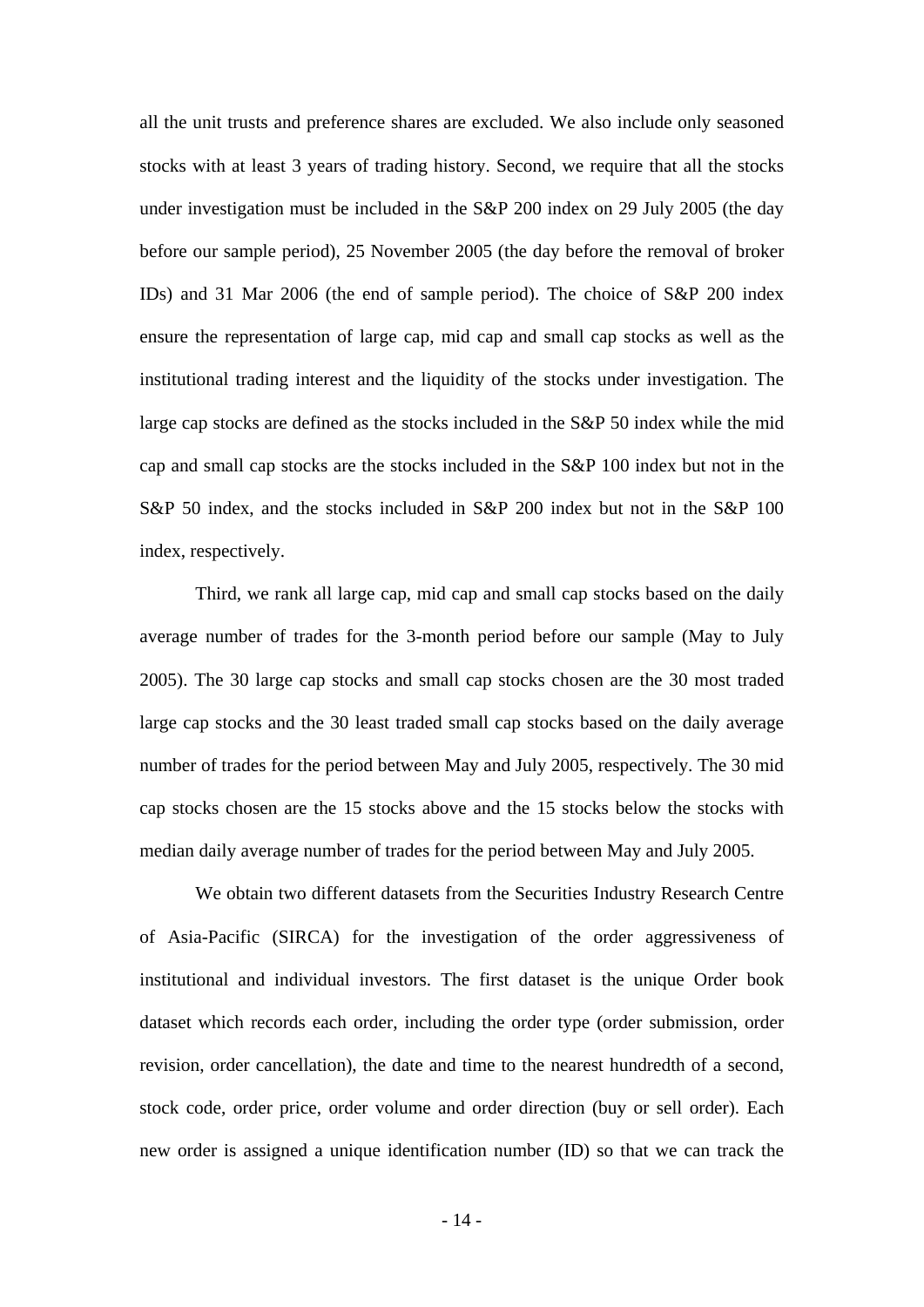order from its submission through to any revision, cancellation or execution. A unique feature of this dataset is the provision of the confidential dummy variable indicating whether the order is submitted by an institutional or an individual investor.<sup>12</sup> In this study, only the orders submitted in the continuous trading session (from 10:10 am to 4:00 pm) are included. In addition, we only analyze standard orders, so that crossing orders, All or Nothing orders and Fill and Kill orders are excluded.

The second dataset is the Market depth data, also provided by SIRCA, which contains information on the market depth of a particular stock. Specifically, it details the 10 best limit prices on the bid and ask side, in association with the total volume (number of shares) and the total number of orders at each price level. This dataset is updated whenever there is a change to the price and/or volume to any of these 10 best limit prices. We remove all the observations in the Market depth dataset whenever the bid price is greater than the ask price at any of the 10 limit price levels. We also exclude all observations where the bid (ask) prices are not in strict descending (ascending) order from the first to the tenth best prices.

For our purpose of investigating the order aggressiveness of institutional and individual investors, we match the Order book dataset to the Market depth dataset. Thus, we arrive at a final dataset that contains detailed information on every institutional or individual order submitted, revised or cancelled together with the market depth information at the time of order submission, revision or cancellation.

## **4. Research Methodology**

1

Consistent with Biais et al. (1995), we classify orders into six levels of order aggressiveness. Category 1, the most aggressive orders, are buy (sell) orders with the

 $12$  This confidential dataset is released by the Australian Stock Exchange (ASX) and provided to us via SIRCA.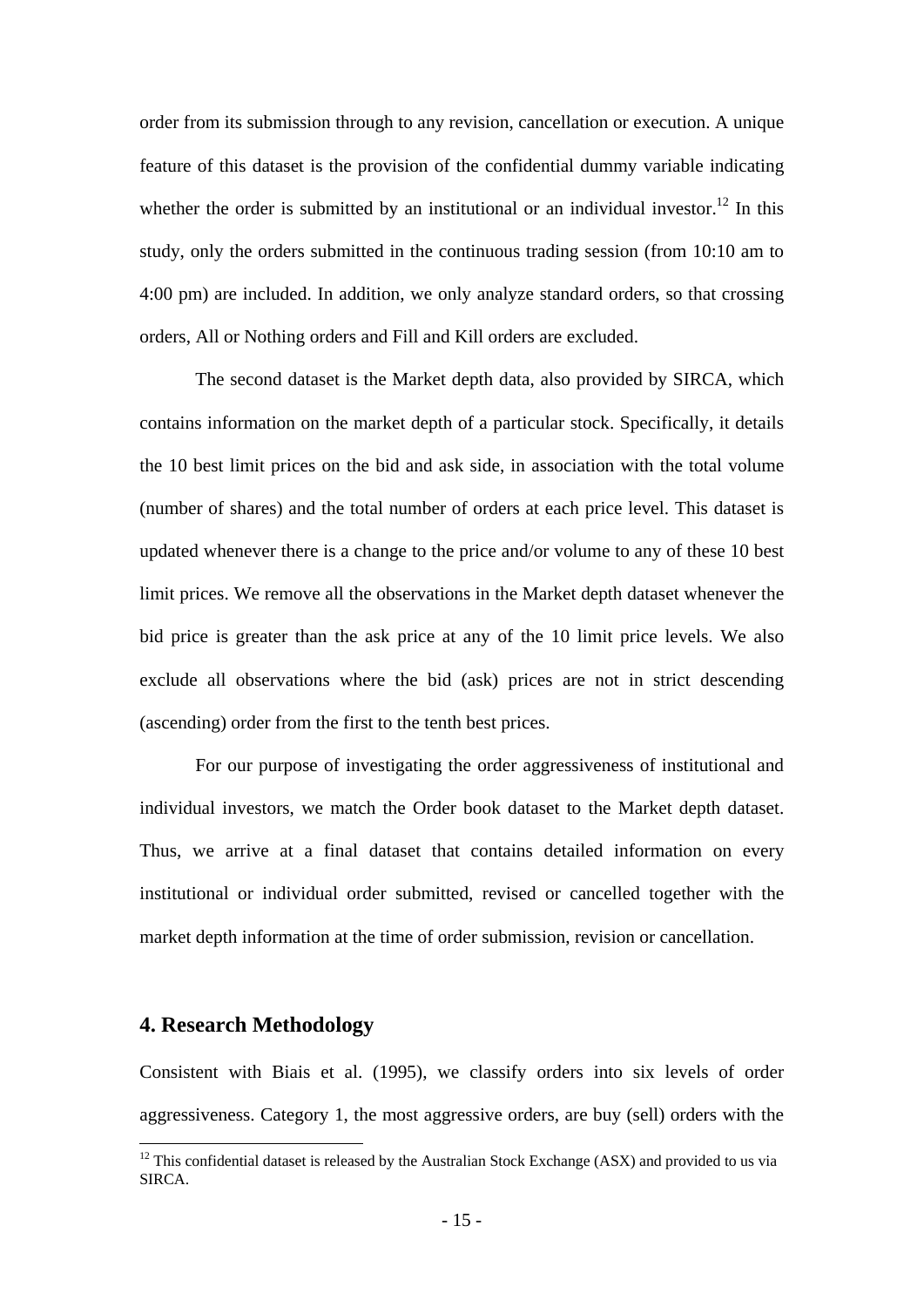prices greater (less) than the best ask (bid) quotes and the size of the orders exceeds the market depth at the best ask (bid) quote. These orders will be executed against the volume at the ask (bid) and in part against the market depth available higher (lower) in the book up to the order price. The unfilled portion of the order will enter as limit orders in the order book. Category 2 orders are buy (sell) orders with prices equal to the best ask (bid) quotes and demand more volume than the market depth at the best ask (bid) quote. These orders will be executed immediately and the unfilled portion will become limit orders at that price in the limit order book. Category 3 orders are orders with price equal to the opposite best quote and demand less volume than the market depth at the best opposite quote. These orders will be executed immediately and in full. Category 4 and 5 orders are limit orders within and at the prevailing quotes, respectively. Category 6 orders are the least aggressive, in the sense that they are buy (sell) orders with prices less (greater) than the best bid (ask) quotes. Based on this classification, Category 1, 2 and 3 can be classified as market orders, since they result in immediate execution, while Category 4, 5 and 6 orders are limit orders, as these orders are not executed immediately. These orders stand in the limit orders book, waiting for execution.

The determinants of institutional and individual investors' order aggressiveness will be investigated based on the ordered probit model. The ordered probit model consists of two parts. The first part relates the observable action types  $(R<sub>i</sub>)$  to the latent linking variable  $(Z<sub>i</sub>)$  as follows: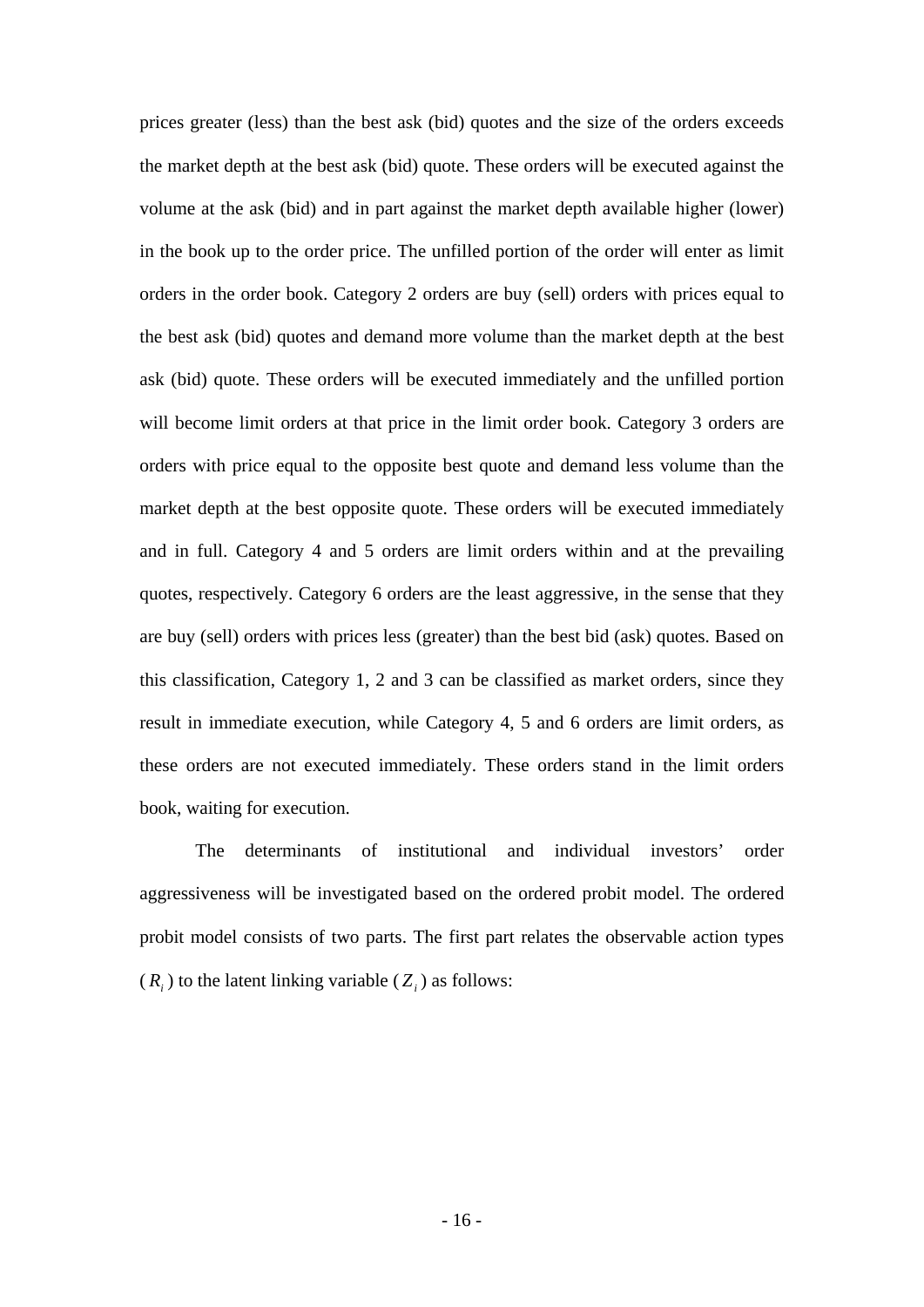$$
R_{i} = \begin{cases} 1 \text{ if } Z_{i} \in (-\infty, \mu_{1}] \\ 2 \text{ if } Z_{i} \in (\mu_{1}, \mu_{2}] \\ 3 \text{ if } Z_{i} \in (\mu_{2}, \mu_{3}] \\ 4 \text{ if } Z_{i} \in (\mu_{3}, \mu_{4}] \\ 5 \text{ if } Z_{i} \in (\mu_{4}, \mu_{5}] \\ 6 \text{ if } Z_{i} \in (\mu_{5}, \infty) \end{cases}
$$

 $R_i$  is the order aggressiveness, classified as suggested by Biais et al. (1995).  $\mu_k$  is the intercept parameter to be estimated. In the second part of the model, the latent variable  $Z_i$  is in turn modelled as follows:

$$
Z_{i} = \beta_{1} \text{Depth}_{same,i} + \beta_{2} \text{Depth}_{opposite,i} + \beta_{3} \text{Speed}_{i} + \beta_{4} \text{Vola}_{i} + \beta_{5} \text{FirstInt}_{i} + \beta_{6} \text{Size}_{i}
$$

$$
+ \beta_{7} \text{Direction}_{i} + \beta_{8} \text{Anonymous}_{i} + \varepsilon_{i}, \qquad (1)
$$

where  $Depth_{same,i}$  (Depth<sub>opposite,i</sub>) is the natural logarithm of the same-side (oppositeside) market depth, in term of number of shares, at the time of order submission. Spreadi is the relative bid-ask spread, measured as the percentage of the bid-ask spread over the bid-ask midpoint, at the time of the order submission. Following Ranaldo (2004), Volai is defined as the standard deviation of the 20 most recent mid quote returns multiplied by 100. FirstInt<sub>i</sub> is a dummy variable that equals one for orders submitted between  $10:10$  am and  $11:00$  am and zero otherwise. Direction is a dummy variable that equals one for sell orders and zero otherwise. Size is the natural logarithm of the number of shares in a particular order. Anonymous $_i$  is a dummy variable that takes the value of one for orders submitted from 28 November 2005 onwards (in the anonymous trading system) and zero otherwise.

Besides spread, market depth and volatility, we include a dummy variable for the first trading hour to examine the potential differences in the order aggressiveness of institutional and individual investors in the early part of the trading day, as suggested by Bloomfield et al. (2005) and Anand et al. (2005). The dummy variable Direction<sub>i</sub> is included to control for the potential asymmetry between buy and sell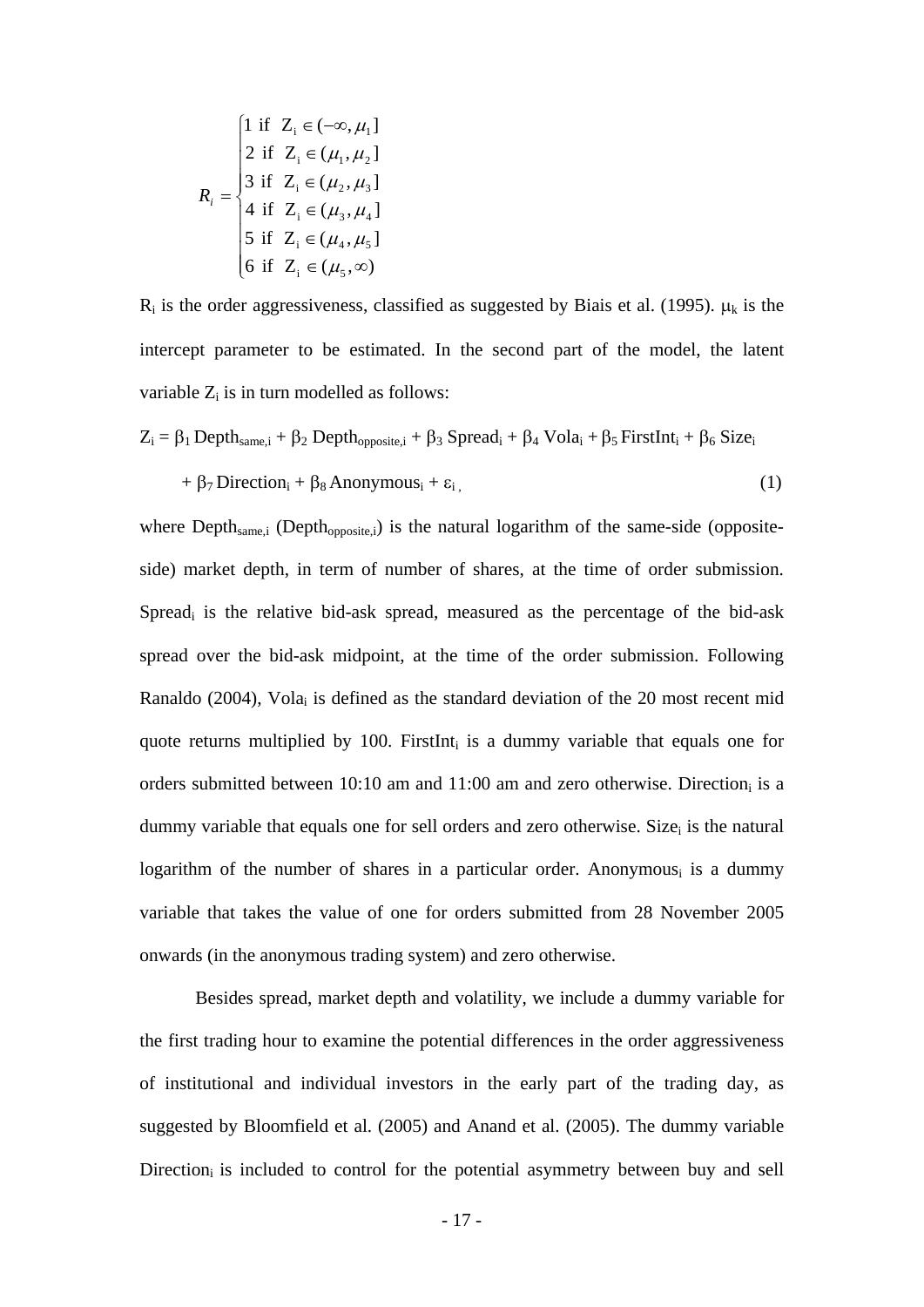orders, as documented in Keim and Madhavan (1995) and Ranaldo (2004). Size<sub>i</sub> is also incorporated in the order probit regression to examine the relation between order size and its aggressiveness. Finally, Anonymousi is incorporated into the ordered probit model to investigate the effect of the removal of broker IDs on investors' order aggressiveness. If investors are more (less) aggressive following the move to anonymity, we should expect  $\beta_8$  to be negative (positive) and significant. In order to highlight the potentially different impact an explanatory variable might have on the order aggressiveness of institutional and individual investors, the ordered probit model as given with equation (1) is estimated separately for institutional orders and individual orders.

 We also perform the analysis of the institutional and individual investors' order aggressiveness for the buy orders and sell orders separately to highlight the potential differences in the determinants of the order aggressiveness of buyers and sellers as documented in Ranaldo (2004). We estimate the following ordered probit model for institutional and individual investors' buy and sell orders:

$$
Z_i = \beta_1 \text{Depth}_{same,i} + \beta_2 \text{Depth}_{opposite,i} + \beta_3 \text{ Spread}_i + \beta_4 \text{Vol}a_i + \beta_5 \text{FirstInt}_i + \beta_6 \text{Size}_i
$$

$$
+\beta_7 \text{Anonymous}_i + \varepsilon_i \tag{2}
$$

 In addition to incorporating the dummy variable for orders submitted in anonymous market as in equation (1) and (2), we also examine the effect of the move to anonymity on investors' order aggressiveness by analyzing the determinants of institutional and individual investors' order aggressiveness separately for the transparent market and for the anonymous market. The model is specified as follows:  $Z_i = \beta_1$  Depth<sub>same,i</sub> +  $\beta_2$  Depth<sub>opposite,i</sub> +  $\beta_3$  Spread<sub>i</sub> +  $\beta_4$  Vola<sub>i</sub> +  $\beta_5$  FirstInt<sub>i</sub> +  $\beta_6$  Size<sub>i</sub>

$$
+\beta_7 \text{Direction}_i + \varepsilon_i \tag{3}
$$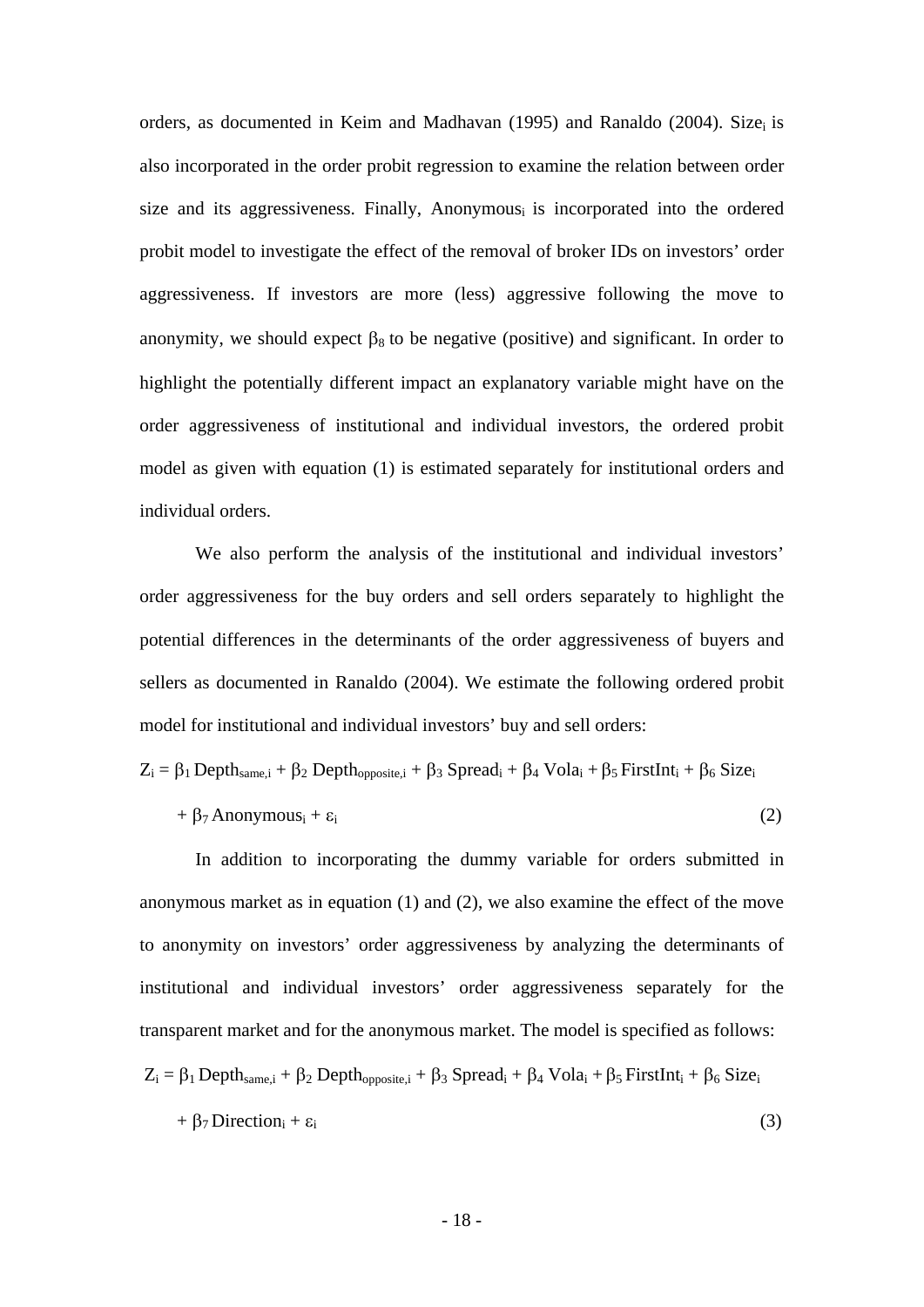Besides relying on the coefficient estimates of the ordered probit regressions, we also examine the marginal effects induced by an incremental variation in the regressors. Specifically, if the latent order aggressiveness  $Z = x^2 \beta + \varepsilon$ , the marginal effects of changes in the regressors are calculated as follows:

$$
\frac{\partial \Pr[R=1]}{\partial x} = -\phi(\mu_1 - x^{\prime} \beta) \beta \tag{4}
$$

$$
\frac{\delta \Pr[R=m]}{\delta x} = [\phi(\mu_{m-1} - x^{\prime}\beta) - \phi(\mu_m - x^{\prime}\beta)]\beta \quad \text{for } m = 2,3,4,5
$$
 (5)

$$
\frac{\delta \Pr[R=6]}{\delta x} = \phi(\mu_s - x^{\dagger} \beta) \beta \tag{6}
$$

where  $\phi$  (.) is the density normal distribution,  $\beta$  (s) are the coefficient estimates from equation (3).  $\mu_1, \mu_2, \mu_3, \mu_4, \mu_5$  are the intercept parameters (limit points) estimated in equation (3). In the current study, we utilize the individual observations of the regressors rather than the regressors' mean value for estimating the marginal effects. In other words, based on equation (4), (5) and (6), we calculate the value of  $x \beta$ based on each individual value of the explanatory variables rather than the mean value of the regressors. The reported marginal probabilities for will be the average of all the estimated marginal probabilities calculated based on the individual observations of the explanatory variables.

## **5. Results and Discussion**

## **5.1 Statistics of order submissions**

Table 1 provides summary statistics for the orders submitted for the 90 stocks under investigation. In total, we investigate 16,438,201 orders, including 7,207,314 orders submitted by institutional investors and 9,230,887 orders submitted by individual investors. Similar to Aitken et al. (2007), Category 5 orders are the most common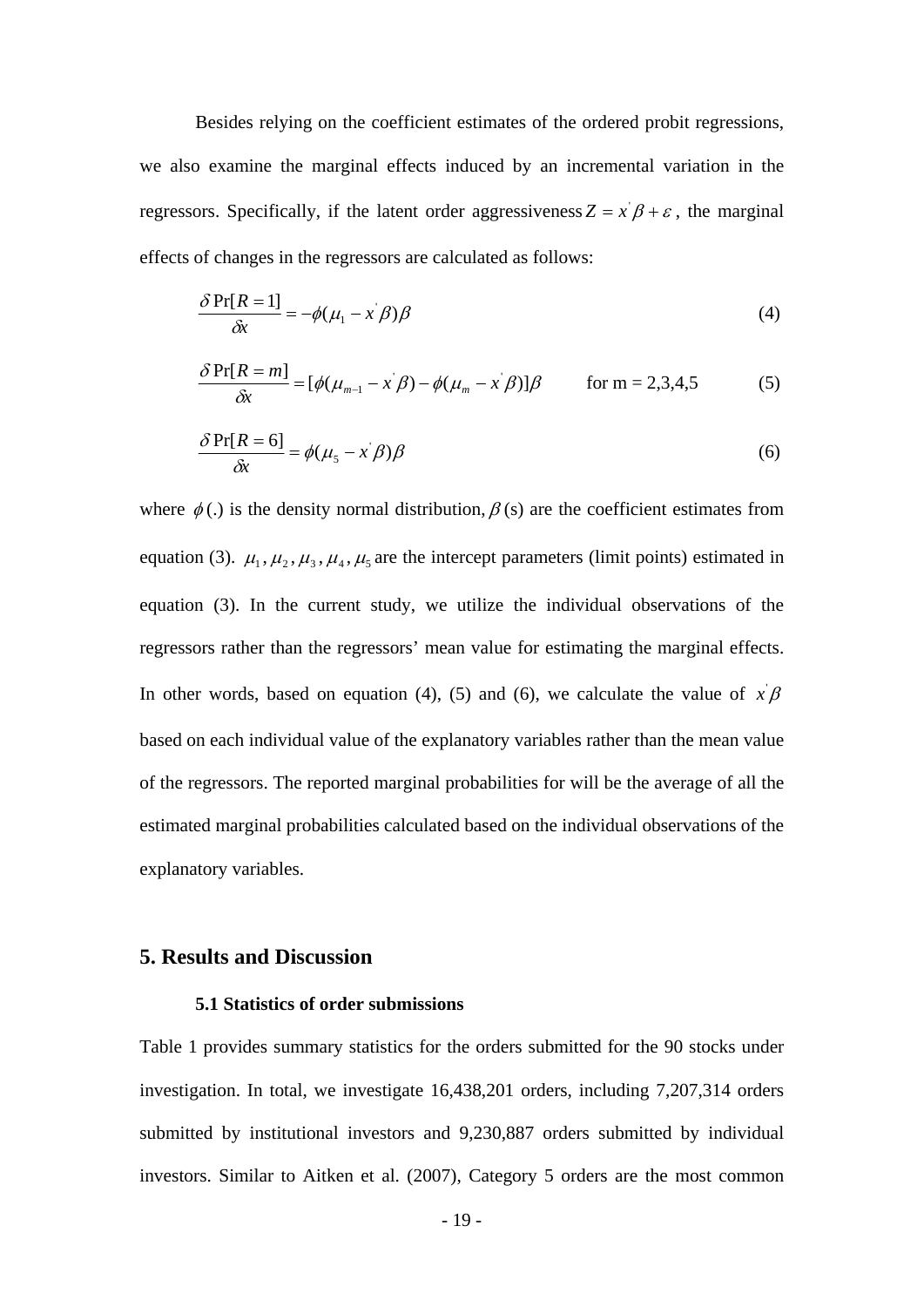order type for institutional investors while the most common order type for individual investors is Category 6 orders. In addition, consistent with Parlour (1998) and Handa et al. (2003), both institutional and individual investors tend to submit aggressive (market) orders when the same-side market depth is higher than the opposite-side market depth. For both institutional and individual investors, the relative bid-ask spread is also higher at the time of limit order submission than at the time of market order submission. These observations present early support for the effect of spread and market depth on order aggressiveness, as specified in Hypothesis 1 and 2.

## [INSERT TABLE 1 HERE]

#### **5.2 The distribution of order aggressiveness levels**

Table 2 provides information regarding the distribution of order aggressiveness levels over the course of the trading day. In the current study, we partition the trading day into six intervals: 10:10 am-11:00 am, 11:00 am-12:00 pm, 12:00 pm-1:00 pm, 1:00 pm-2:00pm, 2:00 pm-3:00pm and 3:00pm-4:00 pm.

## [INSERT TABLE 2 HERE]

From Table 2, we observe that the order aggressiveness of institutional investors has a U-shaped pattern. Institutional investors are more aggressive and demand more liquidity (place more market orders) early on in the trading day than in other intervals. As the trading day progresses, institutional investors become less aggressive and submit fewer market orders and more limit orders. Towards the end of the trading day, institutional investors increase their order aggressiveness. However, the order aggressiveness of institutional investors at the end of the trading day is not as high as it is at the beginning of the trading day. Individual investors behave in an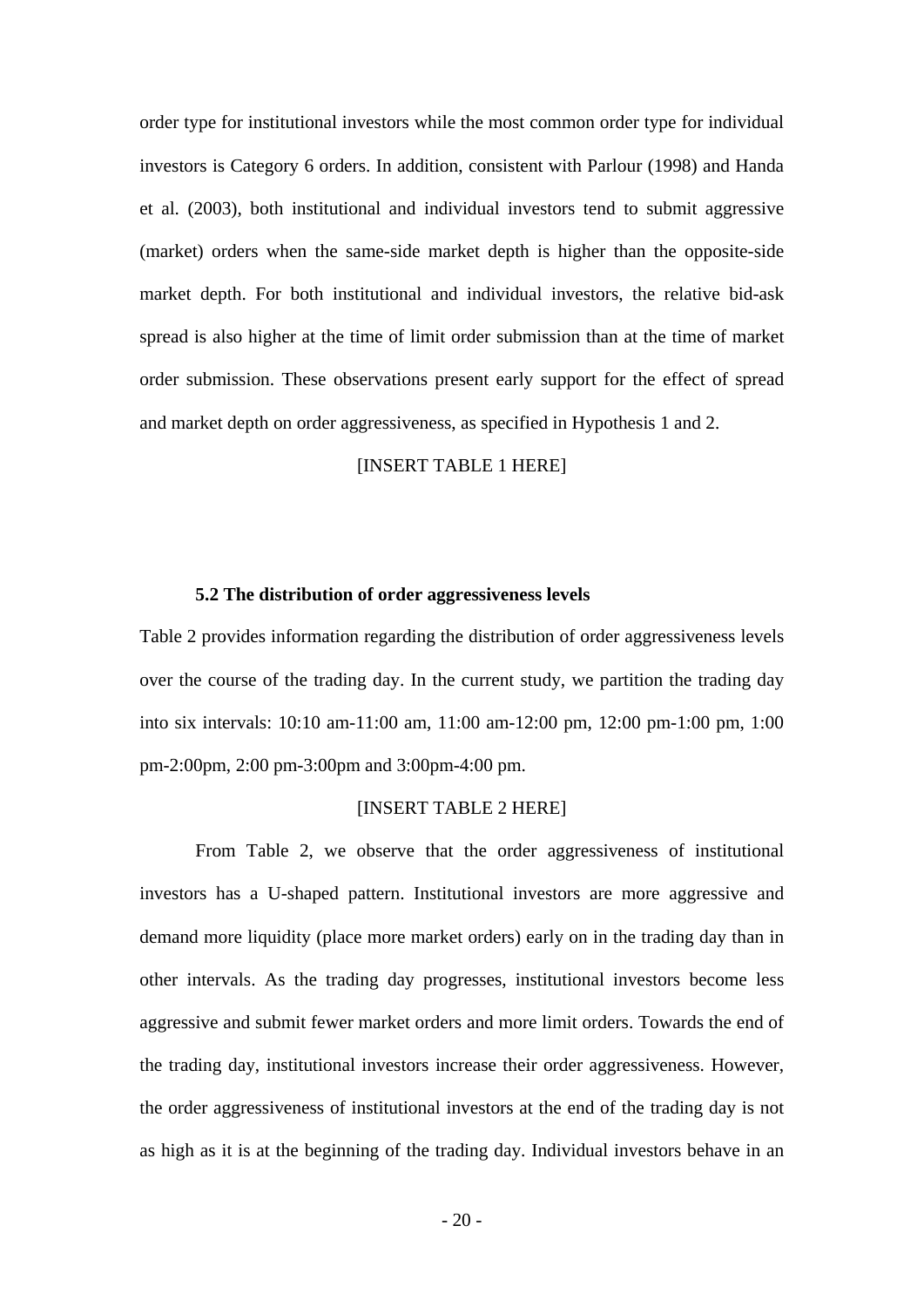opposite fashion; they are less aggressive early on in the day and become more aggressive as the trading deadline approaches. This is reflected by the increase (decrease) in the use of market (limit) orders towards the end of the trading day.

We also investigate the effect of the removal of broker IDs on the distribution of investors' order aggressiveness. The results presented in Table 3 suggest that institutional and individual investors appear to be less aggressive and reduce their use of market orders following the move to anonymity. In contrast, both groups of investors tend to increase their use of limit orders in the anonymous market, with the largest increases observed for Category 5 orders for institutional investors and Category 6 orders for individual investors

## [INSERT TABLE 3 HERE]

## **5.3 The order aggressiveness of institutional and individual investors**

Table 4 presents the results of investigating the determinants of order aggressiveness for institutional and individual investors, based on the ordered probit model specified in equation (1). Since the aggressiveness levels are ranked from 1 (the most aggressive) to 6 (the least aggressive), a negative coefficient indicates a positive relation between the explanatory variable and investors' order aggressiveness.

## [INSERT TABLE 4 HERE]

From Table 4, we observe positive (negative) and significant relation between the same-side (opposite-side) market depth and order aggressiveness for all stocks under investigation. These results are consistent for both institutional and individual investors' orders and provide support for Hypothesis 1. Consistent with prior literature,<sup>13</sup> these findings suggest that the market depth can be viewed as a proxy for the execution probability and thus will affect investors' order aggressiveness. Both

<sup>&</sup>lt;sup>13</sup> See for example, Biais et al. (1995), Parlour (1998), Griffiths et al. (2000), Ranaldo (2004), Cao et al. (2004), Beber and Caglio (2005), Hall and Hautsch (2006), Ellul et al. (2007) and Aitken et al. (2007).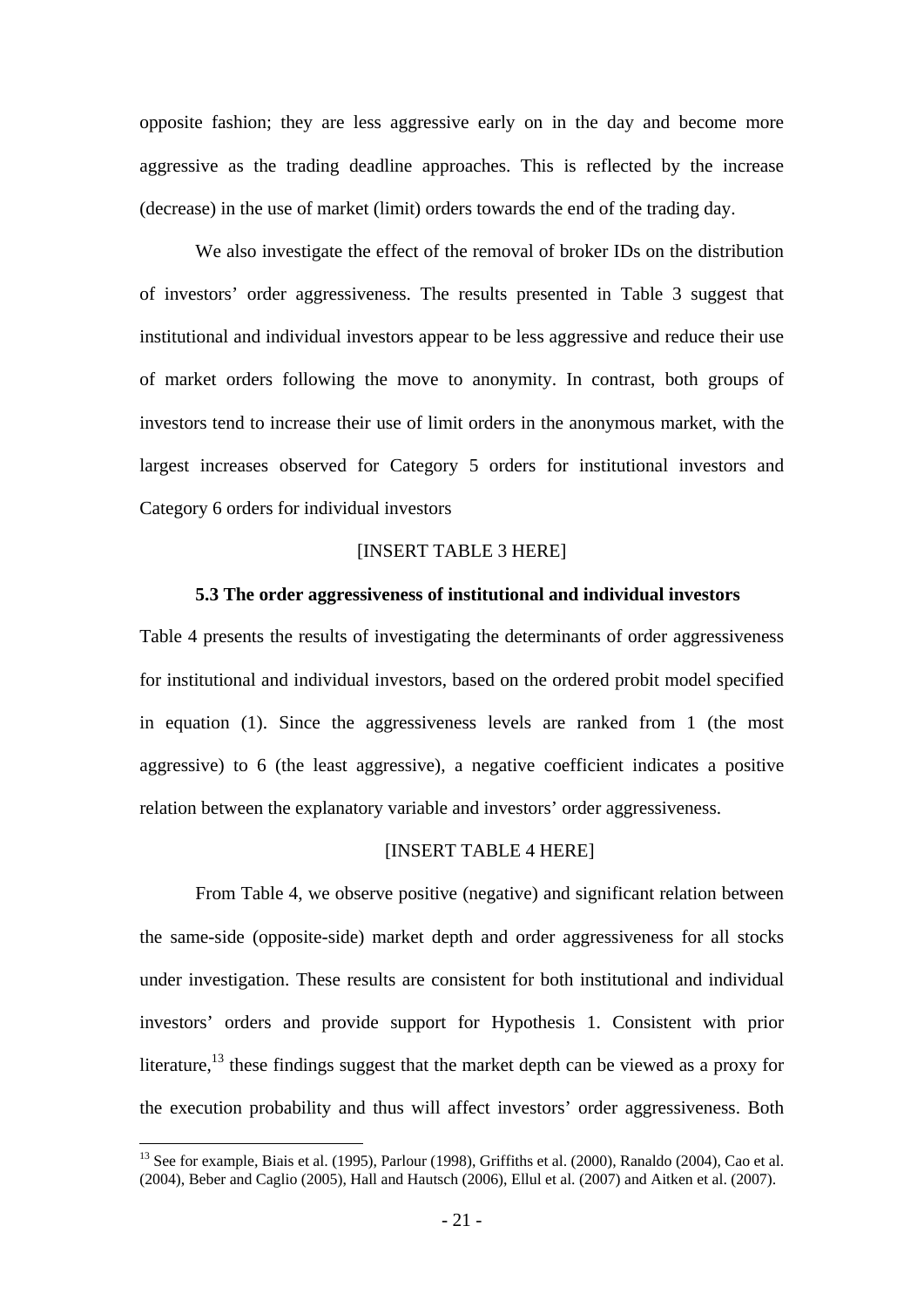institutional and individual investors tend to submit more aggressive orders when the same-side market depth increases or when the opposite-side market depth decreases. In contrast, investors tend to submit less aggressive orders when the same-side market depth decreases or when the opposite-side increases.

 We also find the majority of the coefficients for the bid-ask spread to be positive and significant for institutional investors' orders. This finding supports Hypothesis 2, which suggests a negative relation between the order aggressiveness of institutional investors and the bid-ask spread. The order aggressiveness of individual investors is also negatively related to the bid-ask spread but only in the large cap and mid cap stocks. In small cap stocks, individual investors tend to submit more aggressive orders when the spread widens.

The finding for the effect of volatility on investors' order aggressiveness is less conclusive. For large cap stocks, we observe a positive relation between the order aggressiveness of institutional investors and volatility. In contrast, a negative relation between institutional investors' order aggressiveness and volatility is documented in mid cap stocks while this relation is insignificant for the majority of small cap stocks. For individual investors, their order aggressiveness is negatively related to volatility in mid cap stocks but positively related to volatility in small cap stocks. In contrast, there is no clear-cut evidence regarding the direction or the significance of the relation between volatility and individual investors' order aggressiveness for large cap stocks.

Our finding regarding the effect of volatility on order aggressiveness is similar to the mixed empirical evidence in prior literature. Higher volatility is associated with the higher risk of being "picked-off" by better-informed investors. Therefore, if institutional investors are better-informed and monitor the order book more closely, they will try to "pick-off" mispriced limit orders more in the high volatile period.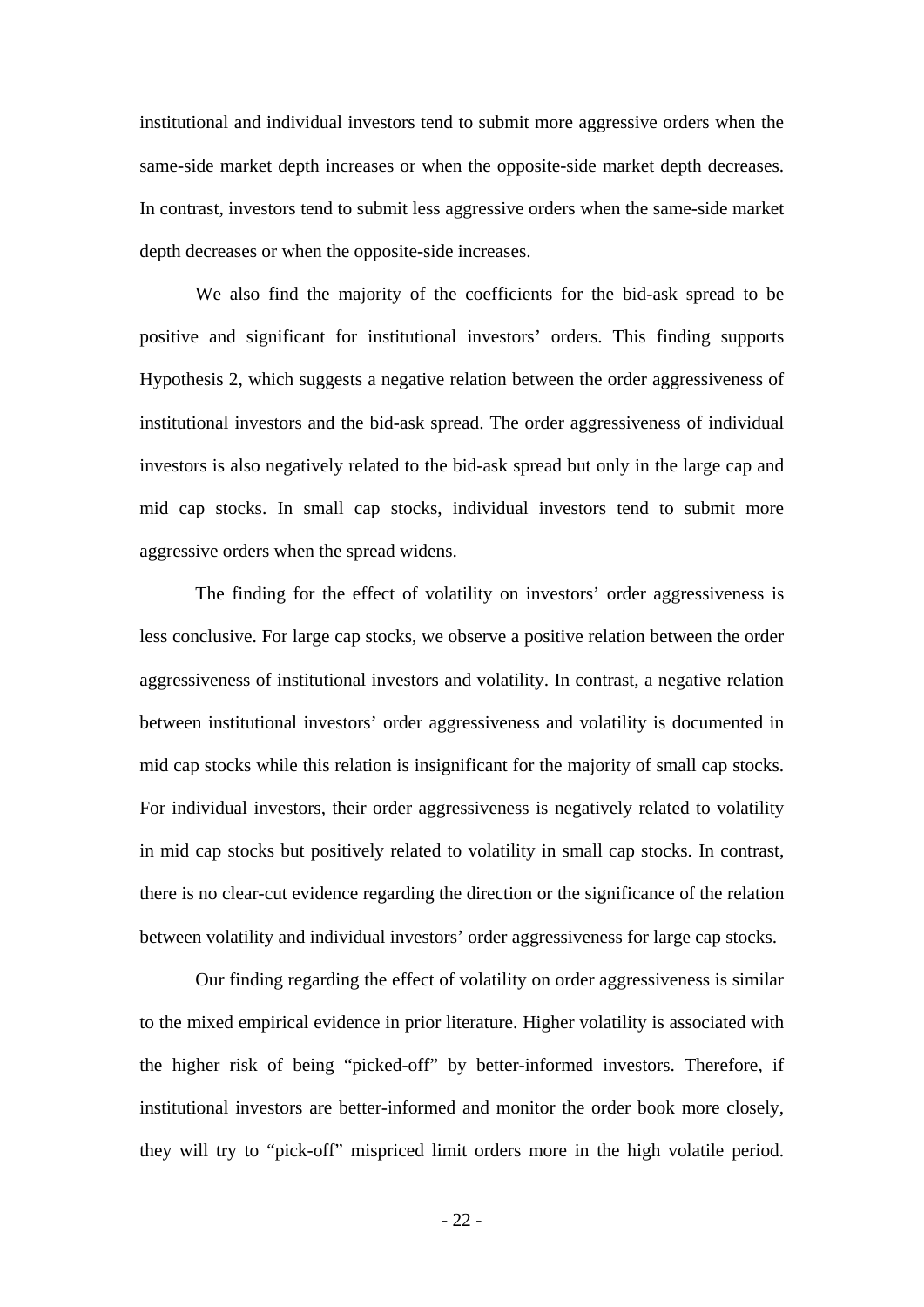Since the limit order book is thicker for large cap stocks than for mid and small cap stocks, the execution costs are relatively lower for institutional investors to adopt this trading strategy in large cap stocks than in mid and small cap stocks. Thus, we observe a positive relation between volatility and order aggressiveness for institutional investors in large cap stocks but not in mid cap and small cap stocks.

On the other hand, because the prices of small cap stocks are also relatively smaller compared to large cap and mid cap stocks, a similar change in price will result in a larger absolute return in small cap stocks compared to large cap and mid cap stocks. Therefore, investors in small cap stocks are potentially more risk-averse than in large and mid cap stocks. Hasbrouck and Saar (2002) and Wald and Horrigan (2005) suggest that for risk-averse investors, a rise in volatility results in the increase in the submission of market orders. Thus, our finding of a positive relation between order aggressiveness and volatility for individual investors in small cap stocks might reflect a higher risk-aversion of individual investors in those stocks in comparison to large cap and mid cap stocks.

We also document that institutional and individual investors adopt different order submission strategies over the course of the trading day. For institutional investors, negative and significant coefficient estimates for the *FirstInt* variable are observed for the majority of large cap, mid cap and small cap stocks under investigation. This implies that institutional investors are more aggressive in the first hour of the trading day. In contrast, for individual orders, the majority of the coefficient estimates for the *FirstInt* variables are positive and significant. This result indicates that individual investors are less aggressive and use more limit orders during the first trading hour.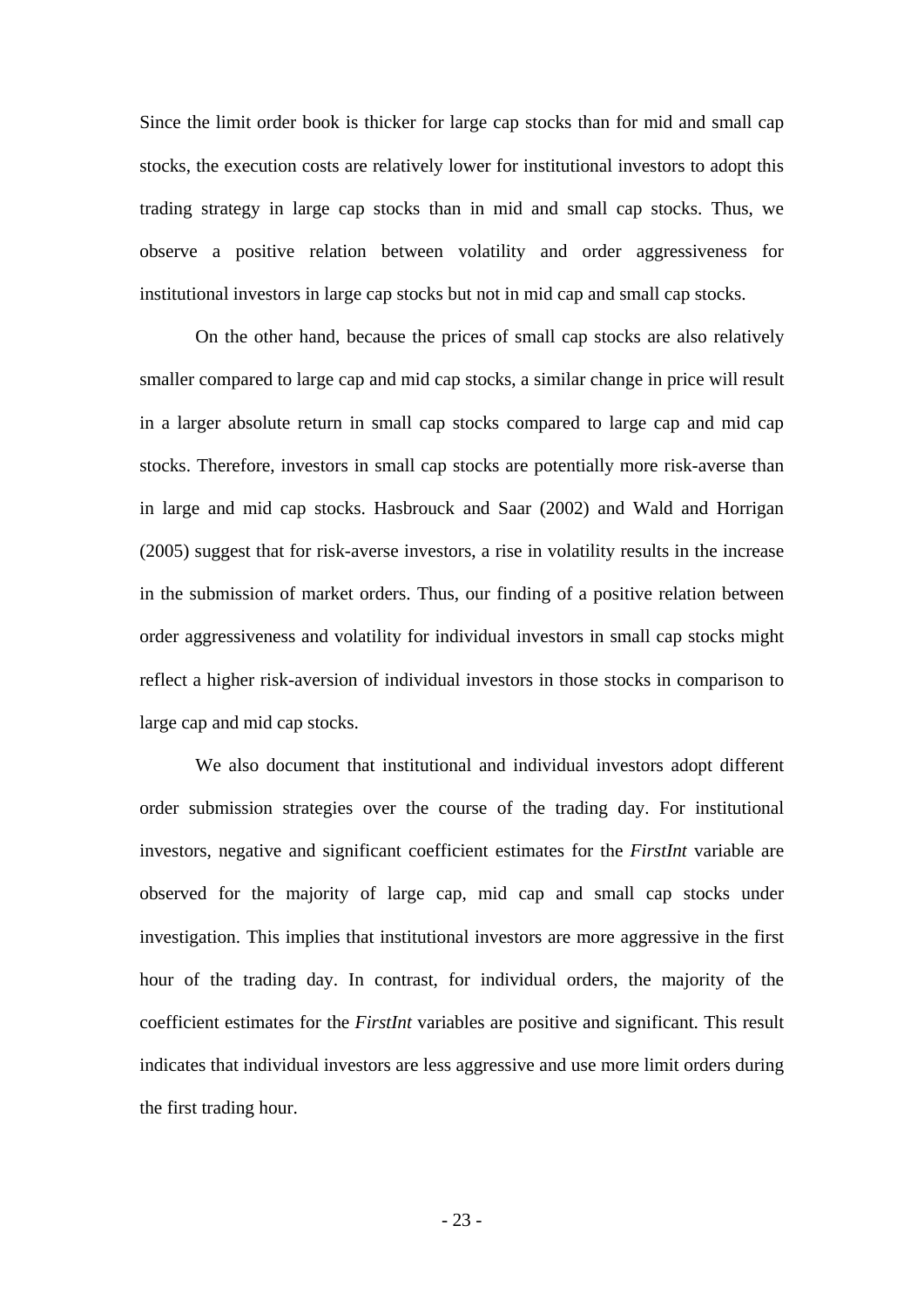Overall, the results in Table 2 and the results regarding the *FirstInt* variable presented in Table 4 support our fourth hypothesis. Institutional investors and individual investors in our studies tend to behave similarly to the informed and uninformed investors, as documented in Bloomfield et al. (2005) and Anand et al. (2005). Institutional investors are potentially the better-informed investors<sup>14</sup>, they submit more aggressive orders early on in the trading when information asymmetry is high and prices have not converged to their true value. As trading progresses and information is incorporated into prices, institutional investors switch to using limit orders and provide liquidity to the market. Individual investors behave in the opposite direction; they are less aggressive early on in the trading day and more aggressive as trading expiration approaches to achieve their trading targets.<sup>15</sup>

 With regard to the relation between order size and order aggressiveness, the results in Panel A of Table 4 indicate that in large and mid cap stocks, the larger the institutional investors' orders, the more aggressive they are. In contrast, in small cap stocks, institutional investors are often less aggressive when they submit a large order. For individual investors, if they submit a large order, this order is often nonaggressive as well. This contrasting behaviour of institutional and individual investors suggests that for institutional investors, the non-execution risk is more important than the "picked-off" risk when submitting large orders. In contrast, the "picked-off" risk appears to be more important for individual investors when placing large orders.<sup>16</sup>

<sup>&</sup>lt;sup>14</sup> See for example, Szewczyk et al. (1992), Alangar et al. (1999), Dennis and Weston (2001), Chakravarty (2001) and Anand et al. (2005).

<sup>&</sup>lt;sup>15</sup> We also incorporate the remaining time (in hours) until market closing time (*TTC*) into the ordered probit regression. Negative (positive) and significant coefficient estimates for the *TTC* variable are observed for institutional (individual) investors in the majority of large cap, mid cap and small cap stocks. This evidence indicates that institutional investors are more aggressive early on in the trading day while individual investors are more aggressive in their order submission towards the end of the trading day. These results are consistent with those presented in Table 4 and are available upon request from the authors.

<sup>&</sup>lt;sup>16</sup> Our result regarding the relation between order size and order aggressiveness of institutional and retail investors might also provide explanation for the finding in Aitken et al. (2007) that order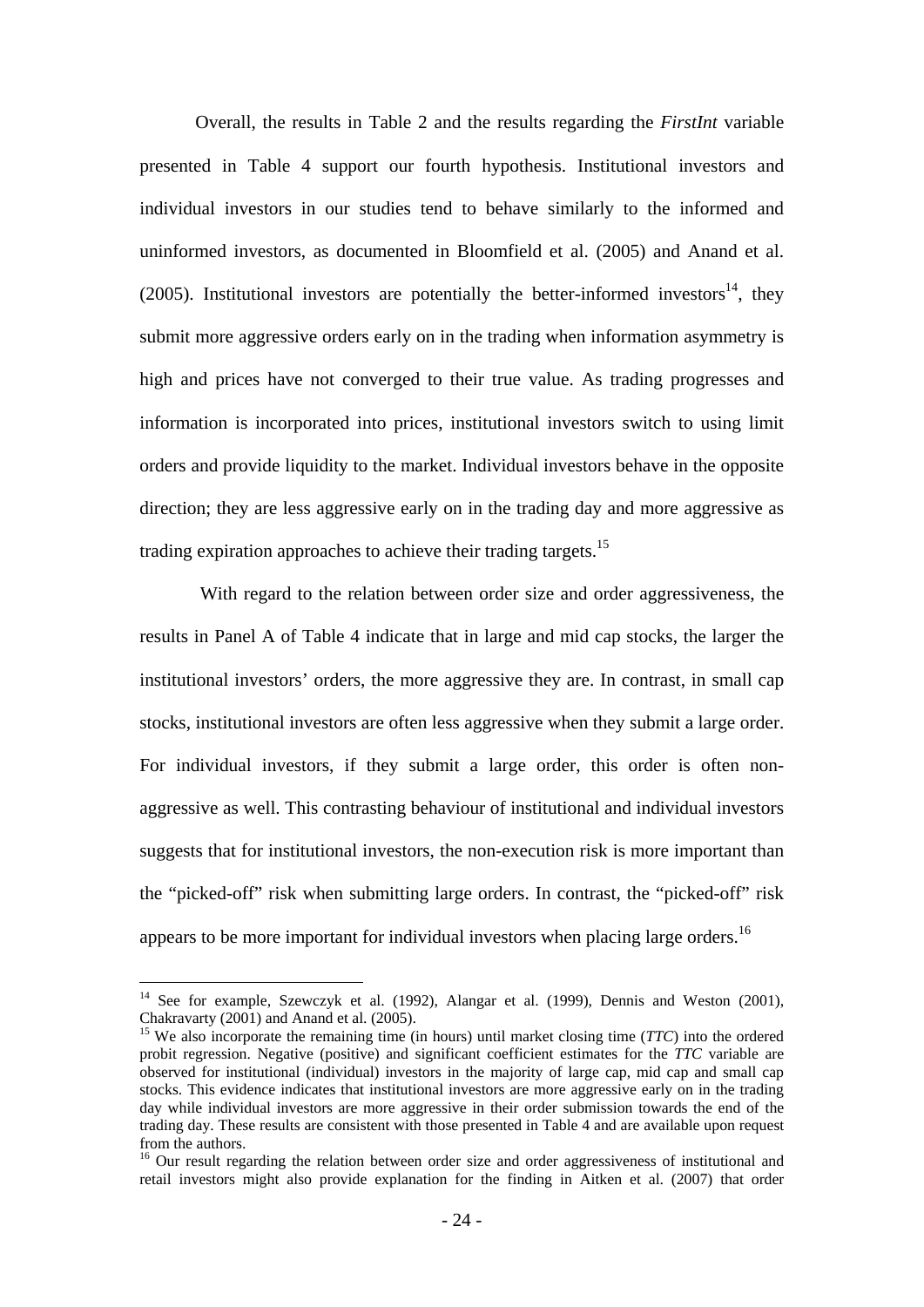Finally, we document mixed results regarding the relation between order direction and order aggressiveness. The results in Table 4 show that institutional investors' sell orders are more aggressive than their buy orders, especially in mid cap and small cap stocks. In contrast, individual investors' sell orders are more (less) aggressive than buy orders in small cap and mid cap stocks (large cap stocks). This finding implies that institutional and individual investors consider a higher opportunity cost of non-execution for sell orders in mid and small cap stocks while individual investors are more patient in their selling activities in large cap stocks.

## **5.4 The order aggressiveness of buy and sell orders**

We investigate the order aggressiveness of institutional investors' buy and sell orders in Table 5. We observe consistent results regarding the same-side market depth, the opposite-side market depth, the bid-ask spread, volatility and order size for both buy and sell orders. In addition, the majority of the coefficient estimates for the *FirstInt* variable in Panel A of Table 5 are negative and significant, which indicates that institutional investors tend to be more aggressive early on in the trading day for buy orders. In contrast, we observe a similar pattern in institutional sell orders only in large cap and mid cap stocks. For small cap stocks, the majority of the coefficient estimates for the *FirstInt* variable in Panel B of Table 5 are insignificant. This finding suggests that in small cap stocks, there is no tendency for institutional investors to be more aggressive in their selling activities early on in the day. This difference in results for buy and sell orders suggests that if the behaviour of institutional investors

aggressive is positively related to order size for heavily traded stocks and negatively related to order size for lightly traded stocks. The overall positive relation between order size and order aggressiveness in heavily traded stocks is driven by the positive relation between order size and the order aggressiveness of institutional investors. In contrast, we will observe a negative relation between order size and order aggressiveness in lightly traded stocks since both institutional and individual investors' order aggressiveness are negatively related to the order size for small caps stocks.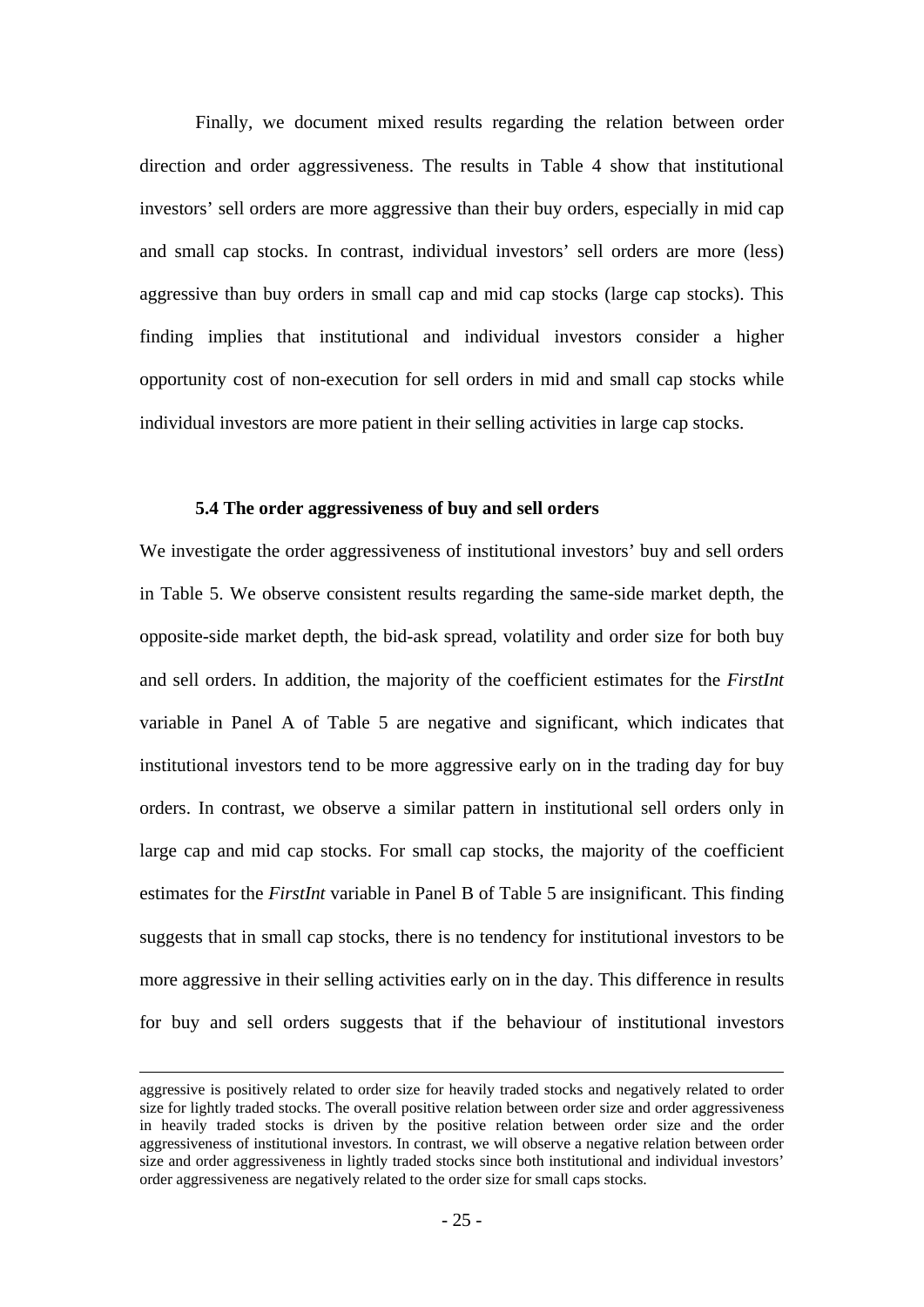throughout the day can be explained by their information advantage over individual investors, institutional investors tend to exploit their information advantage using buy orders. This is also consistent with the finding of Griffiths et al. (2000) that aggressive buy orders are more likely to be motivated by information than sell orders.

## [INSERT TABLE 5 HERE]

 The results of investigating the order aggressiveness of individual investors' buy and sell orders are given in Table 6. For individual investors, the buy and sell order aggressiveness is positively related to the same-side market depth and negatively related to the opposite-side market depth and the order size. In addition, the majority of the coefficient estimates for the *FirstInt* variable are positive and significant. This finding suggests that individual investors are less aggressive in both their buying and selling activities early on in the trading day. The most significant difference in the effect of spread and volatility on individual buy and sell orders are observed in mid cap stocks. In mid cap stocks, when the spread increases, individual investors tend to submit less aggressive buy orders but more aggressive sell orders. Similarly, a rise in volatility will result in the submission of less aggressive buy orders but more aggressive sell orders.

## [INSERT TABLE 6 HERE]

### **5.5 Anonymity and investors' order aggressiveness**

We investigate the effect of the removal of broker IDs on investors' order aggressiveness by comparing the proportion of market and limit orders submitted by institutional and individual investors before and after the move to anonymity Results of this investigation appear in Table 3. In addition, we also incorporate a dummy variable indicating orders submitted in the anonymous trading system (orders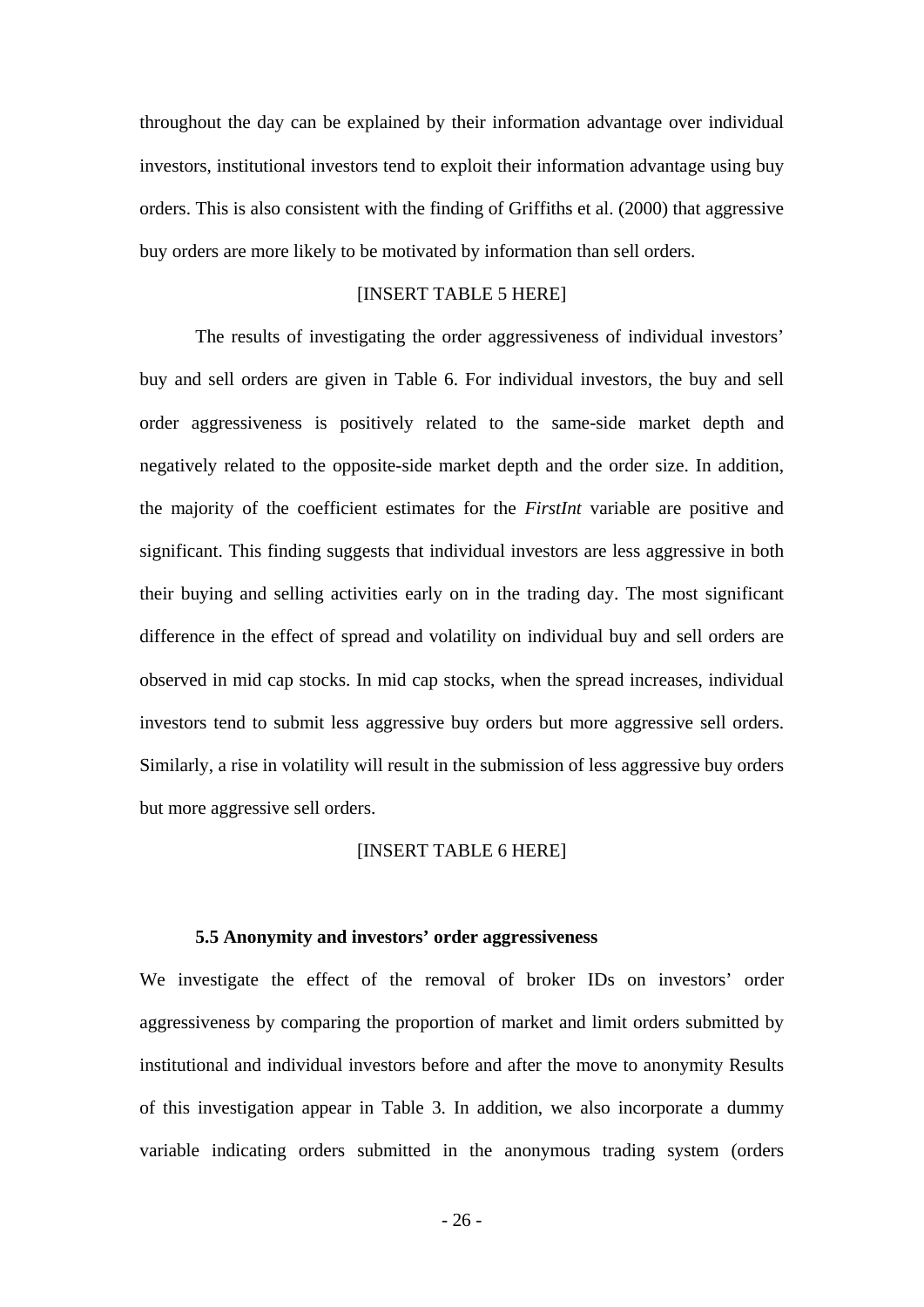submitted from 28 November 2005 onwards) to the ordered probit model in equations (1) and (2).

In addition to the results in Table 3, from Tables 4, 5 and 6, we also obtain a positive and significant coefficient estimate for the *Anonymous* variable for the majority of the stocks analyzed in this study. This evidence is consistent for all three groups of stocks, for both buy and sell orders and for both institutional and individual investors, with stronger results obtained for individual investors. This finding is also consistent with the observation of the reduction in the use of market orders for both institutional and individual investors in Table 3. Overall, the results in Tables 3, 4, 5 and 6 provide support for Hypothesis 5. Our findings indicate that both institutional and individual investors are less aggressive in their order submission and tend to supply liquidity rather than demand liquidity following the move to anonymity. This result is also consistent with the evidence documented in prior studies $17$  and provides support for the decision to cease displaying the broker IDs in order to enhance the overall market liquidity by the ASX.

In order to examine the effect of the move to anonymity on the investors' order aggressiveness further, we investigate the determinants of institutional and individual investors' order aggressiveness in the transparent market (before 28 November 2005) and in the anonymous market (from 28 November 2005 onwards), as specified in equation (3). The results of this investigation are presented in Tables 7 and 8.

## [INSERT TABLES 7 and 8 HERE]

Table 7 provides consistent results regarding the effect of market depth, spread, volatility, order size and the order direction (except in large cap stocks) in

<sup>&</sup>lt;sup>17</sup> See for example, Comerton-Forde et al. (2005), Haig et al. (2006), Foucault et al. (2007) and Comerton-Forde and Tang (2007).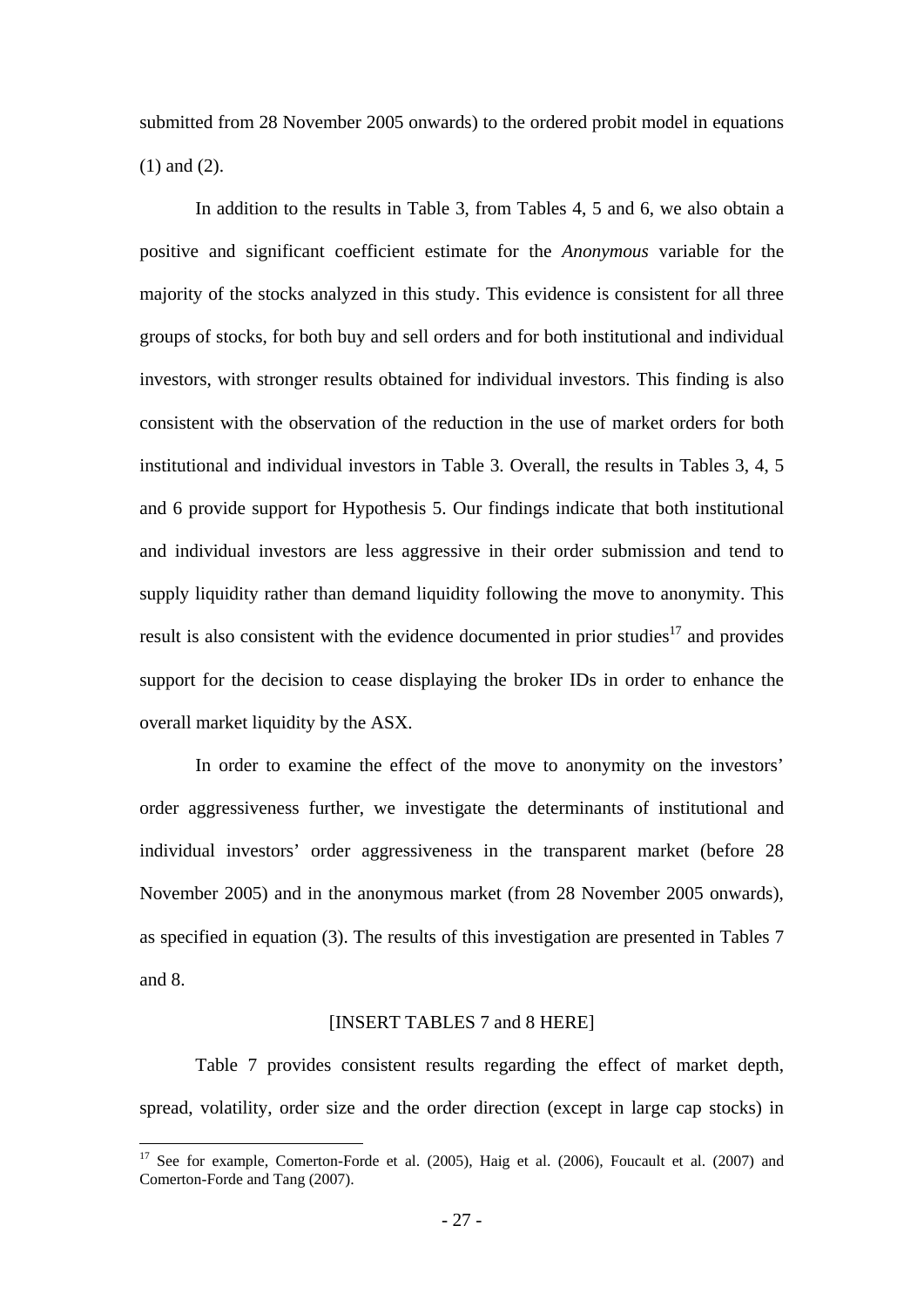both the transparent and anonymous market. The results regarding the *FirstInt* variable suggest that institutional investors are more aggressive in the first hour of the trading day, with stronger results observed in the anonymous market, especially for small cap stocks. This finding is consistent with the suggestion of Foucault et al. (2007) that risk of front-running activities in the transparent market might result in the informed traders sometimes engaging in bluffing strategies and posting less aggressive orders than would be appropriate. In an anonymous market with smaller risk of front-running activities, institutional investors will increase their submission of aggressive orders when their information advantage is arguably largest.

For individual investors, the most significant differences when examining the two market regimes are observed for the effect of order size and the first trading hour on order aggressiveness. In the transparent market, individual investors are more aggressive when submitting large orders while they tend to be less aggressive when placing large orders in the anonymous market. This pattern in order submission is consistent with that of the institutional investors in large cap and mid cap stocks. In addition, individual investors are also less aggressive in the first trading hour, especially in the small cap stocks and in the anonymous market. Overall, these findings suggest that in an anonymous market where uninformed investors cannot identify the order submission of informed investors, they tend to submit less aggressive orders when the information asymmetry is potentially higher (in the first hour of the trading day) and when risk of being "picked-off" is higher (when their order size is larger).

In addition to the coefficient estimates, we also analyze the marginal effects induced by an incremental variation in one of the explanatory variables based on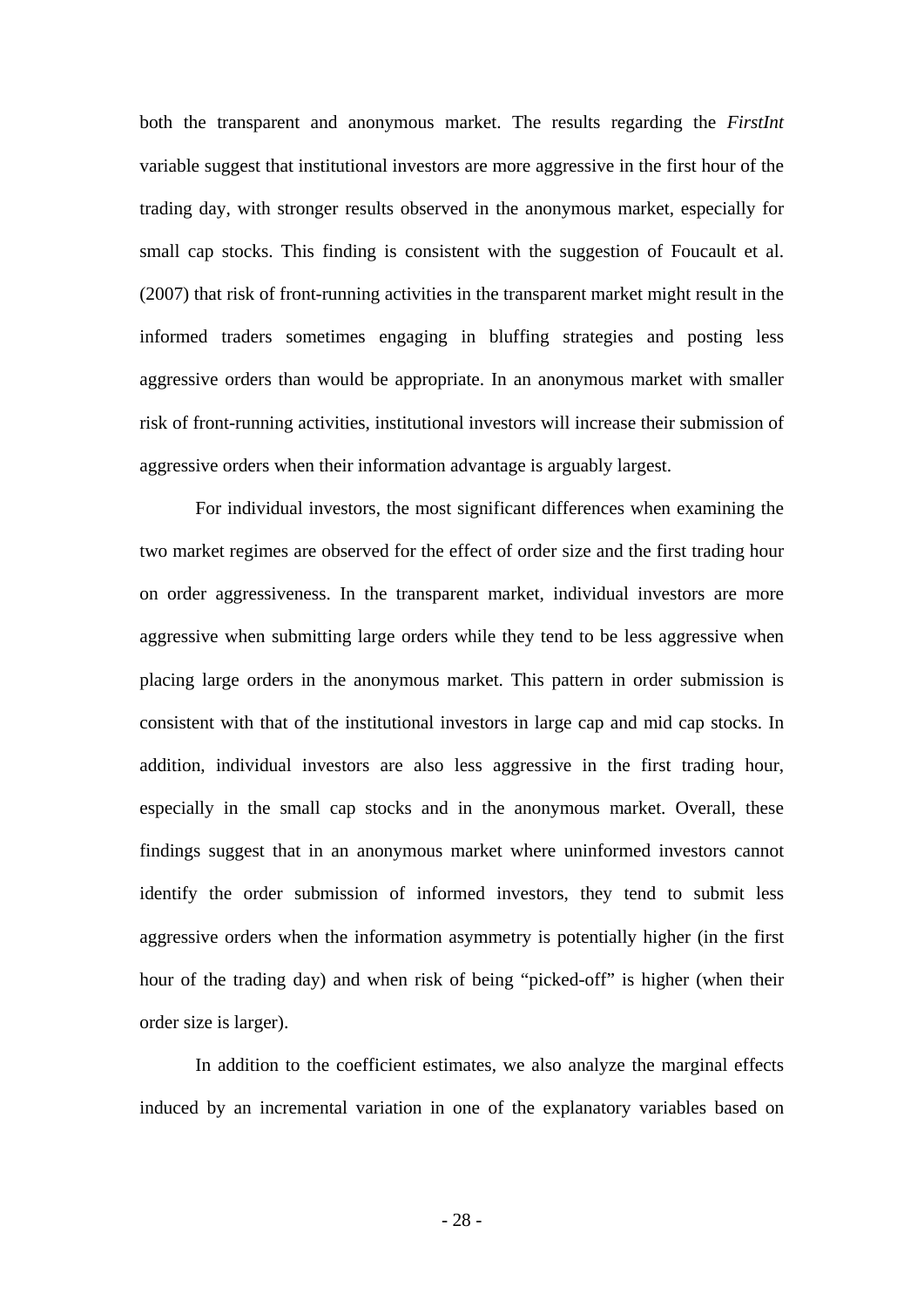equations (4), (5) and (6). The results of this investigation are given in Tables 9, 10 and 11.

### [INSERT TABLES 9, 10, AND 11 HERE]

The marginal effects analysis in Tables 9, 10 and 11 shows that a change in the same-side (opposite-side) market depth is associated with a positive (negative) marginal reaction for market order traders and a negative (positive) marginal reaction for limit order traders. A change in the bid**-**ask spread is also associated with a negative reaction for market order traders and a positive reaction for limit order traders. The switching normally occurs between traders who place limit orders within the quotes (Category 4 orders) and the traders who submit orders at the quote (Category 5 orders). Consistent with the results in Table 7 and 8, we observe inconclusive evidence regarding the marginal effects for the *Volatility* and *Direction* variable. Institutional investors generally increase the probability of submitting aggressive orders during the first trading hour while individual investors tend to decrease the probability of submitting aggressive orders in the same period. Finally, institutional and individual investors also differ in their marginal reaction to a change in the order size in large and mid cap stocks in the anonymous market regime and in small cap stocks in the transparent market regime.

## **6. Conclusion**

This study investigates the factors affecting the order aggressiveness of institutional and individual investors and examines the effect of the removal of broker IDs on the ASX on the order aggressiveness of these two classes of investors. Investigating the order submissions during the period between 1 August 2005 and 31 March 2006, we document strong support for the role of market depth and the bid-ask spread in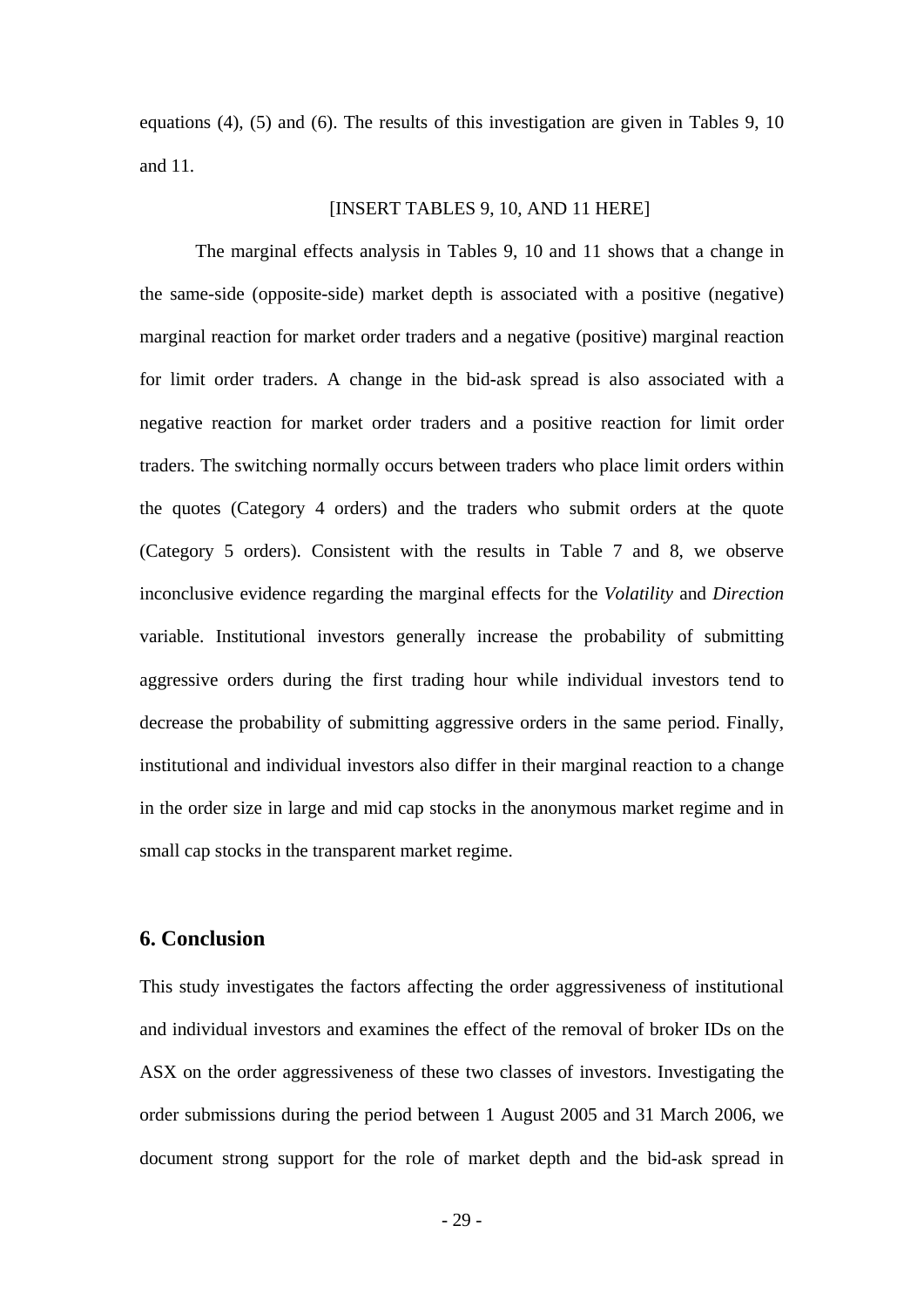affecting both institutional and individual investors' order aggressiveness in all three groups of stocks. The effect of volatility is less conclusive. Both institutional and individual investors are more likely to place less aggressive orders when volatility increases, but only in mid cap stocks.

In addition, institutional investors are more aggressive early on in the trading day and become less aggressive as the trading day progresses while individual investors behave in an opposite manner. Institutional investors are also more likely to increase their aggressiveness when placing large orders in large and mid cap stocks while large orders submitted by individual investors are more likely to be nonaggressive. These differences in the behaviour of institutional and individual investors over the course of the trading day and in response to changes in the order size are stronger in the anonymous market than in the transparent market. We also find individual buyers and sellers to react differently to changes in spread and volatility in mid cap stocks. Finally, we document that both groups of investors become less aggressive in their order submission after the removal of broker IDs on the ASX, with stronger evidence documented for individual investors. This finding suggests an enhancement to market liquidity where both institutional and individual investors tend to increase their supply of liquidity, following the move to anonymity.

Our results regarding the order aggressiveness of institutional and individual investors in an order driven market provide important implication for the quote driven and hybrid market as well. Glosten (1994) develop a theoretical model suggesting that the limit order book will be the inevitable form of stock market organization. Even in hybrid market such as NYSE, Chung et al. (1999) also document that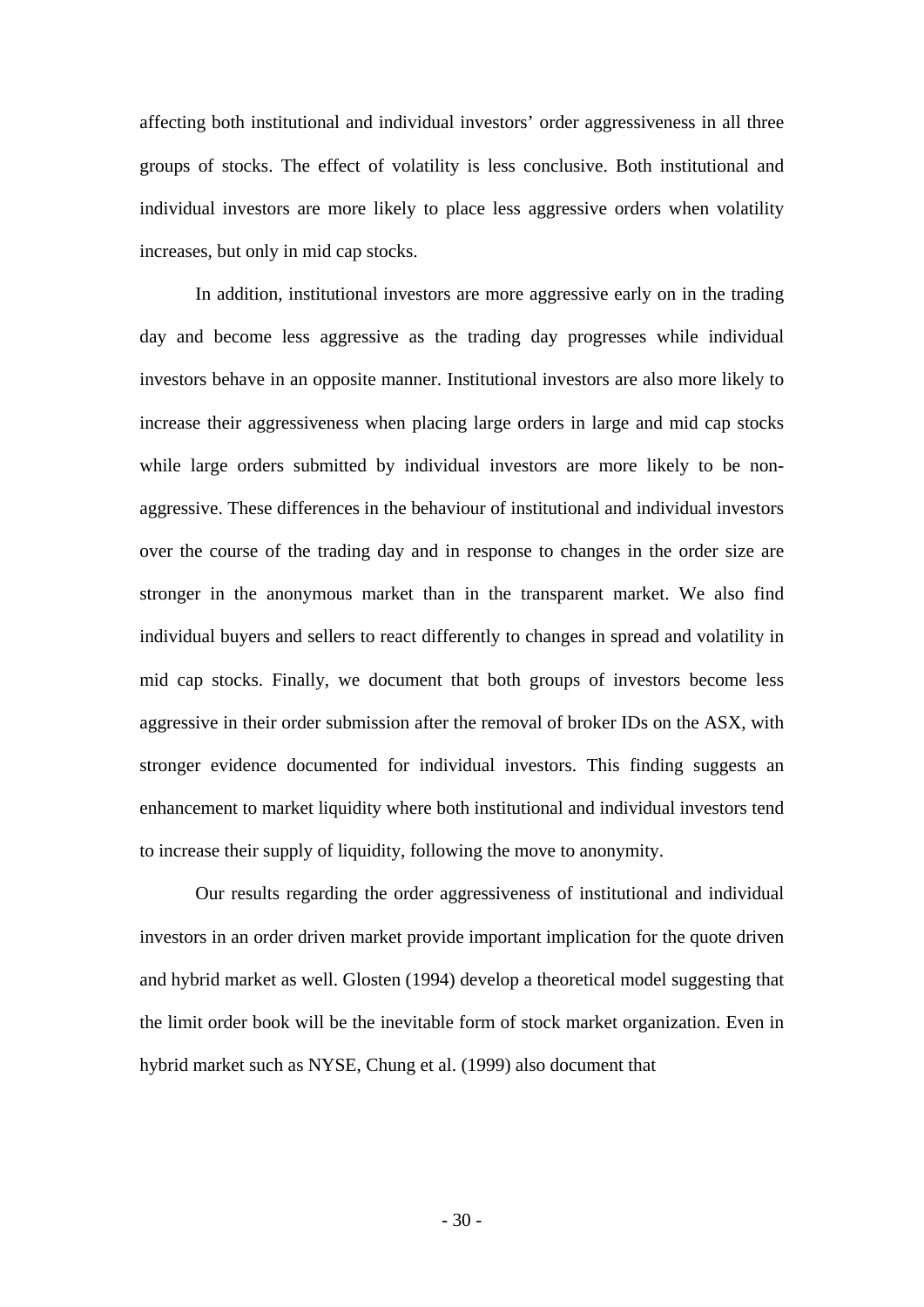Harris and Hasbrouck (1996) document that the NYSE SuperDOT system accounts for 53% of the participants in all transactions, but only 30% of the buy and sell volume

## **References**

- Aitken, M., Brown, P., Wee, M., 2007. Institutional versus retail traders: a comparison of their order placement strategies. Working paper, University of Western Australia.
- Alangar, S., Bathala, C., Rao, R., 1999. The effect of institutional interest on the information content of dividend-change announcements. Journal of Financial Research 22, 429-448.
- Anand, A., Chakravarty, C., Martell, T., 2005. Empirical evidence on the evolution of liquidity: choice of market versus limit orders by informed and uninformed investors. Journal of Financial Markets 8, 265-287.
- Australian Stock Exchange, 2005. Enhancing the liquidity of the Australian equity market. Decisions on reform paper, the Australian Stock Exchange.
- Bae, K-H., Jang, H., Park, K.S., 2003. Traders' choice between limit and market orders: evidence from NYSE stocks. Journal of Financial Markets 6, 517-538.
- Baruch, S., 2005. Who benefits from an open limit order book? Journal of Business 78, 1267-1306.
- Beber, A., Caglio, C., 2005. Order submission strategies and information: empirical evidence from the NYSE. Working paper, University of Pennsylvania.
- Biais, B., Hillion, P., Spatt, C., 1995. An empirical analysis of the limit order book and the order flow in the Paris Bourse. Journal of Finance 50, 1655-1689.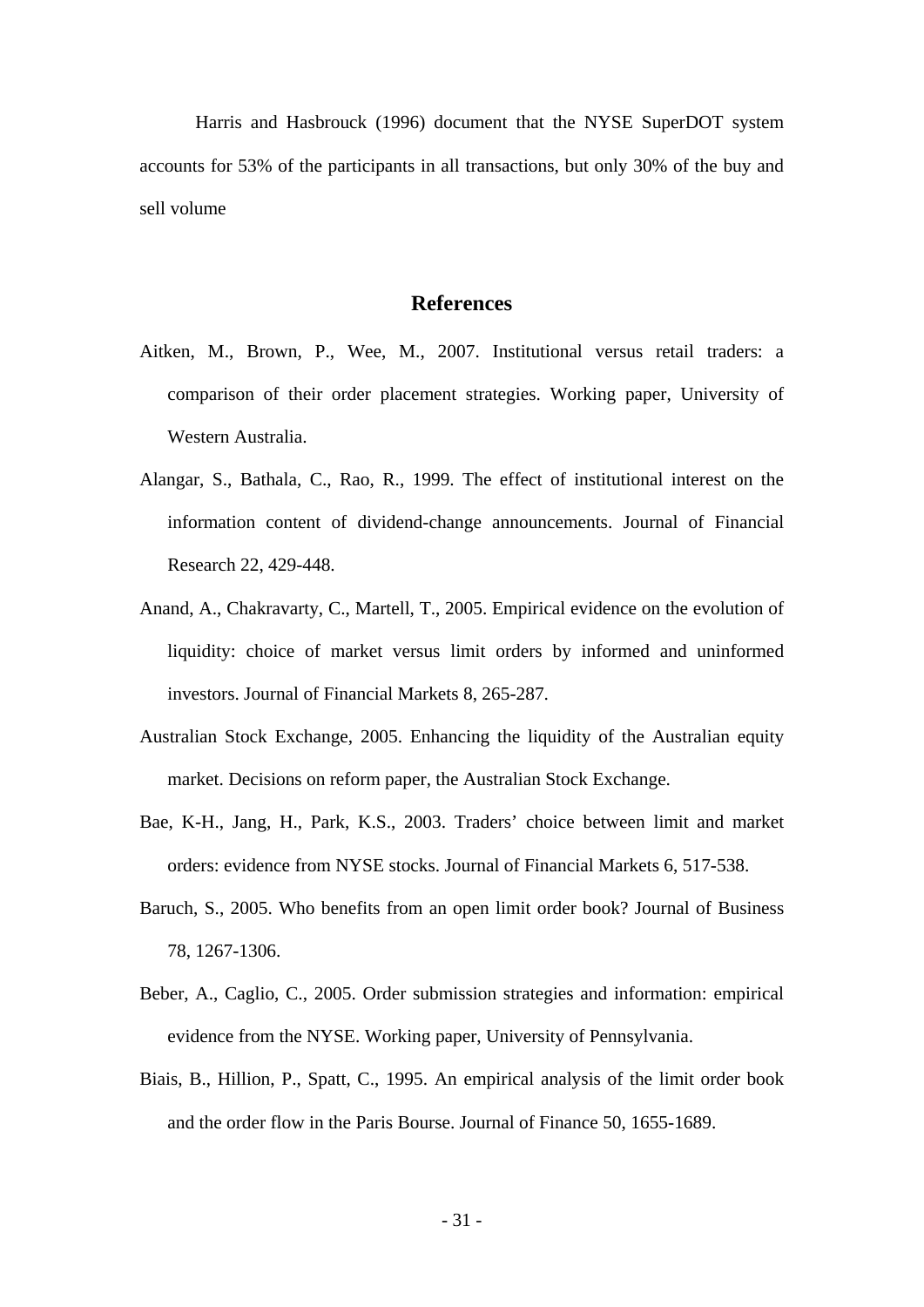- Bloomfield, R., O'Hara, M., Saar, G., 2005. The "make or take" decision in an electronic market: evidence on the evolution of liquidity. Journal of Financial Economics 75, 165-200.
- Boehmer, E., Saar, G., Yu, L., 2005. Lifting the veil: an analysis of pre-trade transparency at the NYSE. Journal of Finance 60, 783-815.
- Cao, C., Hansch, O., Wang, X., 2004. The informational content of an open limit order book. Working paper, Penn State University.
- Chakravarty, S., 2001. Stealth trading: which traders' trades move stock prices? Journal of Financial Economics 61, 289-307.
- Chung, K.H., Van Ness, B.F., Van Ness, R.A., 1999. Limit orders and the bid-ask spread. Journal of Financial Economics 53, 255-287.
- Cohen, K., Maier, S., Schwartz, R., Whitcomb, D., 1981. Transaction costs, order placement strategy and the existence of bid-ask spread. Journal of Political Economy 89, 287-305.
- Comerton-Forde, C., Frino, A., Mollica, V., 2005. The impact of limit order anonymity on liquidity: evidence from Paris, Tokyo and Korea. Journal of Economics and Business 57, 528-540.
- Comerton-Forde, C., Tang, K.M., 2007. Pre-trade anonymity, liquidity and fragmentation. Working paper, University of Sydney.
- D'Aloisio, T., 2005. "ASX: an Important Part of Australia's Capital Markets". Speech by Tony D'Aloisio, Chief Executive Officer & Managing Director, ASX Australian Shareholders' Association Conference, Australian Stock Exchange.
- Dennis, P., Weston, J., 2001. Who's informed: an analysis of information and ownership structure. Working paper, Rice University.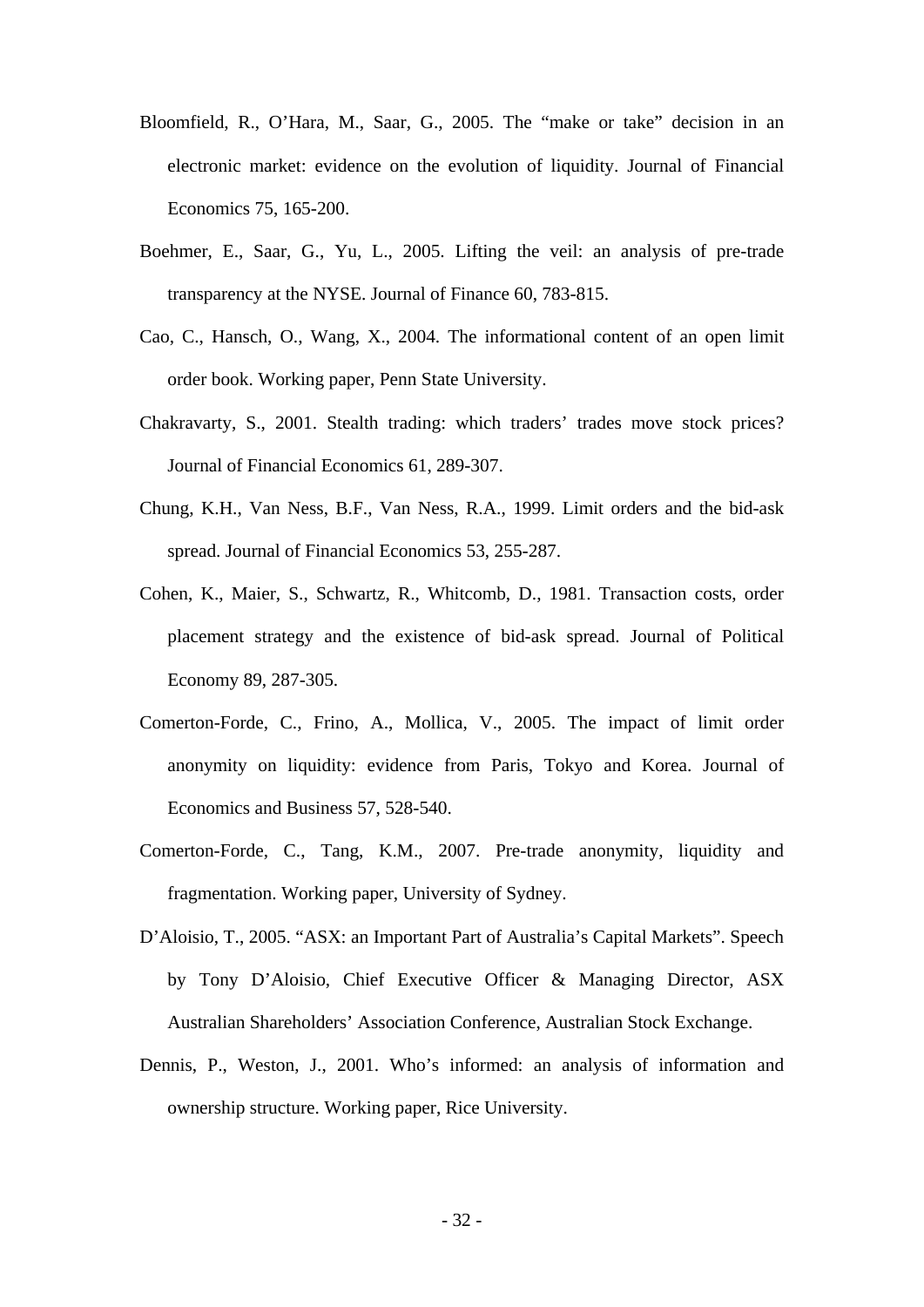- Ellul, A., Holden, C.W., Jain, P., Jennings, R., 2007. Order dynamics: recent evidence from the NYSE. Journal of Empirical Finance, forthcoming.
- Foucault, T., 1999. Price formation in a dynamic limit order market. Journal of Financial Markets 2, 99-134.
- Foucault, T., Moinas, S., Theissen, E., 2007. Does anonymity matter in electronic limit order markets? Review of Financial Studies, forthcoming.
- Garfinkel, J.A., Nimalendran, M., 2003. Market structure and trader anonymity: an analysis of insider trading. Journal of Financial and Quantitative Analysis 38, 591- 610.
- Glosten, L.R., 1994. Is an electronic open limit order book inevitable? Journal of Finance 49, 1127-1161.
- Glosten, L.R., 1999. Introductory comments: Bloomfield and O'Hara, and Flood, Huisman, Koedijk and Mahieu. Review of Financial Studies 12, 1-3.
- Grammig, J., Schiereck, D., Theissen, E., 2001. Knowing me, knowing you: trader anonymity and informed trading in parallel markets. Journal of Financial Markets 4, 385-412.
- Griffiths, M.D., Smith, B., Turnbull, D.A.S., White, R.W., 2000. The costs and determinants of order aggressiveness. Journal of Financial Economics 56, 65-88.
- Haig, A., Hilan, M., Williams, C., 2006. Impact of broker anonymity. Working paper, UBS investment research.
- Hall, A.D., Hautsch, N., 2006. Order aggressiveness and order book dynamics. Empirical Economics 30, 973-1005.
- Handa, P., Schwartz, R.A., 1996. Limit order trading. Journal of Finance 51, 1835- 1861.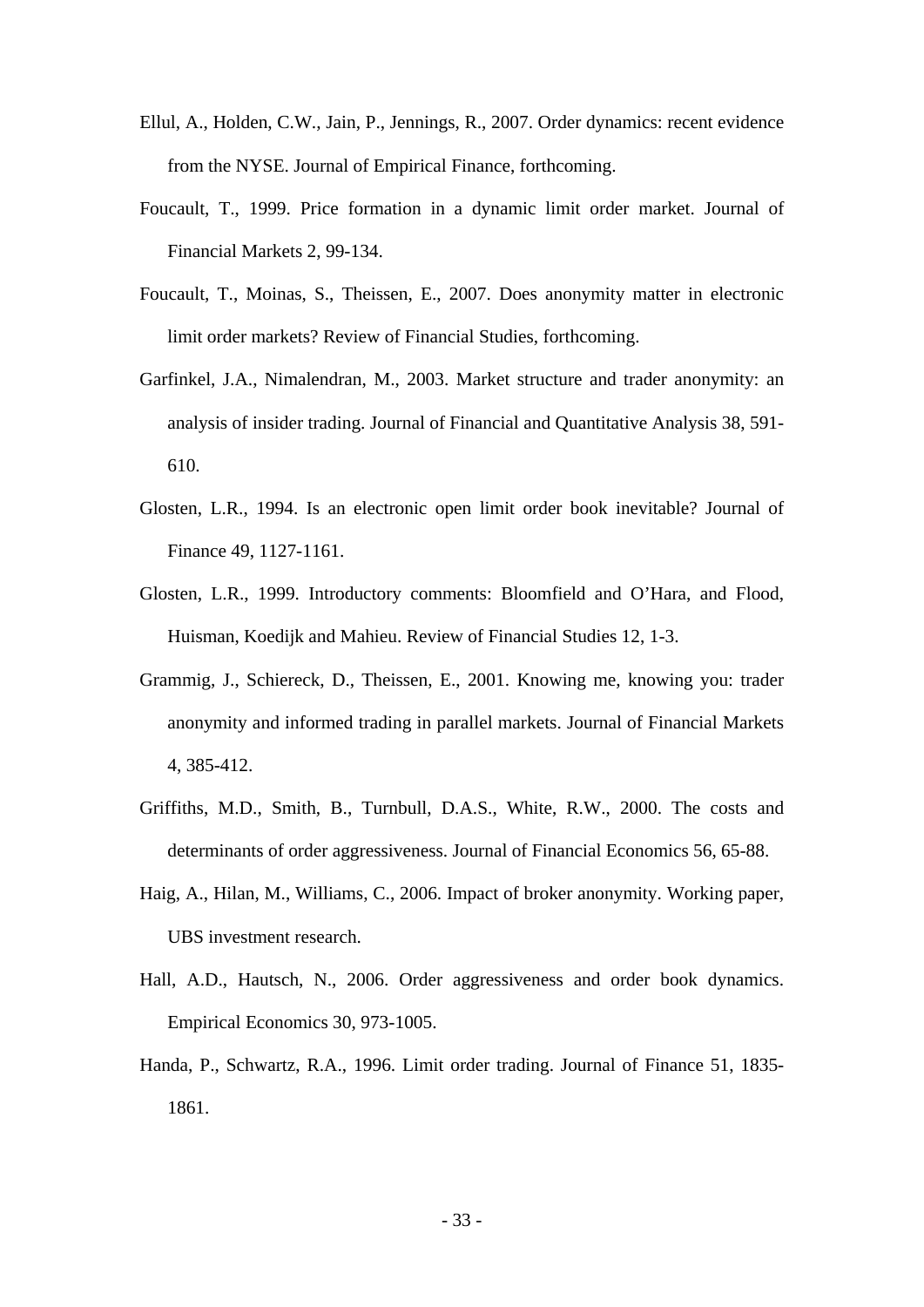- Handa, P., Schwartz, R.A., Tiwari, A., 2003. Quote setting and price formation in an order driven market. Journal of Financial Markets 6, 461-489.
- Harris, L., 1998. Optimal dynamic order submission strategies in some stylized trading problems. Financial Markets, Institutions and Instruments 7, 1-75.
- Harris, L., Hasbrouck, J., 1996. Market vs. limit orders: the SuperDOT evidence on order submission strategy. Journal of Financial and Quantitative Analysis 31, 213- 231.
- Hasbrouck, J., Saar, G., 2002. Limit orders and volatility in a hybrid market: the Island ECN. Working paper, Stern Business School, New York University.
- Heidle, H.G., Huang, R.D., 2002. Information-based trading in dealer and auction market: an analysis of exchange listings. Journal of Financial and Quantitative Analysis 37, 394-424.
- Hollifield, B., Miller, R.A., Sandas, P., Slive, J., 2006. Estimating the gains from trade in limit-order markets. Journal of Finance 61, 2753-2804.
- Jain, P., 2003. Institutional design and liquidity at stock exchanges around the world. Working paper, University of Memphis.
- Jones, C.M., Lipson, M.L., 2003. Are retail orders different? Working paper, Columbia University.
- Keim, D.B., Madhavan, M., 1995. Anatomy of the trading process: empirical evidence on the behavior of institutional traders. Journal of Financial Economics 37, 371-398.
- Madhavan. A., 1992. Securities prices and market transparency. Journal of Financial Intermediation 5, 255-283.
- Madhavan. A., Porter, D., Weaver, D., 2005. Should securities markets be transparent? Journal of Financial Markets 8, 266-288.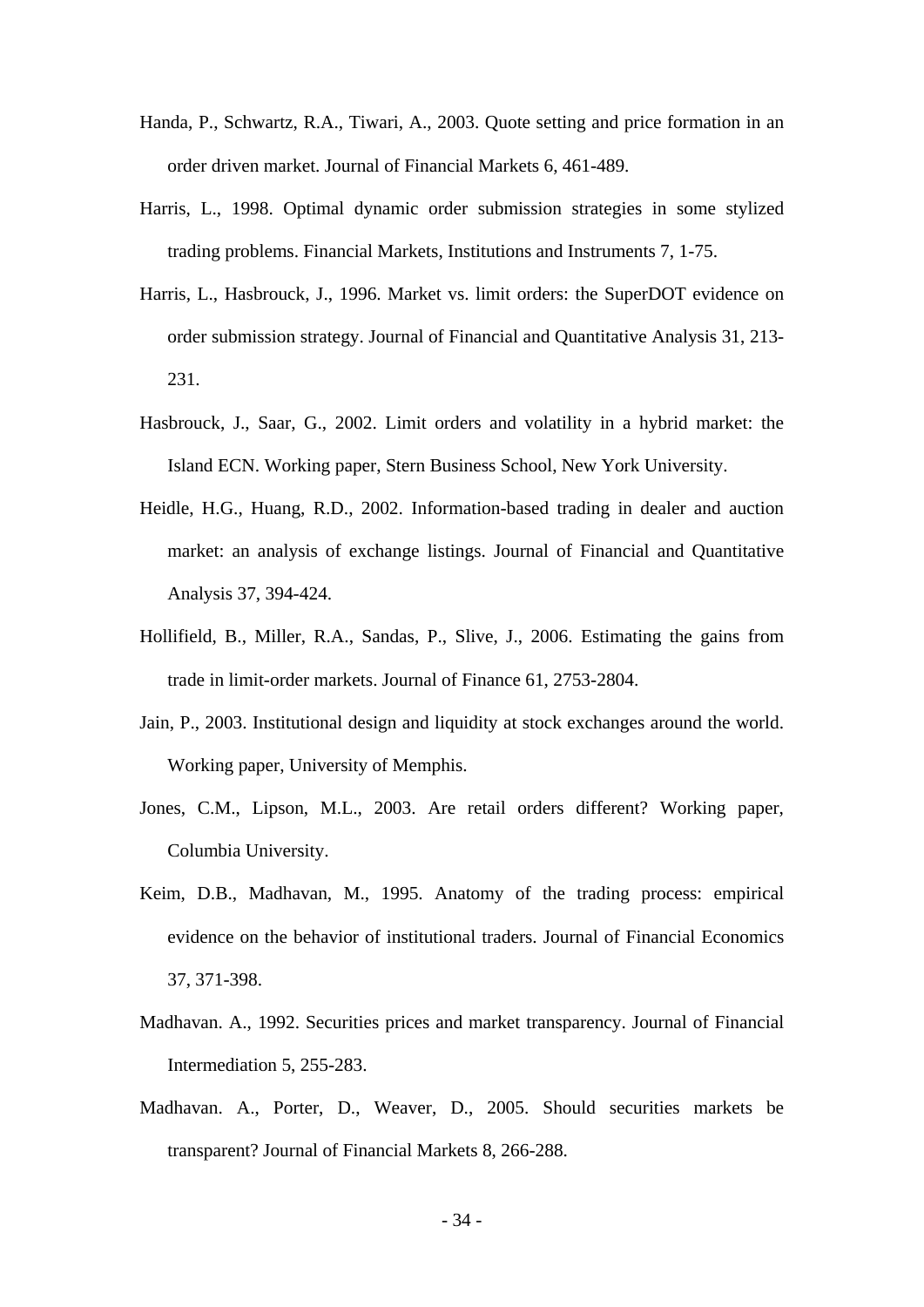- Pagano, M., Roell, A., 1996. Transparency and liquidity: a comparison of auction and dealer markets with informed trading. Journal of Finance 51, 579-611.
- Parlour, C., 1998. Price dynamics in limit order markets. Review of Financial Studies 11, 789-816.
- Ranaldo, A., 2004. Order aggressiveness in limit order book markets. Journal of Financial Markets 7, 53-74.
- Reiss, P.C., Werner, I.M., 2004. Anonymity, adverse selection and the sorting of interdealer trades. Review of Financial Studies 18, 599-636.
- Securities and Derivatives Industry Association, 2007. Attitudes towards disclosure of broker ID in trades conducted on the ASX. Working paper, Australian Research Group.
- Simaan, Y., Weaver, D.G., Whitcomb, D.K., 2003. Market maker quotation behavior and pretrade transparency. Journal of Finance 58, 1247-1267.
- Szewczyk, S., Tsetsekos, G., Varma, R., 1992. Institutional ownership and the liquidity of common stock offerings. The Financial Review 27, 211-225.
- Theissen, E., 2002. Floor versus screen trading: evidence from the German stock market. Journal of Institutional and Theoretical Economics 158, 32-54.
- Verhoeven, P., Ching, S., Ng, H.G., 2004. Determinants of the decision to submit market or limit orders on the ASX. Pacific-Basin Finance Journal 12, 1-18.
- Wald, J.K., Horrigan, H.T., 2005. Optimal limit order choice. Journal of Business 78, 597-619.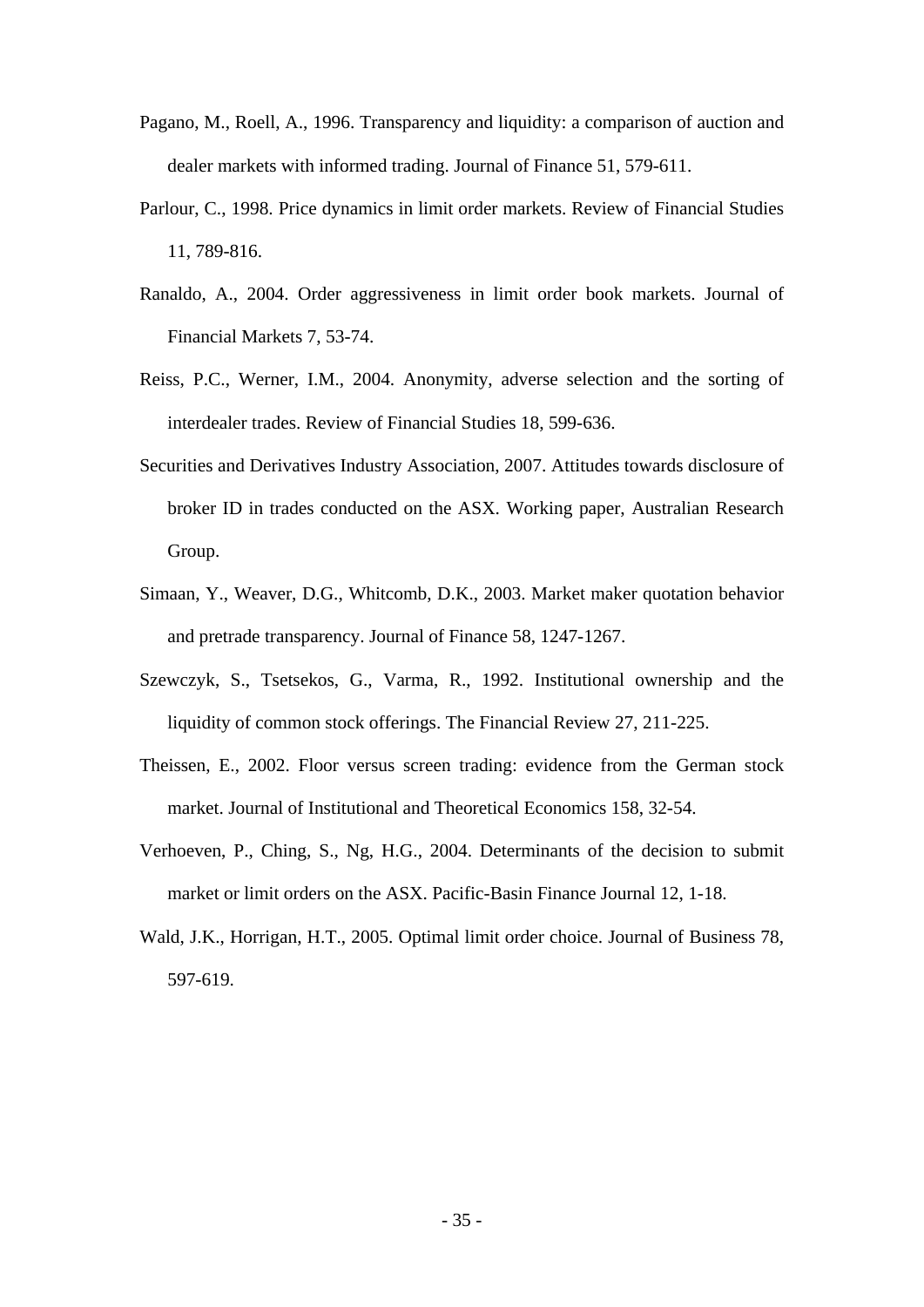## **Appendix: Order aggressiveness classification**

This appendix provides details on the order aggressiveness classification scheme applied in the current study. Consistent with Biais et al. (1995), we classify orders into six aggressiveness levels. Category 1 orders are buy (sell) orders with the prices greater (less) than the best ask (bid) quotes and the size of the orders exceeds the market depth at the best ask (bid) quote. Category 2 orders are buy (sell) orders with prices equal to the best ask (bid) quotes and demand more volume than the market depth at the best ask (bid) quote. Category 3 orders are orders with price equal to the opposite best quote and demand less volume than the market depth at the best opposite quote. Category 4 and 5 orders are limit orders within and at the prevailing quotes, respectively. Category 6 orders are buy (sell) orders with prices less (greater) than the best bid (ask) quotes. For example, consider stock AAA, which has the best bid (ask) quote at time *t* of  $B_1(A_1)$  and the market depth available at this quote is  $V_{B1}$  $(V_{A1})$ . We determine the order aggressiveness level  $(OA_{i,t})$  of the incoming order *i* at time *t* with price  $P_i$  and size  $V_i$  as follows: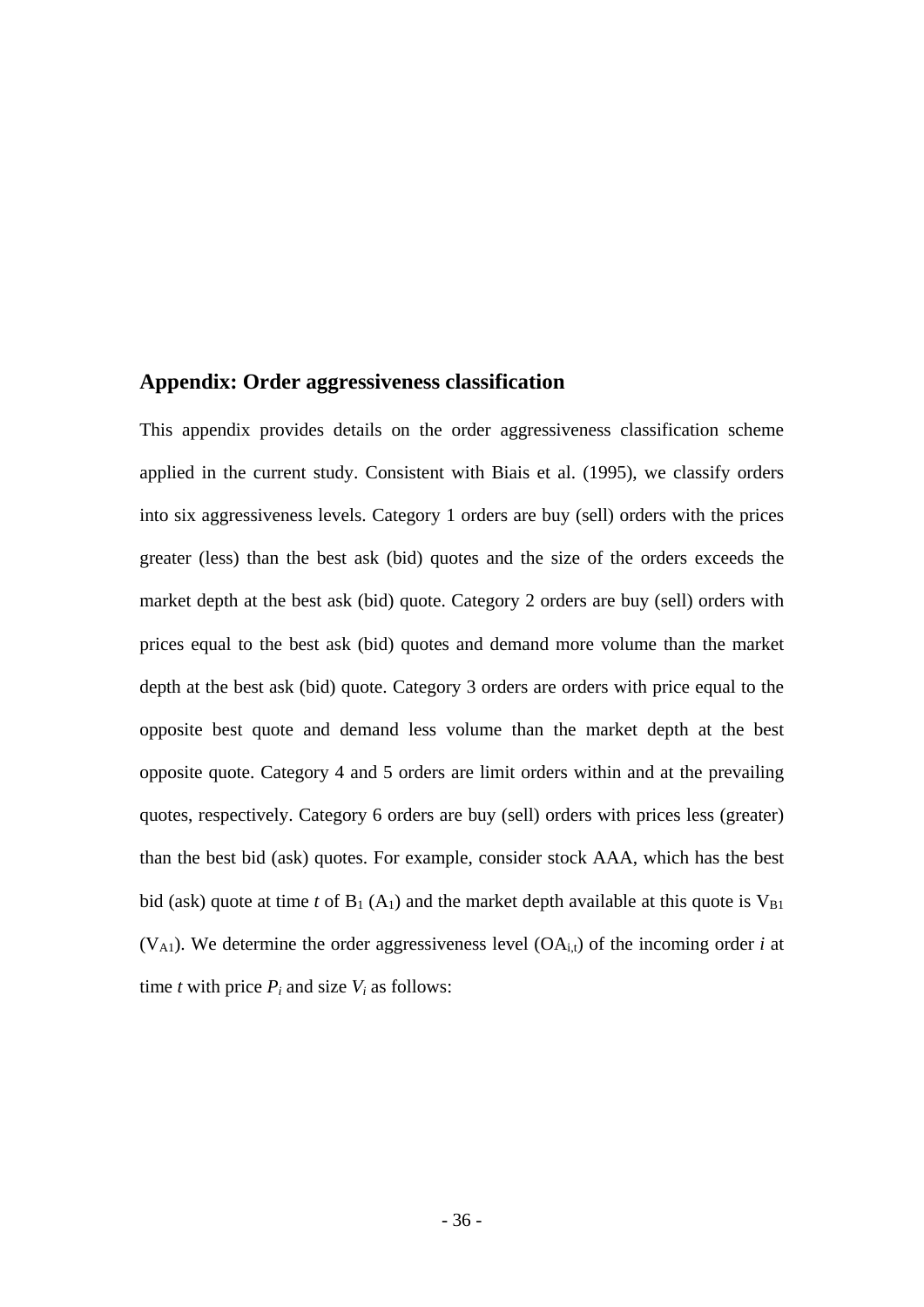$$
\begin{aligned}\n\text{For buy orders: } O A_{i,t} &= \begin{cases}\n1 & \text{if } P_i > A_1 \& V_i > V_{A1} \\
2 & \text{if } P_i = A_1 \& V_i > V_{A1} \\
3 & \text{if } P_i = A_1 \& V_i \le V_{A1} \\
4 & \text{if } A_1 > P_i > B_1 \\
5 & \text{if } P_i = B_1 \\
6 & \text{if } P_i < B_1\n\end{cases} \\
\text{For sell orders: } O A_{i,t} &= \begin{cases}\n1 & \text{if } P_i < B_1 \& V_i > V_{B1} \\
2 & \text{if } P_i = B_1 \& V_i > V_{B1} \\
3 & \text{if } P_i = B_1 \& V_i > V_{B1} \\
4 & \text{if } A_1 > P_i > B_1 \\
4 & \text{if } A_1 > P_i > B_1 \\
5 & \text{if } P_i = A_1 \\
6 & \text{if } P_i > A_1\n\end{cases}\n\end{aligned}
$$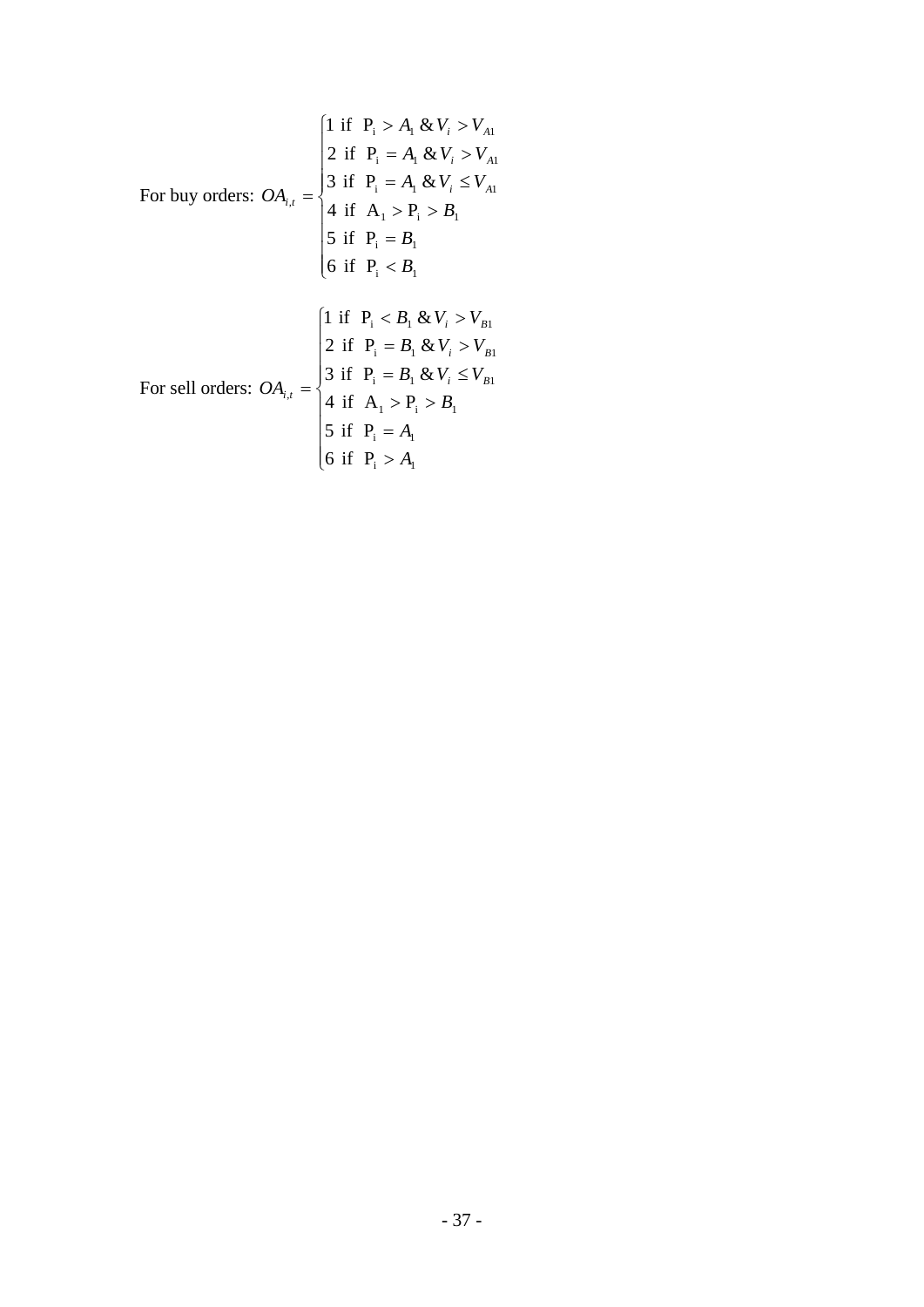## **Table 1: Descriptive statistics of order submissions**

This table presents summary statistics of the order submissions for the institutional and individual orders in this study. The sample period is between 1 August 2005 and 31 March 2006, totalling 171 trading days. Following Biais et al. (1995), orders are classified into six aggressiveness levels. Category 1 orders are buy (sell) orders with the prices greater (less) than the best ask (bid) quotes and the order size exceeds the market depth at the best ask (bid) quote. Category 2 orders are buy (sell) orders with prices equal to the best ask (bid) quotes and demand more volume than the market depth at the best ask (bid) quote. Category 3 orders are orders with price equal to the opposite best quote and demand less volume than the market depth at the best opposite quote. Category 4 and 5 orders are limit orders within and at the prevailing quotes, respectively. Category 6 orders are buy (sell) orders with prices less (greater) than the best bid (ask) quotes. "Frequency" is the number of orders submitted at a particular aggressiveness level. "% of all orders" is the percentage of the number of orders in a particular order aggressiveness level over all orders. "Order size" is the average number of shares submitted in an order. "Depth at best same (opposite)" is the average number of shares at the best same-side (opposite-site) quote at the time of order submission. "Depth at same (opposite)" is the average number of shares at the 10 best same-side (opposite-side) quote at the time of order submission. "Relative spread" is the average relative spread, which is calculated as the bid ask spread over the bid-ask midpoint, at the time of the order submission. "Volatility" is the average volatility, which is calculated as the standard deviation of the most recent 20 mid-quote returns at the time of order submission multiplied by 100.

#### **Panel A: Institutional orders**

| Aggressiveness<br>Level | Frequency | % of all<br>orders | Order Size | Depth at best<br>same | Depth at best<br>opposite | Depth at<br>same | Depth at<br>opposite | Relative<br>Spread | Volatility |
|-------------------------|-----------|--------------------|------------|-----------------------|---------------------------|------------------|----------------------|--------------------|------------|
|                         | 109.097   | .51%               | 6.913      | 7,492                 | .647                      | 67.648           | 62.783               | 0.1974             | 0.0187     |
|                         | 531.215   | 7.37%              | 16,232     | 26.536                | 7,256                     | 192.121          | 183.360              | 0.1154             | 0.0343     |
| າ<br>ت                  | .691.793  | 23.47%             | 4,150      | 52.741                | 42,792                    | 387,009          | 378.632              | 0.1725             | 0.0309     |
| 4                       | 741.463   | 10.29%             | 2,708      | 9,508                 | 9,053                     | 77,498           | 77.738               | 0.2907             | 0.0414     |
| ა                       | 2.827.552 | 39.23%             | 4,577      | 36,230                | 45,792                    | 352,889          | 354.237              | 0.1562             | 0.0338     |
| 6                       | 306,194   | 18.12%             | 5,501      | 16,768                | 22,653                    | 183,594          | 189.667              | 0.1676             | 0.0258     |

| Aggressiveness<br>Level | Frequency | % of all<br>orders | Order Size | Depth at best<br>same | Depth at best<br>opposite | Depth at<br>same | Depth at<br>opposite | Relative<br>Spread | Volatility |
|-------------------------|-----------|--------------------|------------|-----------------------|---------------------------|------------------|----------------------|--------------------|------------|
|                         | 159.935   | .73%               | 6,533      | 9,458                 | 1,708                     | 88,605           | 80,792               | 0.2031             | 0.0248     |
| ∠                       | 524.809   | 5.69%              | 11,649     | 26,167                | 5,294                     | 198,326          | 181,578              | 0.1353             | 0.0396     |
| 3                       | 2.198.717 | 23.82%             | 4,009      | 97,022                | 80,293                    | 739,030          | 712.801              | 0.1691             | 0.0295     |
| 4                       | 713.470   | 7.73%              | 3,103      | 11,813                | 10,401                    | 91,927           | 90,202               | 0.3495             | 0.0475     |
| 5                       | 2.525.904 | 27.36%             | 5,382      | 62,758                | 76.078                    | 587.172          | 592.409              | 0.2082             | 0.0395     |
| 6                       | 3,108,052 | 33.67%             | 8,935      | 52,632                | 59,792                    | 511,331          | 509,305              | 0.2023             | 0.0351     |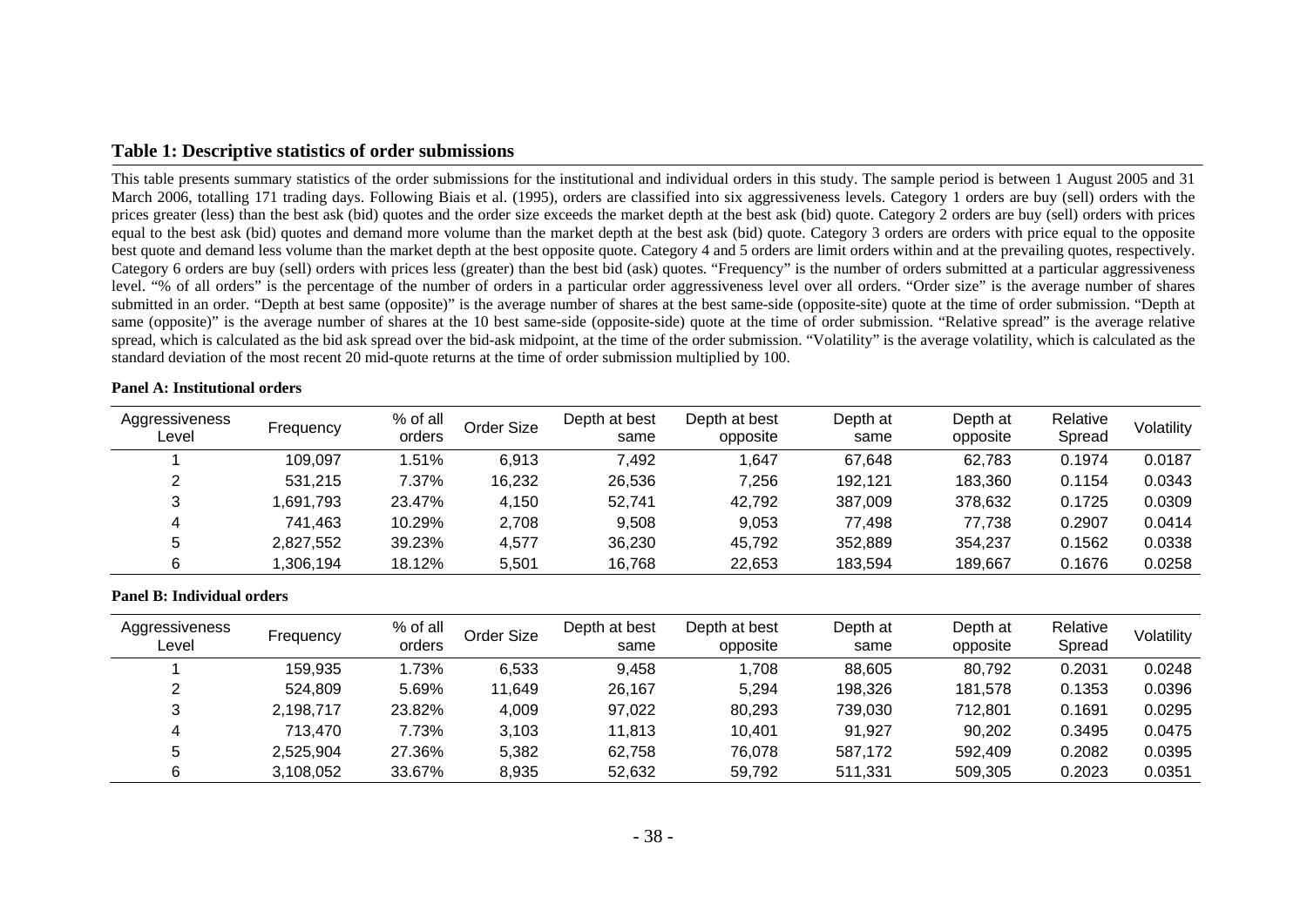## **Table 2: The distribution of order aggressiveness levels over the trading day**

This table presents the distribution of order aggressiveness level over the trading day. Following Biais et al. (1995), order are classified into six aggressiveness levels. Category 1 orders are buy (sell) orders with the prices greater (less) than the best ask (bid) quotes and the order size exceeds the market depth at the best ask (bid) quote. Category 2 orders are buy (sell) orders with prices equal to the best ask (bid) quotes and demand more volume than the market depth at the best ask (bid) quote. Category 3 orders are orders with price equal to the opposite best quote and demand less volume than the market depth at the best opposite quote. Category 4 and 5 orders are limit orders within and at the prevailing quotes, respectively. Category 6 orders are buy (sell) orders with prices less (greater) than the best bid (ask) quotes. Orders with aggressiveness levels from 1 to 3 are market orders and orders with aggressiveness levels from 4 to 6 are limit orders. The trading day is divided into six intervals: 10:10 am-11:00 am, 11:00 am-12:00 pm, 12:00 pm-1:00 pm, 1:00 pm-2:00pm, 2:00 pm-3:00pm and 3:00pm-4:00 pm. "MO" ("LO") refers to the total number of market (limit) orders in a particular interval. "Total" is the total number of orders submitted in a particular interval. "% MO" ("% LO") is the percentage of market (limit) orders out of all orders submitted in a particular interval.

| Interval                           |        |         | Levels of order aggressiveness |         |         |         | MO      | LO       | Total     | % MO   | % LO   |
|------------------------------------|--------|---------|--------------------------------|---------|---------|---------|---------|----------|-----------|--------|--------|
|                                    |        |         |                                | 4       |         |         |         |          |           |        |        |
| $10.10$ am- $11:00$ am             | 21,943 | 113.479 | 314,930                        | 170,333 | 468,445 | 206,327 | 450,352 | 845,105  | ,295,457  | 34.76% | 65.24% |
| $11:00$ am- $12:00$ pm             | 29,904 | 88,591  | 294,694                        | 140,510 | 429,819 | 251,380 | 413,189 | 821,709  | 1,234,898 | 33.46% | 66.54% |
| $12:00 \text{ pm}-1:00 \text{ pm}$ | 12,031 | 56,689  | 197,752                        | 83,601  | 351,399 | 188,706 | 266,472 | 623,706  | 890,178   | 29.93% | 70.07% |
| $1:00 \text{ pm-}2:00 \text{pm}$   | 6,661  | 35.564  | 152,441                        | 60,981  | 310,315 | 147,939 | 194.666 | 519.235  | 713.901   | 27.27% | 72.73% |
| $2:00 \text{ pm}-3:00 \text{pm}$   | 17.067 | 93,636  | 284,888                        | 121,778 | 556,481 | 227,619 | 395,591 | 905,878  | ,301,469  | 30.40% | 69.60% |
| $3:00 \text{pm} - 4:00 \text{pm}$  | 21,491 | 143,256 | 447,088                        | 164,260 | 711,093 | 284,223 | 611,835 | 1159.576 | 1,771,411 | 34.54% | 65.46% |

#### **Panel A: Institutional orders**

| Interval                           |        |         | Levels of order aggressiveness |         |         |         | MO      | LO        | Total    | % MO   | % LO   |
|------------------------------------|--------|---------|--------------------------------|---------|---------|---------|---------|-----------|----------|--------|--------|
|                                    |        |         |                                |         |         |         |         |           |          |        |        |
| $10.10$ am- $11:00$ am             | 37.639 | 114.474 | 429,256                        | 174.945 | 511,381 | 728,550 | 581,369 | 414,876.  | ,996,245 | 29.12% | 70.88% |
| $11:00$ am- $12:00$ pm             | 39,242 | 88,731  | 399,647                        | 131,958 | 417,144 | 629,005 | 527,620 | .178.107  | .705.727 | 30.93% | 69.07% |
| $12:00 \text{ pm-}1:00 \text{ pm}$ | 20,453 | 62,788  | 295,059                        | 90,382  | 342,058 | 433,258 | 378,300 | 865.698   | ,243,998 | 30.41% | 69.59% |
| $1:00 \text{ pm-}2:00 \text{pm}$   | 14,277 | 42,032  | 220,244                        | 62,354  | 260,894 | 314,822 | 276,553 | 638,070   | 914.623  | 30.24% | 69.76% |
| $2:00 \text{ pm}-3:00 \text{pm}$   | 20,109 | 85.691  | 351,401                        | 104,574 | 417.444 | 450,128 | 457.201 | 972.146   | .429.347 | 31.99% | 68.01% |
| $3:00 \text{pm} - 4:00 \text{pm}$  | 28.215 | 131.093 | 503,110                        | 149,257 | 576,983 | 552,289 | 662,418 | 1.278.529 | .940.947 | 34.13% | 65.87% |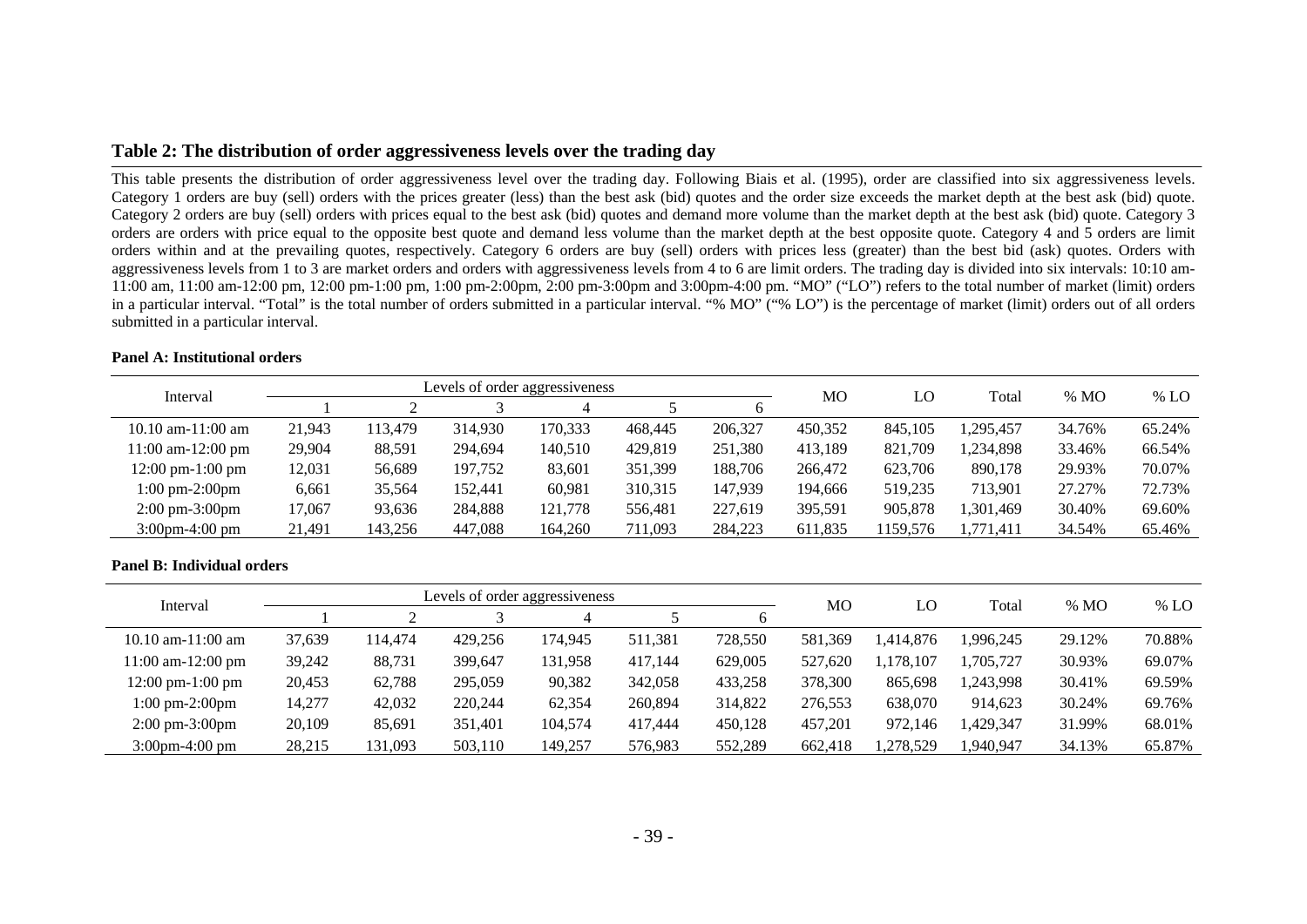## **Table 3: Anonymity and the distribution of order aggressiveness**

This table presents the distribution of institutional and individual order aggressiveness for two periods: Pre-Anonymity (before 28 November 2005) and Post-Anonymity (from 28 November 2005 onwards). Following Biais et al. (1995), order are classified into six aggressiveness levels. Category 1 orders are buy (sell) orders with the prices greater (less) than the best ask (bid) quotes and the order size exceeds the market depth at the best ask (bid) quote. Category 2 orders are buy (sell) orders with prices equal to the best ask (bid) quotes and demand more volume than the market depth at the best ask (bid) quote. Category 3 orders are orders with price equal to the opposite best quote and demand less volume than the market depth at the best opposite quote. Category 4 and 5 orders are limit orders within and at the prevailing quotes, respectively. Category 6 orders are buy (sell) orders with prices less (greater) than the best bid (ask) quotes. "% Inst. orders" and "% Indi. orders" refers to the percentage out of all institutional and individual orders, respectively.

#### **Panel A: Institutional orders**

| Aggressiveness |                                 | Large Cap Stocks  |           |                   |           | Mid Cap Stocks    |                |                     | <b>Small Cap Stocks</b> |                     |           |                   |  |
|----------------|---------------------------------|-------------------|-----------|-------------------|-----------|-------------------|----------------|---------------------|-------------------------|---------------------|-----------|-------------------|--|
| Level          | Post-Anonymity<br>Pre-Anonymity |                   |           | Pre-Anonymity     |           |                   | Post-Anonymity |                     | Pre-Anonymity           | Post-Anonymity      |           |                   |  |
|                | Frequency                       | % Inst.<br>orders | Frequency | % Inst.<br>orders | Frequency | % Inst.<br>orders | Frequency      | $%$ Inst.<br>orders | Frequency               | $%$ Inst.<br>orders | Frequency | % Inst.<br>orders |  |
|                | 21.145                          | 1.06%             | 32,641    | .23%              | 17,274    | 2.14%             | 18.674         | 1.65%               | 8,618                   | 3.17%               | 10.745    | 3.07%             |  |
|                | 183,110                         | 9.15%             | 212,325   | 8.03%             | 47,162    | 5.85%             | 58,258         | 5.14%               | 13,543                  | 4.99%               | 16,817    | 4.80%             |  |
|                | 439,600                         | 21.96%            | 548,787   | 20.75%            | 205,405   | 25.49%            | 285,590        | 25.19%              | 88,938                  | 32.74%              | 123,473   | 35.25%            |  |
| 4              | 205.911                         | 10.29%            | 241,968   | 9.15%             | 98,173    | 12.18%            | 115.737        | 10.21%              | 38,816                  | 14.29%              | 40.858    | 11.67%            |  |
|                | 816,715                         | 40.80%            | 1,128,554 | 42.68%            | 291,641   | 36.20%            | 420,792        | 37.12%              | 69,423                  | 25.56%              | 100,427   | 28.67%            |  |
|                | 335,372                         | 16.75%            | 479,876   | 18.15%            | 146,080   | 18.13%            | 234,619        | 20.70%              | 52,317                  | 19.26%              | 57,930    | 16.54%            |  |

| Aggressiveness |               | Large Cap Stocks  |                |                   |               | Mid Cap Stocks    |                |                   | <b>Small Cap Stocks</b> |                   |                |                   |  |
|----------------|---------------|-------------------|----------------|-------------------|---------------|-------------------|----------------|-------------------|-------------------------|-------------------|----------------|-------------------|--|
| Level          | Pre-Anonymity |                   | Post-Anonymity |                   | Pre-Anonymity |                   | Post-Anonymity |                   | Pre-Anonymity           |                   | Post-Anonymity |                   |  |
|                | Frequency     | % Indi.<br>orders | Frequency      | % Indi.<br>orders | Frequency     | % Indi.<br>orders | Frequency      | % Indi.<br>orders | Frequency               | % Indi.<br>orders | Frequency      | % Indi.<br>orders |  |
|                | 37.473        | .42%              | 44,767         | .45%              | 24,250        | 2.36%             | 22,774         | .64%              | 14,663                  | 3.17%             | 16.008         | 2.51%             |  |
|                | 172,831       | 6.55%             | 180,721        | 5.87%             | 54,831        | 5.33%             | 65,051         | 4.70%             | 23,731                  | 5.13%             | 27.644         | 4.34%             |  |
|                | 740,285       | 28.04%            | 776,187        | 25.22%            | 221,499       | 21.53%            | 263,803        | 19.05%            | 91,833                  | 19.85%            | 105,110        | 16.51%            |  |
|                | 210,613       | 7.98%             | 200,577        | 6.52%             | 100,698       | 9.79%             | 95,328         | 6.88%             | 54,681                  | 11.82%            | 51,573         | 8.10%             |  |
|                | 672,830       | 25.48%            | 819,425        | 26.63%            | 334,911       | 32.56%            | 395,509        | 28.56%            | 142,831                 | 30.87%            | 160,398        | 25.20%            |  |
|                | 806,235       | 30.54%            | 1,055,936      | 34.31%            | 292,475       | 28.43%            | 542,566        | 39.17%            | 134,955                 | 29.17%            | 275,885        | 43.34%            |  |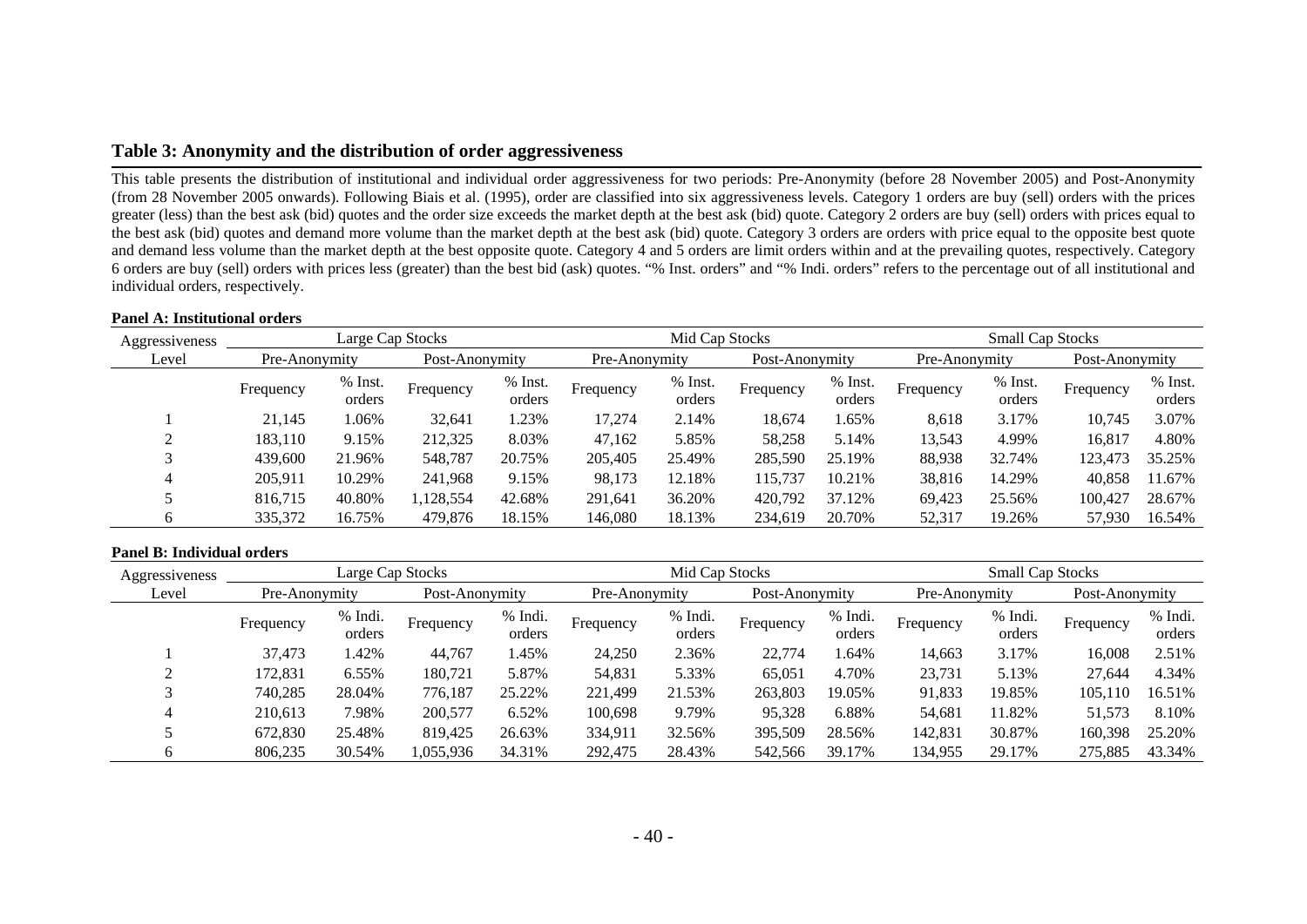## **Table 4: The determinants of institutional & individual order aggressiveness**

This table presents results of investigating the determinants of institutional and individual investors' order aggressiveness. We estimate the following ordered probit model for institutional and individual orders:  $Z_i = \beta_1$  Depth<sub>same,i</sub> +  $\beta_2$  Depth<sub>opposite,i</sub> +  $\beta_3$  Spread<sub>i</sub> +  $\beta_4$  Volatility<sub>i</sub> +  $\beta_5$  FirstInt<sub>i</sub> +  $\beta_6$  Size<sub>i</sub> +  $\beta_7$  Direction<sub>i</sub> +  $\beta_8$  Anonymous<sub>i</sub> +  $\epsilon_i$  w the latent order aggressiveness, Depth<sub>same,i</sub> (Depth<sub>opposite,j</sub>) is the natural logarithm of the same-side (opposite-side) market depth, in term of number of shares, at the time of order submission. Spread<sub>i</sub> is the relative bid-ask spread at the time of the order submission. Volatility<sub>i</sub> is defined as the standard deviation of the 20 most recent mid-quote returns multiplied by 100. FirstInt<sub>i</sub> is the dummy variable for the first trading hour of the trading day. Direction<sub>i</sub> and Anonymous<sub>i</sub> is the dummy variable for sell orders and for orders submitted from 28 November 2005 onwards, respectively. Size<sub>i</sub> is the natural logarithm of the number of shares in the particular order. "Coeff" refers to the average of the estimated coefficients. % t-stat > 1.96 (% t-stat < -1.96) refers to the percentage of coefficients that is positive (negative) and significant at the 5% level.

#### **Panel A: Institutional orders**

|                       |           | Large Cap Stocks  |                      |           | Mid Cap Stocks    |                    | <b>Small Cap Stocks</b> |                   |                    |  |
|-----------------------|-----------|-------------------|----------------------|-----------|-------------------|--------------------|-------------------------|-------------------|--------------------|--|
|                       | Coeff     | % t-stat $> 1.96$ | % t-stat $\lt$ -1.96 | Coeff     | % t-stat $> 1.96$ | % t-stat $<$ -1.96 | Coeff                   | % t-stat $> 1.96$ | % t-stat $<$ -1.96 |  |
| Depth <sub>same</sub> | $-0.0823$ | 0%                | 100.00%              | $-0.0686$ | 13.33%            | 80.00%             | $-0.0687$               | 20.00%            | 66.67%             |  |
| $Depth_{opposite}$    | 0.1002    | 96.67%            | $0\%$                | 0.1138    | 90.00%            | 6.67%              | 0.0412                  | 43.33%            | 13.33%             |  |
| Spread                | 0.5522    | 86.67%            | 6.67%                | 0.1654    | 70.00%            | 3.33%              | 0.1394                  | 86.67%            | 3.33%              |  |
| Volatility            | $-0.3840$ | 33.33%            | 66.67%               | 0.1141    | 50.00%            | 26.67%             | $-0.0408$               | 13.33%            | 26.67%             |  |
| FirstInt              | $-0.1081$ | 0%                | 100.00%              | $-0.0699$ | 6.67%             | 90.00%             | $-0.0275$               | 10.00%            | 46.67%             |  |
| <b>Size</b>           | $-0.1197$ | 3.33%             | 96.67%               | $-0.0411$ | 10.00%            | 90.00%             | 0.0385                  | 66.67%            | 30.00%             |  |
| Direction             | $-0.0038$ | 36.67%            | 40.00%               | $-0.0066$ | 26.67%            | 50.00%             | $-0.0309$               | 30.00%            | 46.67%             |  |
| Anonymous             | 0.0341    | 63.33%            | 20.00%               | 0.0338    | 50.00%            | 26.67%             | 0.0160                  | 56.67%            | 20.00%             |  |

|                           | Large Cap Stocks |                   |                    |           | Mid Cap Stocks    |                    | <b>Small Cap Stocks</b> |                   |                    |  |
|---------------------------|------------------|-------------------|--------------------|-----------|-------------------|--------------------|-------------------------|-------------------|--------------------|--|
|                           | Coeff            | % t-stat $> 1.96$ | % t-stat $<$ -1.96 | Coeff     | % t-stat $> 1.96$ | % t-stat $<$ -1.96 | Coeff                   | % t-stat > $1.96$ | % t-stat $<$ -1.96 |  |
| Depth <sub>same</sub>     | $-0.0856$        | 0%                | 96.67%             | $-0.0632$ | 0%                | 76.67%             | $-0.1123$               | 3.33%             | 83.33%             |  |
| Depth <sub>opposite</sub> | 0.0599           | 86.67%            | 6.67%              | 0.0431    | 76.67%            | 10.00%             | 0.0718                  | 50.00%            | 10.00%             |  |
| Spread                    | 1.0103           | 93.33%            | 3.33%              | 0.0420    | 46.67%            | 33.33%             | $-0.0425$               | 20.00%            | 50.00%             |  |
| Volatility                | $-0.9454$        | 33.33%            | 36.67%             | 0.0024    | 40.00%            | 16.67%             | $-0.1152$               | 6.67%             | 50.00%             |  |
| FirstInt                  | 0.0544           | 93.33%            | 0%                 | 0.0189    | 63.33%            | 6.67%              | 0.0483                  | 73.33%            | 3.33%              |  |
| <b>Size</b>               | 0.0260           | 60.00%            | 30.00%             | 0.0349    | 73.33%            | 16.67%             | 0.0402                  | 73.33%            | 13.33%             |  |
| Direction                 | 0.0032           | 50.00%            | 26.67%             | 0.0003    | 40.00%            | 43.33%             | $-0.0474$               | 20.00%            | 53.33%             |  |
| Anonymous                 | 0.0937           | 90.00%            | 3.33%              | 0.1555    | 96.67%            | 3.33%              | 0.2789                  | 93.33%            | 6.67%              |  |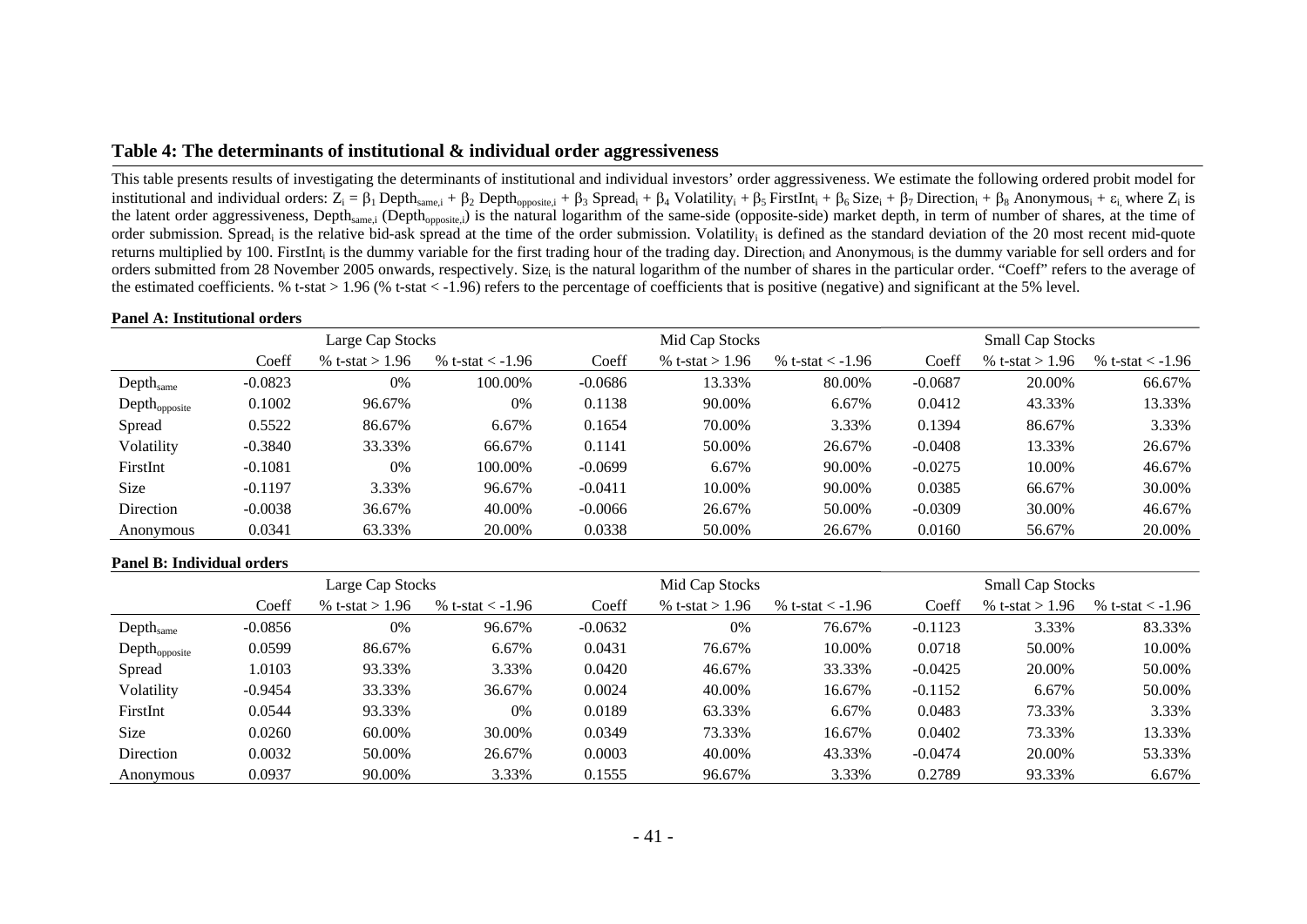## **Table 5: The determinants of institutional buy and sell order aggressiveness**

This table presents results of investigating the determinants of institutional investors' buy and sell order aggressiveness. We estimate the following ordered probit model for institutional investors' buy and sell orders:  $Z_i = \beta_1$  Depth<sub>same,i</sub> +  $\beta_2$  Depth<sub>opposite,i</sub> +  $\beta_3$  Spread<sub>i</sub> +  $\beta_4$  Volatility<sub>i</sub> +  $\beta_5$  FirstInt<sub>i</sub> +  $\beta_6$  Size<sub>i</sub> +  $\beta_7$  Anonymous<sub>i</sub> +  $\varepsilon_i$ , where  $Z_i$  i order aggressiveness, Depth<sub>same,i</sub> (Depth<sub>opposite,i</sub>) is the natural logarithm of the same-side (opposite-side) market depth, in term of number of shares, at the time of order submission. Spread<sub>i</sub> is the relative bid-ask spread at the time of the order submission. Volatility<sub>i</sub> is defined as the standard deviation of the 20 most recent mid-quote returns multiplied by 100. FirstInt, is the dummy variable for the first hour of the trading day. Size, is the natural logarithm of the number of shares in the particular order. Anonymous<sub>i</sub> is the dummy variable for orders submitted from 28 November 2005 onwards. "Coeff" refers to the average of the estimated coefficients. % t-stat > 1.96 (% tstat < -1.96) refers to the percentage of coefficients that is positive (negative) and significant at the 5% level.

#### **Panel A: Institutional buy orders**

|                       |           | Large Cap Stocks  |                    |           | Mid Cap Stocks    |                    | <b>Small Cap Stocks</b> |                   |                    |  |
|-----------------------|-----------|-------------------|--------------------|-----------|-------------------|--------------------|-------------------------|-------------------|--------------------|--|
|                       | Coeff     | % t-stat $> 1.96$ | % t-stat $<$ -1.96 | Coeff     | % t-stat $> 1.96$ | % t-stat $<$ -1.96 | Coeff                   | % t-stat $> 1.96$ | % t-stat $<$ -1.96 |  |
| Depth <sub>same</sub> | $-0.0767$ | 0%                | 90.00%             | $-0.0673$ | 20.00%            | 63.33%             | $-0.0413$               | 16.67%            | 56.67%             |  |
| $Depth_{opposite}$    | 0.1016    | 100.00%           | 0%                 | 0.1350    | 70.00%            | 3.33%              | 0.0794                  | 66.67%            | 10.00%             |  |
| Spread                | 0.6356    | 80.00%            | 6.67%              | 0.1979    | 66.67%            | 13.33%             | 0.1500                  | 83.33%            | 10.00%             |  |
| Volatility            | $-0.2759$ | 26.67%            | 53.33%             | 0.2095    | 60.00%            | 26.67%             | $-0.0371$               | 33.33%            | 33.33%             |  |
| FirstInt              | $-0.1108$ | 3.33%             | 96.67%             | $-0.0668$ | 6.67%             | 80.00%             | $-0.0519$               | 10.00%            | 56.67%             |  |
| Size                  | $-0.1109$ | 3.33%             | 96.67%             | $-0.0317$ | 10.00%            | 90.00%             | 0.0498                  | 70.00%            | 16.67%             |  |
| Anonymous             | 0.0273    | 46.67%            | 33.33%             | 0.0330    | 50.00%            | 30.00%             | 0.0454                  | 53.33%            | 20.00%             |  |

#### **Panel B: Institutional sell orders**

|                       |           | Large Cap Stocks  |                      |           | Mid Cap Stocks    |                    | <b>Small Cap Stocks</b> |                   |                    |  |
|-----------------------|-----------|-------------------|----------------------|-----------|-------------------|--------------------|-------------------------|-------------------|--------------------|--|
|                       | Coeff     | % t-stat > $1.96$ | % t-stat $\lt$ -1.96 | Coeff     | % t-stat $> 1.96$ | % t-stat $<$ -1.96 | Coeff                   | % t-stat > $1.96$ | % t-stat $<$ -1.96 |  |
| Depth <sub>same</sub> | $-0.0897$ | 0%                | 96.67%               | $-0.0846$ | 0%                | 70.00%             | $-0.1290$               | 16.67 %           | 70.00%             |  |
| $Depth_{opposite}$    | 0.1024    | 100.00%           | 0%                   | 0.0976    | 73.33%            | 20.00%             | 0.0161                  | 36.67 %           | 36.67%             |  |
| Spread                | 0.4833    | 76.67%            | 6.67%                | 0.1333    | 63.33%            | 13.33%             | 0.1348                  | 76.67 %           | 3.33%              |  |
| Volatility            | $-0.5032$ | 33.33%            | 60.00%               | $-0.0104$ | 50.00%            | 30.00%             | $-0.0396$               | 23.33 %           | 23.33%             |  |
| FirstInt              | $-0.1043$ | 3.33%             | 96.67%               | $-0.0716$ | 6.67%             | 76.67%             | $-0.0035$               | 26.67 %           | 26.67%             |  |
| <b>Size</b>           | $-0.1290$ | 3.33%             | 96.67%               | $-0.0524$ | 6.67%             | 86.67%             | 0.0234                  | 46.67 %           | 36.67%             |  |
| Anonymous             | 0.0413    | 66.67%            | 16.67%               | 0.0415    | 56.67%            | 26.67%             | $-0.0006$               | 43.33 %           | 26.67%             |  |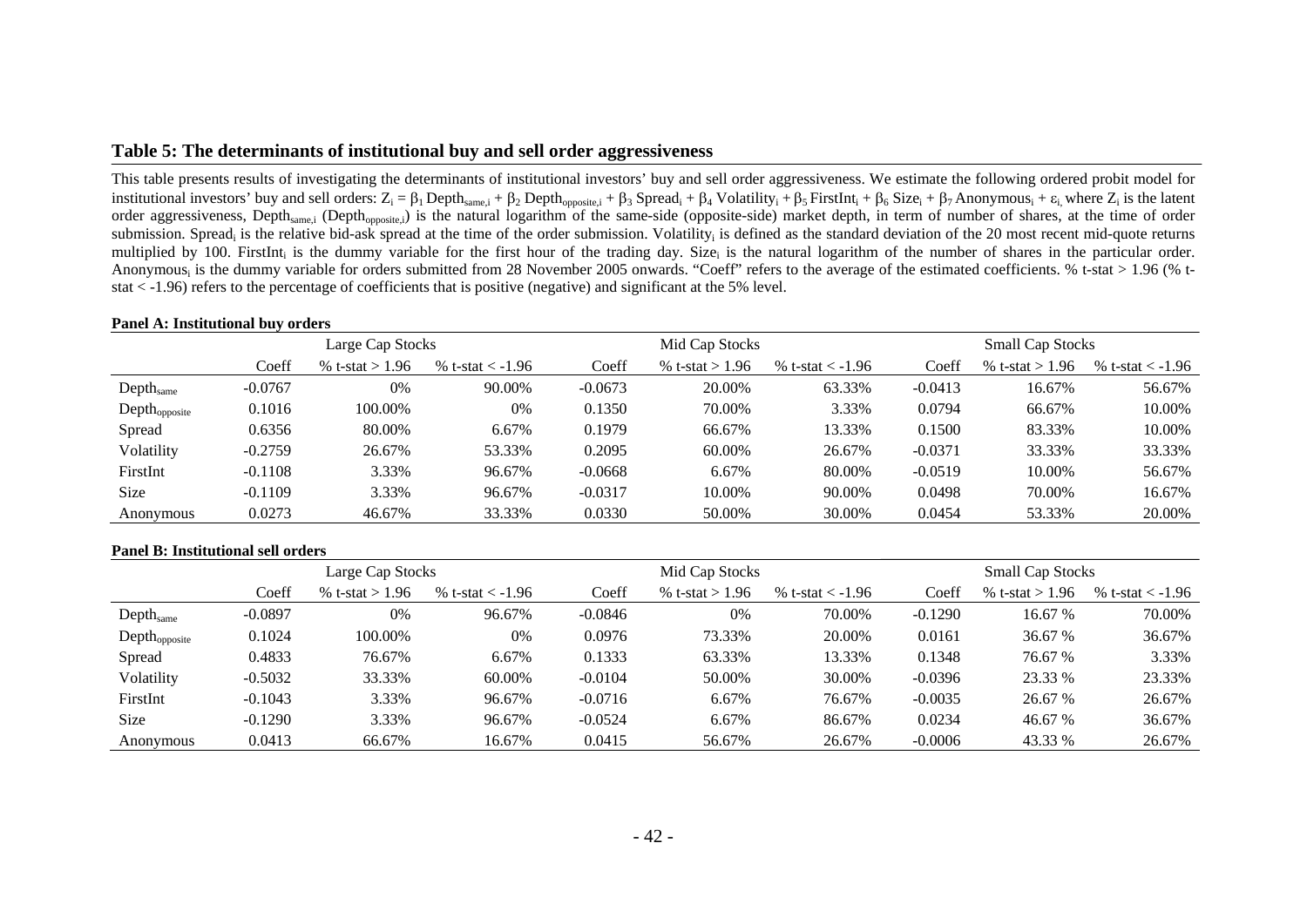## **Table 6: The determinants of individual buy and sell order aggressiveness**

This table presents results of investigating the determinants of individual investors' buy and sell order aggressiveness. We estimate the following ordered probit model for individual investors' buy and sell orders:  $Z_i = \beta_1$  Depth<sub>same,i</sub> +  $\beta_2$  Depth<sub>opposite,i</sub> +  $\beta_3$  Spread<sub>i</sub> +  $\beta_4$  Volatility<sub>i</sub> +  $\beta_5$  FirstInt<sub>i</sub> +  $\beta_6$  Size<sub>i</sub> +  $\beta_7$  Anonymous<sub>i</sub> +  $\epsilon_i$ , where  $Z_i$  is th order aggressiveness, Depth<sub>same,i</sub> (Depth<sub>opposite,i</sub>) is the natural logarithm of the same-side (opposite-side) market depth, in term of number of shares, at the time of order submission. Spread<sub>i</sub> is the relative bid-ask spread at the time of the order submission. Volatility<sub>i</sub> is defined as the standard deviation of the 20 most recent mid-quote returns multiplied by 100. FirstInt, is the dummy variable for the first hour of the trading day. Size, is the natural logarithm of the number of shares in the particular order. Anonymous<sub>i</sub> is the dummy variable for orders submitted from 28 November 2005 onwards. "Coeff" refers to the average of the estimated coefficients. % t-stat > 1.96 (% tstat < -1.96) refers to the percentage of coefficients that is positive (negative) and significant at the 5% level.

#### **Panel A: Individual buy orders**

|                       |           | Large Cap Stocks  |                    |           | Mid Cap Stocks    |                    | <b>Small Cap Stocks</b> |                   |                    |  |
|-----------------------|-----------|-------------------|--------------------|-----------|-------------------|--------------------|-------------------------|-------------------|--------------------|--|
|                       | Coeff     | % t-stat $> 1.96$ | % t-stat $<$ -1.96 | Coeff     | % t-stat $> 1.96$ | % t-stat $<$ -1.96 | Coeff                   | % t-stat $> 1.96$ | % t-stat $<$ -1.96 |  |
| Depth <sub>same</sub> | $-0.0875$ | 0%                | 90.00%             | $-0.1078$ | 13.33%            | 66.67%             | $-0.1064$               | 10.00%            | 70.00%             |  |
| $Depth_{opposite}$    | 0.0670    | 80.00%            | 10.00%             | 0.0547    | 63.33%            | 20.00%             | 0.0920                  | 60.00%            | 10.00%             |  |
| Spread                | 1959.     | 90.00%            | 3.33%              | 0.1150    | 60.00%            | 33.33%             | $-0.0295$               | 23.33%            | 43.33%             |  |
| Volatility            | $-0.8287$ | 33.33%            | 30.00%             | $-0.0079$ | 53.33%            | 30.00%             | $-0.0415$               | 20.00%            | 36.67%             |  |
| FirstInt              | 0.0412    | 80.00%            | 3.33%              | 0.0329    | 53.33%            | 10.00%             | 0.0568                  | 60.00%            | 10.00%             |  |
| Size                  | 0.0211    | 63.33%            | 36.67%             | 0.0430    | 76.67%            | 10.00%             | 0.0418                  | 80.00%            | 13.33%             |  |
| Anonymous             | 0.0993    | 86.67%            | 13.33%             | 0.2585    | 96.67%            | 0%                 | 0.2979                  | 90.00%            | 3.33%              |  |

|                       |           | Large Cap Stocks  |                      |           | Mid Cap Stocks    |                      | <b>Small Cap Stocks</b> |                   |                    |  |
|-----------------------|-----------|-------------------|----------------------|-----------|-------------------|----------------------|-------------------------|-------------------|--------------------|--|
|                       | Coeff     | % t-stat $> 1.96$ | % t-stat $\lt$ -1.96 | Coeff     | % t-stat > $1.96$ | % t-stat $\lt$ -1.96 | Coeff                   | % t-stat $> 1.96$ | % t-stat $<$ -1.96 |  |
| Depth <sub>same</sub> | $-0.0904$ | 6.67%             | 83.33%               | $-0.0860$ | 10.00%            | 80.00%               | $-0.1377$               | 6.67%             | 70.00%             |  |
| $Depth_{opposite}$    | 0.0564    | 83.33%            | 6.67%                | 0.0696    | 73.33%            | 16.67%               | 0.0672                  | 53.33%            | 16.67%             |  |
| Spread                | 0.8008    | 90.00%            | $0\%$                | $-0.0178$ | 26.67%            | 36.67%               | $-0.0497$               | 26.67%            | 43.33%             |  |
| Volatility            | $-1.0234$ | 33.33%            | 36.67%               | $-0.0387$ | 33.33%            | 40.00%               | $-0.2086$               | 13.33%            | 53.333%            |  |
| FirstInt              | 0.0669    | 90.00%            | $0\%$                | 0.0230    | 53.33%            | 16.67%               | 0.0399                  | 60.00%            | 13.33%             |  |
| Size                  | 0.0308    | 63.33%            | 26.67%               | 0.0555    | 80.00%            | 13.33%               | 0.0409                  | 70.00%            | 20.00%             |  |
| Anonymous             | 0.0930    | 86.67%            | 10.00%               | 0.1865    | 96.67%            | 0%                   | 0.2605                  | 93.33%            | 6.67%              |  |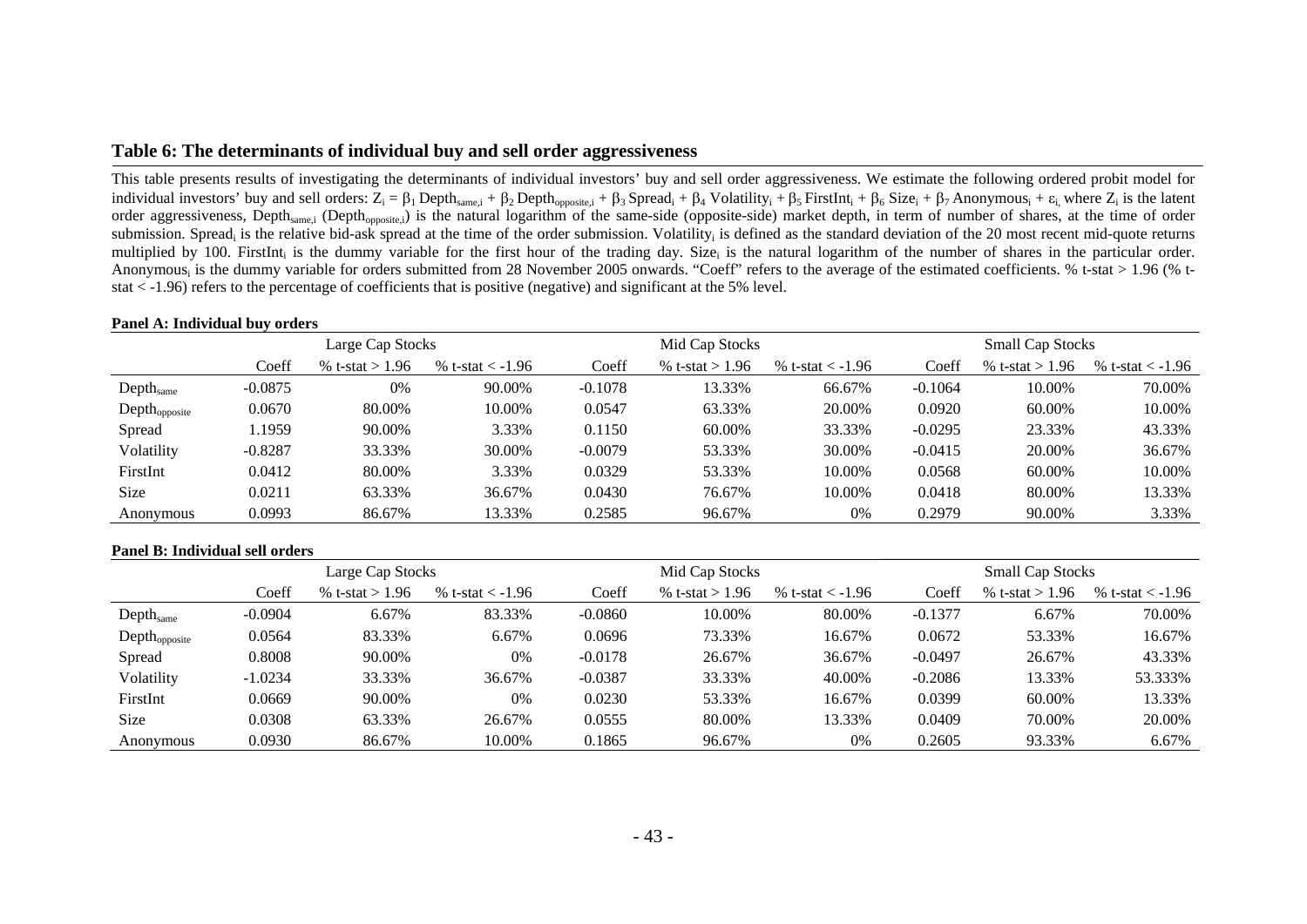## **Table 7: The determinants of institutional order aggressiveness in transparent and anonymous market**

This table presents results of investigating the determinants of institutional investors' order aggressiveness in transparent and anonymous market. We estimate the following ordered probit model for institutional investors' orders:  $Z_i = \beta_1$  Depth<sub>same,i</sub> +  $\beta_2$  Depth<sub>opposite,i</sub> +  $\beta_3$  Spread<sub>i</sub> +  $\beta_4$  Volatility<sub>i</sub> +  $\beta_5$  FirstInt<sub>i</sub> +  $\beta_6$  Size<sub>i</sub> +  $\beta_7$  Direction<sub>i</sub> +  $\epsilon_i$  wh the latent order aggressiveness, Depth<sub>same,i</sub> (Depth<sub>opposite,i</sub>) is the natural logarithm of the same-side (opposite-side) market depth, in term of number of shares, at the time of order submission. Spread<sub>i</sub> is the relative bid-ask spread at the time of the order submission. Volatility<sub>i</sub> is defined as the standard deviation of the 20 most recent mid-quote returns multiplied by 100. FirstInt<sub>i</sub> is the dummy variable for the first hour of the trading day. Size<sub>i</sub> is the natural logarithm of the number of shares in the particular order. Direction<sub>i</sub> is the dummy variable for sell orders. "Coeff" refers to the average of the estimated coefficients. % t-stat > 1.96 (% t-stat < -1.96) refers to the percentage of coefficients that is positive (negative) and significant at the 5% level.

#### **Panel A: Transparent market**

|                       |           | Large Cap Stocks  |                      |           | Mid Cap Stocks    |                    | <b>Small Cap Stocks</b> |                   |                    |  |  |
|-----------------------|-----------|-------------------|----------------------|-----------|-------------------|--------------------|-------------------------|-------------------|--------------------|--|--|
|                       | Coeff     | % t-stat $> 1.96$ | % t-stat $\lt$ -1.96 | Coeff     | % t-stat $> 1.96$ | % t-stat $<$ -1.96 | Coeff                   | % t-stat $> 1.96$ | % t-stat $<$ -1.96 |  |  |
| Depth <sub>same</sub> | $-0.0481$ | 10.00%            | 66.67%               | $-0.0373$ | 26.67%            | 46.67%             | $-0.1090$               | 13.33%            | 56.67%             |  |  |
| $Depth_{opposite}$    | 0.1002    | 96.67%            | 0%                   | 0.0995    | 66.67%            | 3.33%              | 0.0782                  | 63.33%            | 3.33%              |  |  |
| Spread                | 0.6383    | 83.33%            | 6.67%                | 0.1615    | 60.00%            | 20.00%             | 0.1203                  | 80.00%            | 10.00%             |  |  |
| Volatility            | $-0.6394$ | 23.33%            | 70.00%               | 0.0065    | 40.00%            | 23.33%             | $-0.0881$               | 10.00%            | 26.67%             |  |  |
| FirstInt              | $-0.1046$ | 0%                | 90.00%               | $-0.0429$ | 13.33%            | 66.67%             | 0.0173                  | 23.33%            | 13.33%             |  |  |
| <b>Size</b>           | $-0.1301$ | 0%                | 100.00%              | $-0.0509$ | 6.67%             | 90.00%             | 0.0282                  | 53.33%            | 26.67%             |  |  |
| Direction             | $-0.0113$ | 26.67%            | 60.00%               | $-0.0129$ | 33.33%            | 50.00%             | $-0.0083$               | 23.33%            | 43.33%             |  |  |

#### **Panel B: Anonymous market**

|                       |           | Large Cap Stocks  |                      |           | Mid Cap Stocks    |                    | <b>Small Cap Stocks</b> |                   |                    |  |  |
|-----------------------|-----------|-------------------|----------------------|-----------|-------------------|--------------------|-------------------------|-------------------|--------------------|--|--|
|                       | Coeff     | % t-stat $> 1.96$ | % t-stat $\lt$ -1.96 | Coeff     | % t-stat $> 1.96$ | % t-stat $<$ -1.96 | Coeff                   | % t-stat > $1.96$ | % t-stat $<$ -1.96 |  |  |
| Depth <sub>same</sub> | $-0.1141$ | $0\%$             | 100.00%              | $-0.1022$ | 6.67%             | 83.33%             | $-0.0621$               | 16.67%            | 56.67%             |  |  |
| $Depth_{opposite}$    | 0.1036    | 96.67%            | $0\%$                | 0.1261    | 76.67%            | 10.00%             | 0.0257                  | 46.67%            | 20.00%             |  |  |
| Spread                | 0.5243    | 83.33%            | 3.33%                | 0.1881    | 83.33%            | 3.33%              | 0.1815                  | 83.33%            | 0%                 |  |  |
| Volatility            | $-0.1521$ | 33.33%            | 56.67%               | 0.2163    | 46.67%            | 16.67%             | 0.0369                  | 30.00%            | 23.33%             |  |  |
| FirstInt              | $-0.1117$ | 3.33%             | 96.67%               | $-0.0938$ | 0%                | 93.33%             | $-0.0735$               | 6.67%             | 63.33%             |  |  |
| Size                  | $-0.1118$ | 3.33%             | 96.67%               | $-0.0334$ | 10.00%            | 86.67%             | 0.0468                  | 73.33%            | 20.00%             |  |  |
| Direction             | 0.0033    | 40.00%            | 36.67%               | $-0.0029$ | 33.33%            | 50.00%             | $-0.0361$               | 30.00%            | 46.67%             |  |  |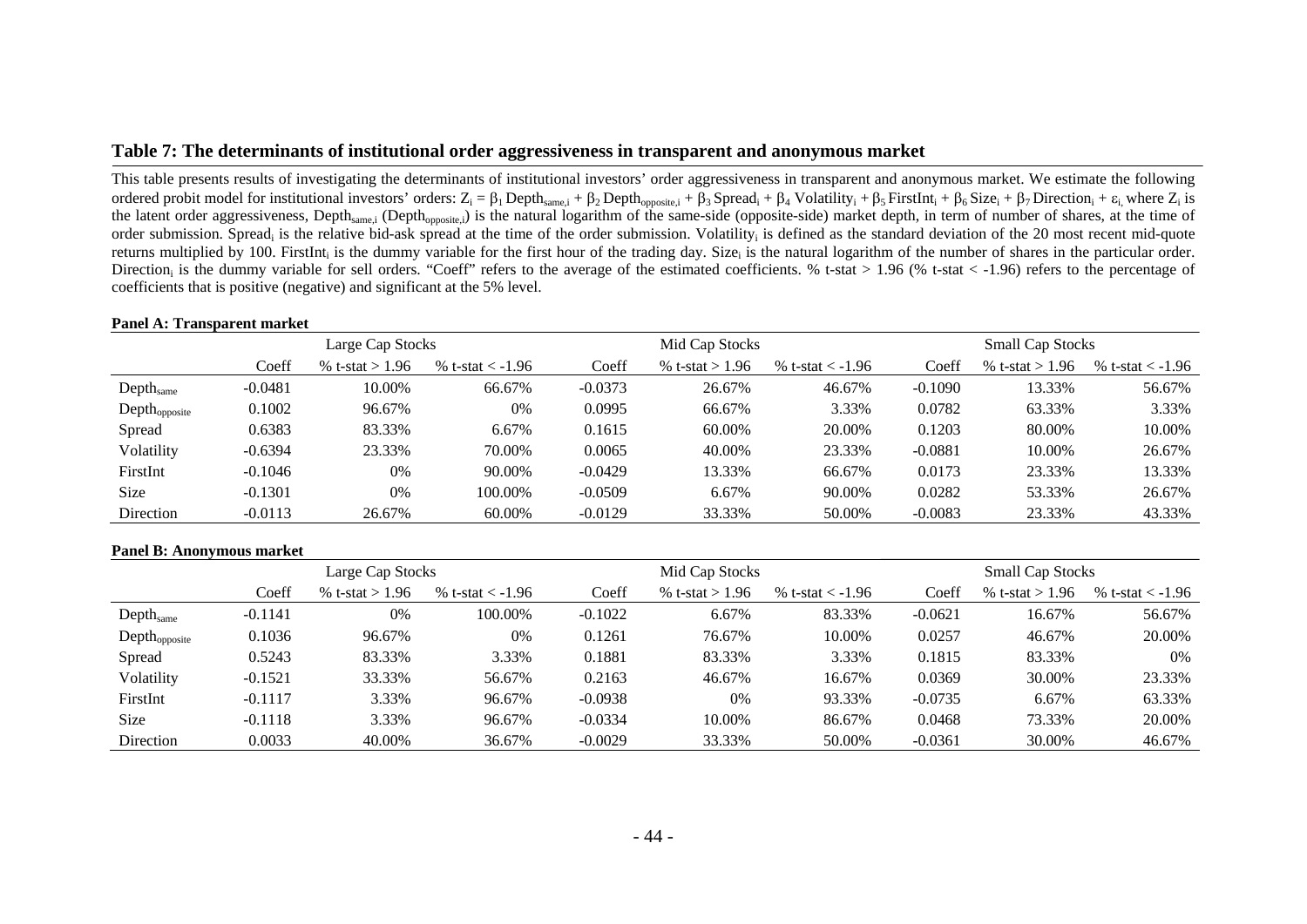## **Table 8: The determinants of individual order aggressiveness in transparent and anonymous market**

This table presents results of investigating the determinants of individual investors' order aggressiveness in transparent and anonymous market. We estimate the following ordered probit model for institutional investors' orders:  $Z_i = \beta_1$  Depth<sub>same, i</sub> +  $\beta_2$  Depth<sub>opposite, i</sub> +  $\beta_3$  Spread<sub>i</sub> +  $\beta_4$  Volatility<sub>i</sub> +  $\beta_5$  FirstInt<sub>i</sub> +  $\beta_6$  Size<sub>i</sub> +  $\beta_7$  Direction<sub>i</sub> +  $\epsilon_i$ , the latent order aggressiveness, Depth<sub>same,i</sub> (Depth<sub>opposite,i</sub>) is the natural logarithm of the same-side (opposite-side) market depth, in term of number of shares, at the time of order submission. Spread<sub>i</sub> is the relative bid-ask spread at the time of the order submission. Volatility<sub>i</sub> is defined as the standard deviation of the 20 most recent mid-quote returns multiplied by 100. FirstInt<sub>i</sub> is the dummy variable for the first hour of the trading day. Size<sub>i</sub> is the natural logarithm of the number of shares in the particular order. Direction<sub>i</sub> is the dummy variable for sell orders. "Coeff" refers to the average of the estimated coefficients. % t-stat > 1.96 (% t-stat < -1.96) refers to the percentage of coefficients that is positive (negative) and significant at the 5% level.

#### **Panel A: Transparent market**

|                       |           | Large Cap Stocks  |                      |           | Mid Cap Stocks    |                    | <b>Small Cap Stocks</b> |                   |                    |  |  |
|-----------------------|-----------|-------------------|----------------------|-----------|-------------------|--------------------|-------------------------|-------------------|--------------------|--|--|
|                       | Coeff     | % t-stat $> 1.96$ | % t-stat $\lt$ -1.96 | Coeff     | % t-stat $> 1.96$ | % t-stat $<$ -1.96 | Coeff                   | % t-stat $> 1.96$ | % t-stat $<$ -1.96 |  |  |
| Depth <sub>same</sub> | $-0.0788$ | 0%                | 93.33%               | $-0.0766$ | 10.00%            | 76.67%             | $-0.1340$               | 6.67%             | 73.33%             |  |  |
| $Depth_{opposite}$    | 0.0614    | 86.67%            | 6.67%                | 0.0550    | 60.00%            | 6.67%              | 0.1147                  | 66.67%            | 10.00%             |  |  |
| Spread                | 0.9082    | 90.00%            | 6.67%                | $-0.0003$ | 10.00%            | 40.00%             | 0.0061                  | 40.00%            | 33.33%             |  |  |
| Volatility            | $-0.9172$ | 20.00%            | 36.67%               | 0.0805    | 46.67%            | 16.67%             | $-0.0562$               | 16.67%            | 30.00%             |  |  |
| FirstInt              | 0.0387    | 60.00%            | $0\%$                | 0.0073    | 36.67%            | 33.33%             | 0.0218                  | 33.33%            | 6.67%              |  |  |
| <b>Size</b>           | $-0.0373$ | 16.67%            | 80.00%               | $-0.0469$ | 13.33%            | 76.67%             | $-0.0205$               | 26.67%            | 60.00%             |  |  |
| Direction             | 0.0118    | 50.00%            | 30.00%               | 0.0339    | 93.33%            | 30.00%             | $-0.0286$               | 33.33%            | 53.33%             |  |  |

#### **Panel B: Anonymous market**

|                       |           | Large Cap Stocks  |                      |           | Mid Cap Stocks    |                    | <b>Small Cap Stocks</b> |                   |                      |  |  |
|-----------------------|-----------|-------------------|----------------------|-----------|-------------------|--------------------|-------------------------|-------------------|----------------------|--|--|
|                       | Coeff     | % t-stat $> 1.96$ | % t-stat $\lt$ -1.96 | Coeff     | % t-stat $> 1.96$ | % t-stat $<$ -1.96 | Coeff                   | % t-stat $> 1.96$ | % t-stat $\lt$ -1.96 |  |  |
| Depth <sub>same</sub> | $-0.0959$ | 3.33%             | 93.33%               | $-0.1105$ | 3.33%             | 86.67%             | $-0.1128$               | 10.00%            | 76.67%               |  |  |
| $Depth_{opposite}$    | 0.0588    | 86.67%            | 6.67%                | 0.0639    | 66.67%            | 6.67%              | 0.0555                  | 40.00%            | 36.67%               |  |  |
| Spread                | 1.0783    | 93.33%            | 6.67%                | 0.0895    | 50.00%            | 26.67%             | $-0.0954$               | 10.00%            | 76.67%               |  |  |
| Volatility            | $-0.9364$ | 40.00%            | 36.67%               | $-0.1279$ | 30.00%            | 33.33%             | $-0.1467$               | 6.67%             | 36.67%               |  |  |
| FirstInt              | 0.0608    | 86.67%            | 3.33%                | 0.0459    | 76.67%            | 6.67%              | 0.0642                  | 76.67%            | 0%                   |  |  |
| <b>Size</b>           | 0.0685    | 83.33%            | 16.67%               | 0.1111    | 100.00%           | 0%                 | 0.0877                  | 100.00%           | 0%                   |  |  |
| Direction             | $-0.0066$ | 40.00%            | 33.33%               | $-0.0256$ | 33.33%            | 53.33%             | $-0.0527$               | 16.67%            | 53.33%               |  |  |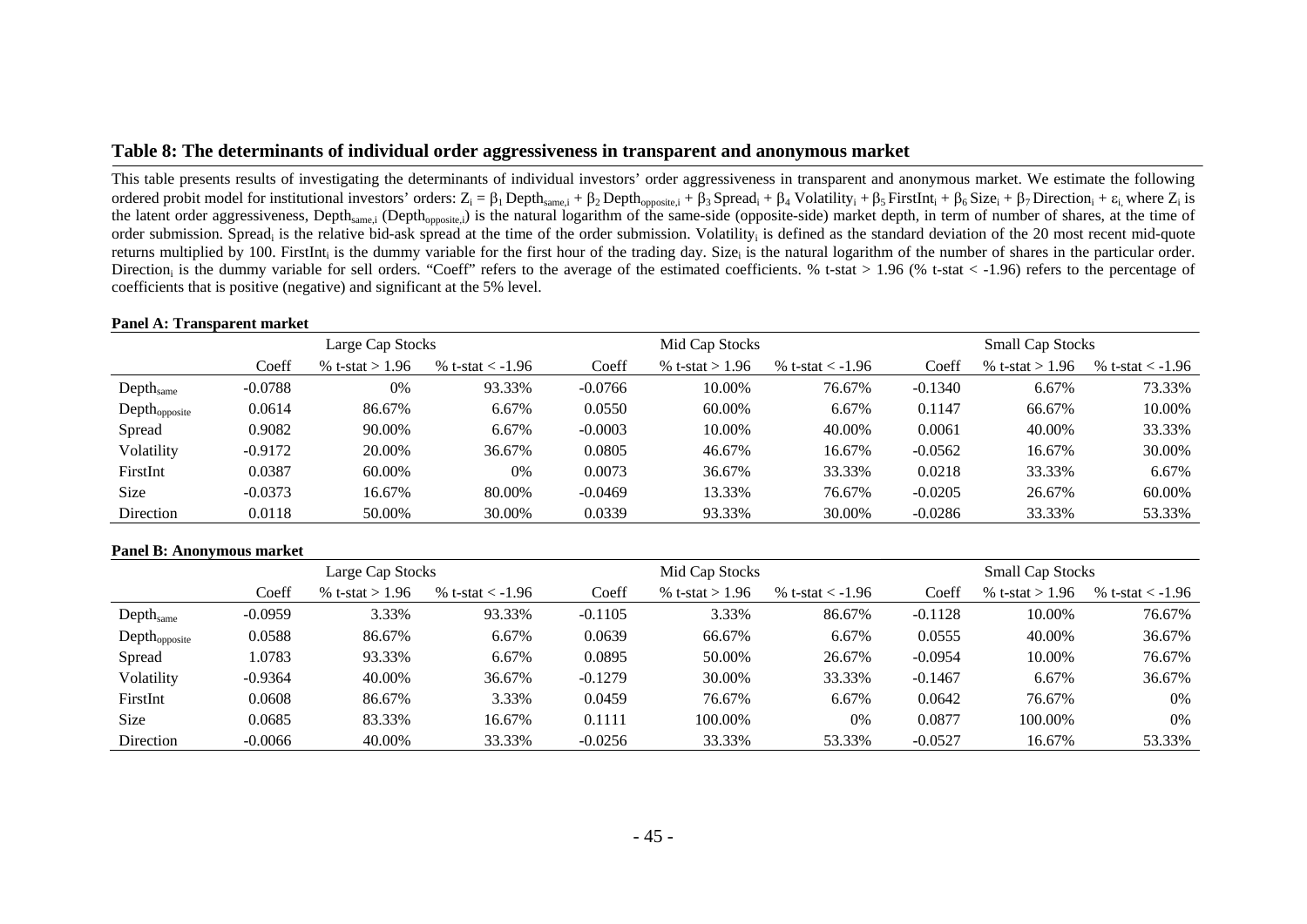## **Table 9: Marginal probabilities for large cap stocks**

This table presents results of the marginal probabilities based on the investigation of institutional and individual investors' order aggressiveness in large cap stocks in transparent and anonymous market. We estimate following ordered probit model:  $Z_i = \beta_1$  Depth<sub>same,i</sub> +  $\beta_2$  Depth<sub>opposite,i</sub> +  $\beta_3$  Spread<sub>i</sub> +  $\beta_4$  Volatility<sub>i</sub> +  $\beta_5$  FirstInt<sub>i</sub> +  $\beta_6$  Size<sub>i</sub> +  $\beta_7$ Direction<sub>i</sub> +  $\varepsilon_i$ . The marginal probabilities are calculated as follows:  $\delta Pr[R=1]/\delta x = -\phi(\mu_1 - x^{\prime}\beta)\beta$ ,  $\delta Pr[R=m]/\delta x = [\phi(\mu_{m-1} - x^{\prime}\beta) - \phi(\mu_m - x^{\prime}\beta)]\beta$  for m = 2,3,4,5 and  $\delta Pr[R = 6]/\delta x = \phi(\mu_s - x^2)\beta$ , where  $\phi(.)$  is the density normal distribution,  $\beta(s)$  are the coefficient estimates and  $\mu_1, \mu_2, \mu_3, \mu_4, \mu_5$  are the intercept parameters (limit points) estimated in the ordered probit equation.

#### **Panel A: Institutional orders**

|                           |                |           |           | Transparent market             |           |           | Anonymous market |           |           |                                |           |           |  |
|---------------------------|----------------|-----------|-----------|--------------------------------|-----------|-----------|------------------|-----------|-----------|--------------------------------|-----------|-----------|--|
|                           |                |           |           | Levels of Order Aggressiveness |           |           |                  |           |           | Levels of Order Aggressiveness |           |           |  |
|                           |                | ◠         |           | 4                              |           | b         |                  |           |           |                                |           | 6         |  |
| Depth <sub>same</sub>     | 0.0012         | 0.0065    | 0.0089    | 0.0016                         | $-0.0067$ | $-0.0115$ | 0.0024           | 0.0133    | 0.0230    | 0.0032                         | $-0.0147$ | $-0.0272$ |  |
| $Depth_{\text{opposite}}$ | $-0.0022$      | $-0.0138$ | $-0.0186$ | $-0.0029$                      | 0.0143    | 0.0232    | $-0.0022$        | $-0.0124$ | $-0.0207$ | $-0.0029$                      | 0.0138    | 0.0244    |  |
| Spread                    | $-0.0163$      | $-0.0999$ | $-0.1027$ | $-0.0199$                      | 0.0819    | 0.1569    | $-0.0142$        | $-0.0733$ | $-0.0883$ | $-0.0179$                      | 0.0580    | 0.1357    |  |
| Volatility                | 0.0237         | 0.1118    | 0.0792    | 0.0289                         | $-0.0614$ | $-0.1822$ | 0.0288           | 0.0450    | $-0.0462$ | 0.0334                         | 0.0670    | $-0.1280$ |  |
| FirstInt                  | 0.0024         | 0.0146    | 0.0189    | 0.0032                         | $-0.0146$ | $-0.0245$ | 0.0029           | 0.0141    | 0.0209    | 0.0036                         | $-0.0152$ | $-0.0263$ |  |
| Size                      | 0.0029         | 0.0182    | 0.0237    | 0.0038                         | $-0.0185$ | $-0.0301$ | 0.0029           | 0.0146    | 0.0202    | 0.0039                         | $-0.0152$ | $-0.0264$ |  |
| Direction                 | $1.61x10^{-5}$ | 0.0016    | 0.0023    | $7.91x10^{-5}$                 | $-0.0021$ | $-0.0018$ | $-0.0002$        | $-0.0013$ | 0.0002    | $-0.0001$                      | 0.0008    | 0.0006    |  |

|                           |           |           |           | Transparent market             |           |           | Anonymous market               |           |           |           |           |           |  |  |
|---------------------------|-----------|-----------|-----------|--------------------------------|-----------|-----------|--------------------------------|-----------|-----------|-----------|-----------|-----------|--|--|
|                           |           |           |           | Levels of Order Aggressiveness |           |           | Levels of Order Aggressiveness |           |           |           |           |           |  |  |
|                           |           |           |           |                                |           |           |                                |           |           | 4         |           | 6         |  |  |
| Depthsame                 | 0.0025    | 0.0082    | 0.0179    | 0.0017                         | $-0.0038$ | $-0.0265$ | 0.0026                         | 0.0085    | 0.0215    | 0.0016    | $-0.0007$ | $-0.0335$ |  |  |
| Depth <sub>opposite</sub> | $-0.0024$ | $-0.0068$ | $-0.0135$ | $-0.0012$                      | 0.0033    | 0.0206    | $-0.0020$                      | $-0.0057$ | $-0.0129$ | $-0.0011$ | 0.0018    | 0.0199    |  |  |
| Spread                    | $-0.0344$ | $-0.1099$ | $-0.1949$ | $-0.0126$                      | 0.0445    | 0.3073    | $-0.0439$                      | $-0.1183$ | $-0.2199$ | $-0.0219$ | 0.0384    | 0.3656    |  |  |
| Volatility                | 0.0242    | 0.1073    | 0.1898    | 0.0222                         | 0.0033    | $-0.3468$ | 0.0196                         | 0.0781    | 0.1431    | 0.0282    | 0.0786    | $-0.3476$ |  |  |
| FirstInt                  | $-0.0009$ | $-0.0037$ | $-0.0096$ | $-0.0006$                      | 0.0013    | 0.0135    | $-0.0021$                      | $-0.0060$ | $-0.0133$ | $-0.0013$ | 0.0017    | 0.0210    |  |  |
| <b>Size</b>               | 0.0019    | 0.0051    | 0.0067    | 0.0009                         | $-0.0020$ | $-0.0126$ | $-0.0016$                      | $-0.0055$ | $-0.0155$ | $-0.0013$ | $-0.0005$ | 0.0244    |  |  |
| Direction                 | $-0.0011$ | $-0.0024$ | $-0.0006$ | $-0.0007$                      | 0.0004    | 0.0044    | $-0.0002$                      | $-0.0003$ | 0.0022    | 0.0001    | 0.0006    | $-0.0024$ |  |  |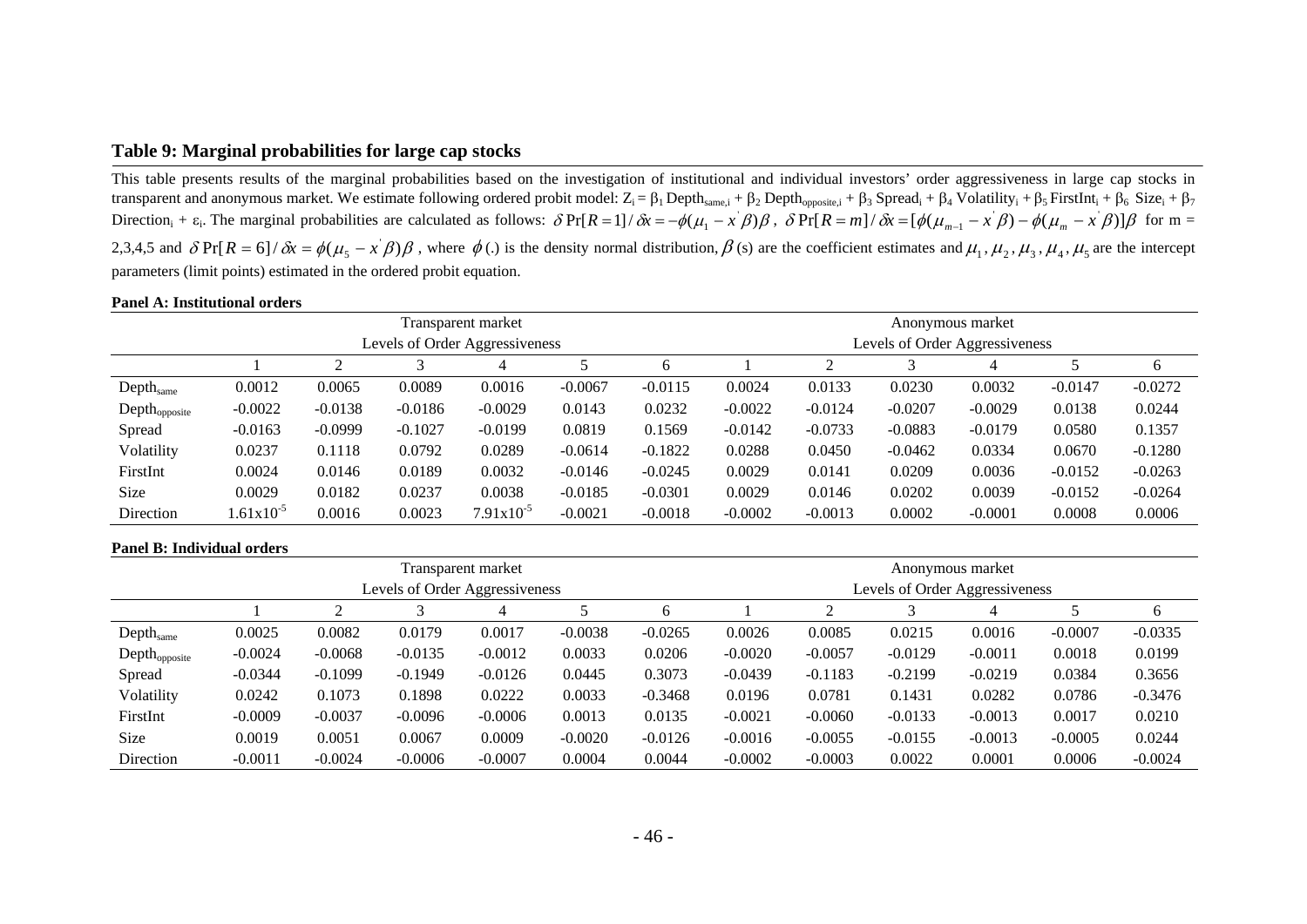## **Table 10: Marginal probabilities for mid cap stocks**

This table presents results of the marginal probabilities based on the investigation of institutional and individual investors' order aggressiveness in mid cap stocks in transparent and anonymous market. We estimate following ordered probit model:  $Z_i = \beta_1$  Depth<sub>same,i</sub> +  $\beta_2$  Depth<sub>opposite,i</sub> +  $\beta_3$  Spread<sub>i</sub> +  $\beta_4$  Volatility<sub>i</sub> +  $\beta_5$  FirstInt<sub>i</sub> +  $\beta_6$  Size<sub>i</sub> +  $\beta_7$ Direction<sub>i</sub> +  $\varepsilon_i$ . The marginal probabilities are calculated as follows:  $\delta Pr[R=1]/\delta x = -\phi(\mu_1 - x^{\prime}\beta)\beta$ ,  $\delta Pr[R=m]/\delta x = [\phi(\mu_{m-1} - x^{\prime}\beta) - \phi(\mu_m - x^{\prime}\beta)]\beta$  for m = 2,3,4,5 and  $\delta Pr[R = 6]/\delta x = \phi(\mu_s - x^2)\beta$ , where  $\phi(.)$  is the density normal distribution,  $\beta(s)$  are the coefficient estimates and  $\mu_1, \mu_2, \mu_3, \mu_4, \mu_5$  are the intercept parameters (limit points) estimated in the ordered probit equation.

#### **Panel A: Institutional orders**

|                           |           |           |           | Transparent market             |           |           | Anonymous market |           |           |                                |           |           |  |
|---------------------------|-----------|-----------|-----------|--------------------------------|-----------|-----------|------------------|-----------|-----------|--------------------------------|-----------|-----------|--|
|                           |           |           |           | Levels of Order Aggressiveness |           |           |                  |           |           | Levels of Order Aggressiveness |           |           |  |
|                           |           | ◠         |           | 4                              |           | b         |                  |           |           |                                |           | 6         |  |
| Depth <sub>same</sub>     | 0.0023    | 0.0036    | 0.0077    | 0.0007                         | $-0.0059$ | $-0.0084$ | 0.0035           | 0.0087    | 0.0238    | 0.0023                         | $-0.0144$ | $-0.0239$ |  |
| Depth <sub>opposite</sub> | $-0.0055$ | $-0.0091$ | $-0.0206$ | $-0.0025$                      | 0.0137    | 0.0240    | $-0.0049$        | $-0.0114$ | $-0.0284$ | $-0.0036$                      | 0.0164    | 0.0319    |  |
| Spread                    | $-0.0081$ | $-0.0169$ | $-0.0341$ | $-0.0039$                      | 0.0239    | 0.0391    | $-0.0073$        | $-0.0177$ | $-0.0423$ | $-0.0049$                      | 0.0292    | 0.0430    |  |
| Volatility                | 0.0078    | 0.0009    | $-0.0280$ | 0.0096                         | 0.0457    | $-0.0360$ | $-0.0014$        | $-0.0216$ | $-0.0851$ | 0.0037                         | 0.1025    | 0.0019    |  |
| FirstInt                  | 0.0023    | 0.0046    | 0.0091    | 0.0011                         | $-0.0072$ | $-0.0099$ | 0.0030           | 0.0088    | 0.0222    | 0.0021                         | $-0.0155$ | $-0.0206$ |  |
| Size                      | 0.0027    | 0.0056    | 0.0116    | 0.0009                         | $-0.0103$ | $-0.0105$ | 0.0018           | 0.0047    | 0.0090    | 0.0010                         | $-0.0099$ | $-0.0066$ |  |
| Direction                 | $-0.0003$ | 0.0012    | 0.0028    | 0.0007                         | $-0.0008$ | $-0.0036$ | $4.97x10^{-6}$   | 0.0010    | $-0.0008$ | 0.0002                         | 0.0003    | $-0.0007$ |  |

|                           |           |           |                                | Transparent market |           |           | Anonymous market |           |                                |           |                 |           |  |
|---------------------------|-----------|-----------|--------------------------------|--------------------|-----------|-----------|------------------|-----------|--------------------------------|-----------|-----------------|-----------|--|
|                           |           |           | Levels of Order Aggressiveness |                    |           |           |                  |           | Levels of Order Aggressiveness |           |                 |           |  |
|                           |           |           |                                |                    | 6         |           |                  |           |                                |           | b               |           |  |
| Depthsame                 | 0.0039    | 0.0069    | 0.0152                         | 0.0029             | $-0.0047$ | $-0.0242$ | 0.0046           | 0.0077    | 0.0197                         | 0.0045    | 0.0044          | $-0.0409$ |  |
| Depth <sub>opposite</sub> | $-0.0030$ | $-0.0043$ | $-0.0102$                      | $-0.0027$          | 0.0024    | 0.0178    | $-0.0025$        | $-0.0050$ | $-0.0118$                      | $-0.0022$ | $-0.0023$       | 0.0238    |  |
| Spread                    | 0.0002    | $-0.0035$ | $-0.0009$                      | 0.0019             | 0.0018    | 0.0005    | $-0.0047$        | $-0.0099$ | $-0.0178$                      | $-0.0018$ | $-1.70x10^{-5}$ | 0.0342    |  |
| Volatility                | $-0.0062$ | $-0.0064$ | $-0.0204$                      | $-0.0009$          | 0.0150    | 0.0189    | 0.0004           | 0.0072    | 0.0203                         | 0.0033    | 0.0176          | $-0.0488$ |  |
| FirstInt                  | 0.0002    | $-0.0008$ | $-0.0020$                      | 0.0002             | $-0.0001$ | 0.0025    | $-0.0023$        | $-0.0042$ | $-0.0081$                      | $-0.0020$ | $-0.0006$       | 0.0172    |  |
| <b>Size</b>               | 0.0030    | 0.0048    | 0.0083                         | 0.0020             | $-0.0034$ | $-0.0147$ | $-0.0040$        | $-0.0081$ | $-0.0205$                      | $-0.0038$ | $-0.0048$       | 0.0412    |  |
| Direction                 | $-0.0024$ | $-0.0025$ | $-0.0060$                      | $-0.0012$          | 0.0005    | 0.0116    | 0.0009           | 0.0024    | 0.0041                         | 0.0011    | 0.0013          | $-0.0098$ |  |